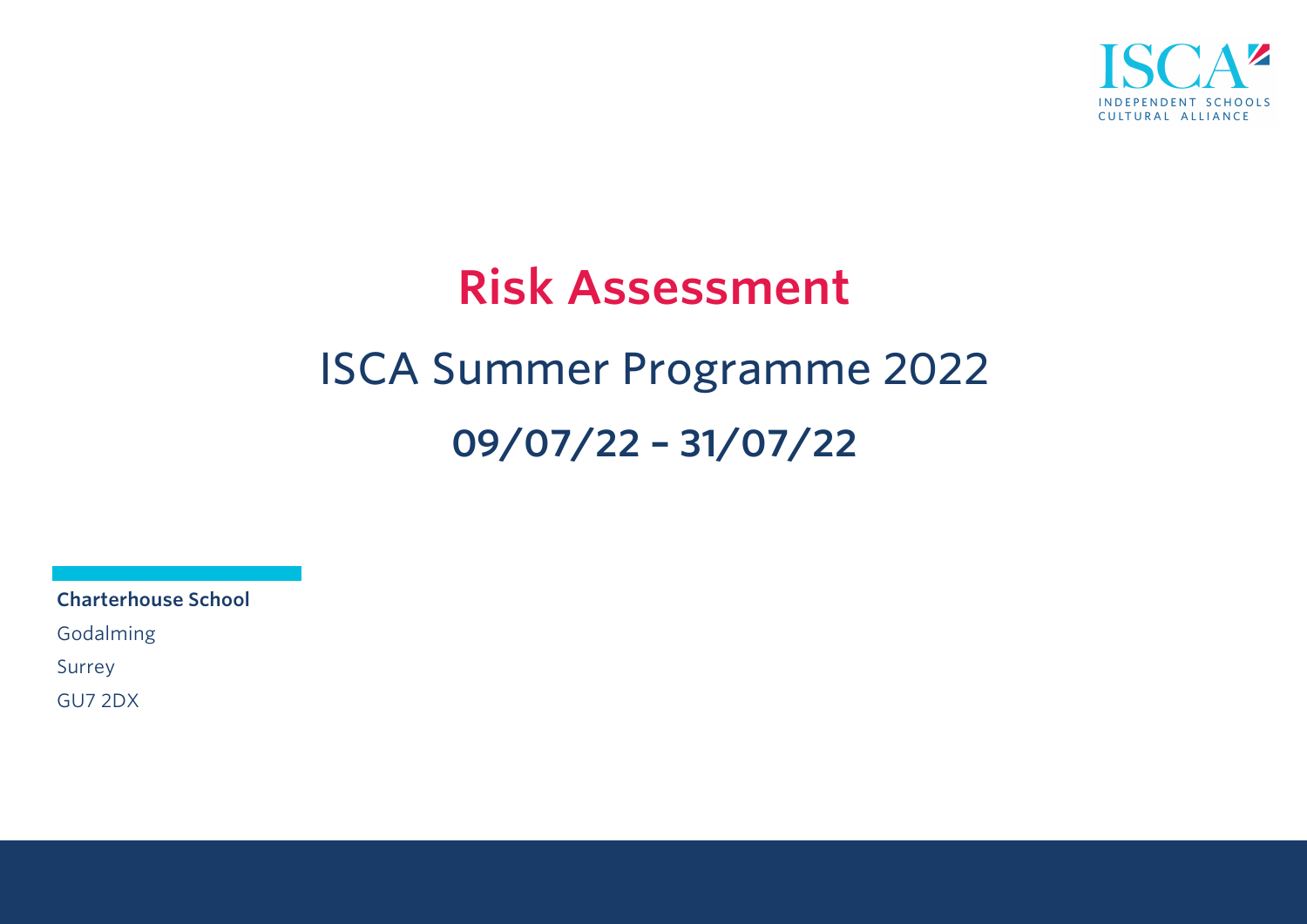

#### **ISCA Guiding Principles**

During the last 40 years, ISCA has developed programmes that prioritises the safety and security of all those in our care. This document presents the risk assessment for risks faced whilst participating in our ISCA Summer Programme, whilst staying at our Charterhouse School Campus; whilst participating on sports and activities on campus; travelling on our private buses; and whilst visiting all of the sights we will explore during the programme. The following overall principles explain how ISCA will deal with dayto-day risks:

- 1. **Information**: always ensure that students, ISCA staff and international chaperones have full information on the plan for the day, as well as procedures to be followed in the event of an emergency.
- 2. **Staff-student ratio**: throughout the ISCA programme a very low ratio of 1 adult for every 5 students is maintained. This ensures that students can feel the freedom and independence that such a programme brings, whilst having constant supervision.
- 3. **Child safeguarding**: ISCA insists that all adults on the campus, including all support staff at Charterhouse School, have a full criminal record background check. Any safeguarding concerns will be reported to the Managing Director, to ISCA's Designated Safeguarding Lead and to Charterhouse School's Designated Safeguarding Leads.
- 4. **Communication**: ISCA will be in constant communication with the international chaperones, ensuring that it is safe to visit each and every sight we explore.
- 5. **Teacher-led**: the ISCA programme is run by teachers, utilising that teacher knowledge in the event of an emergency situation developing.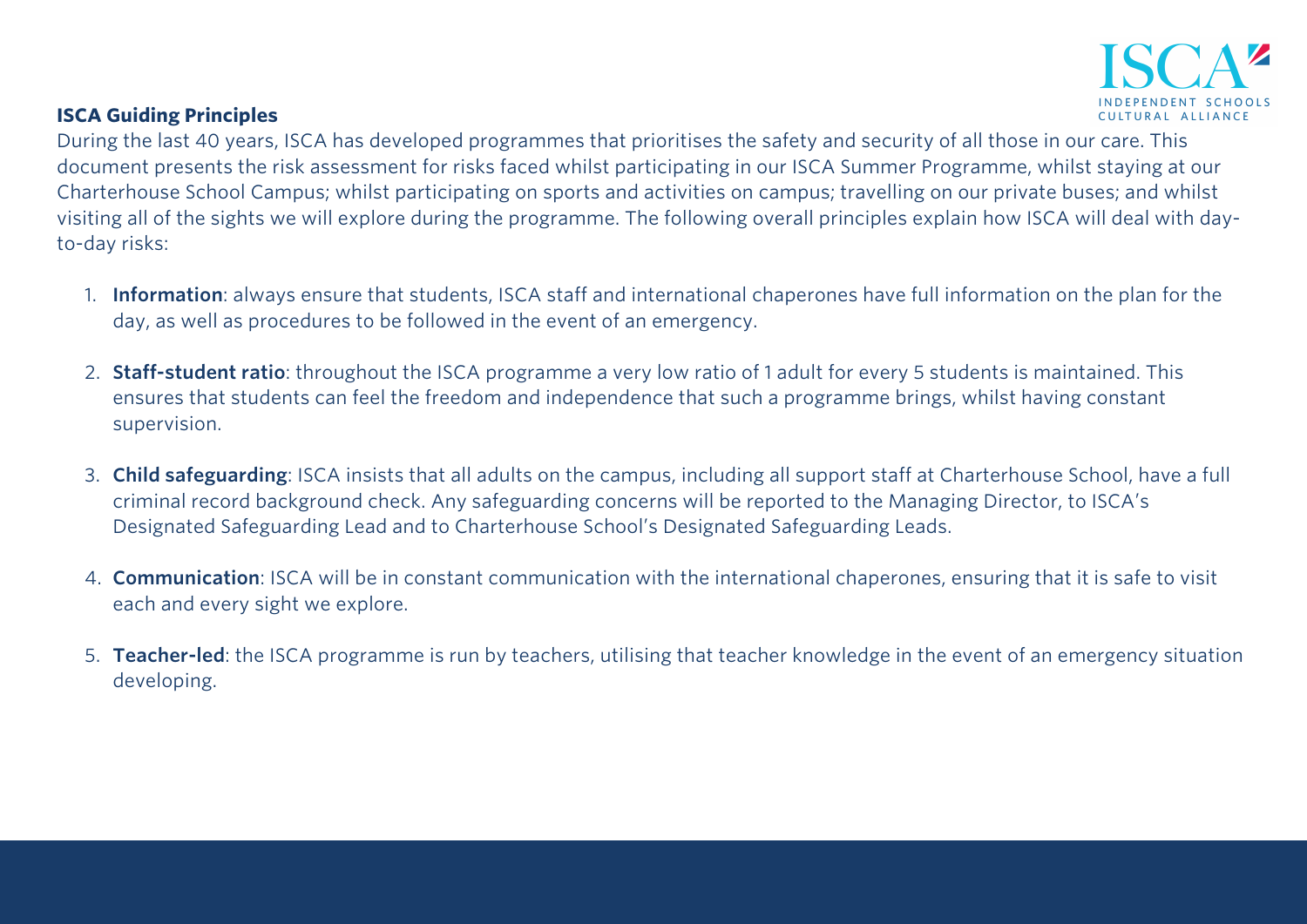

## **Risk Ranking**

The following quantitative method has been designed as a measure of the total risk evident:

**RISK = LIKELIHOOD OF OCCURANCE AND SEVERITY OF RISK** 

#### **Likelihood of Risk**

| Improbable<br>1.        | 2. Remote        | 3. Occasional  | 4. Probable | 5. Frequent  |
|-------------------------|------------------|----------------|-------------|--------------|
| <b>Severity of Risk</b> |                  |                |             |              |
| Negligible<br>1.        | 2. Marginal      | 3. Critical    | 4. Severe   |              |
|                         |                  |                |             |              |
| <b>Overall Risk</b>     |                  |                |             |              |
| Low Risk                | 2. Moderate Risk | 3. Medium Risk |             | 4. High Risk |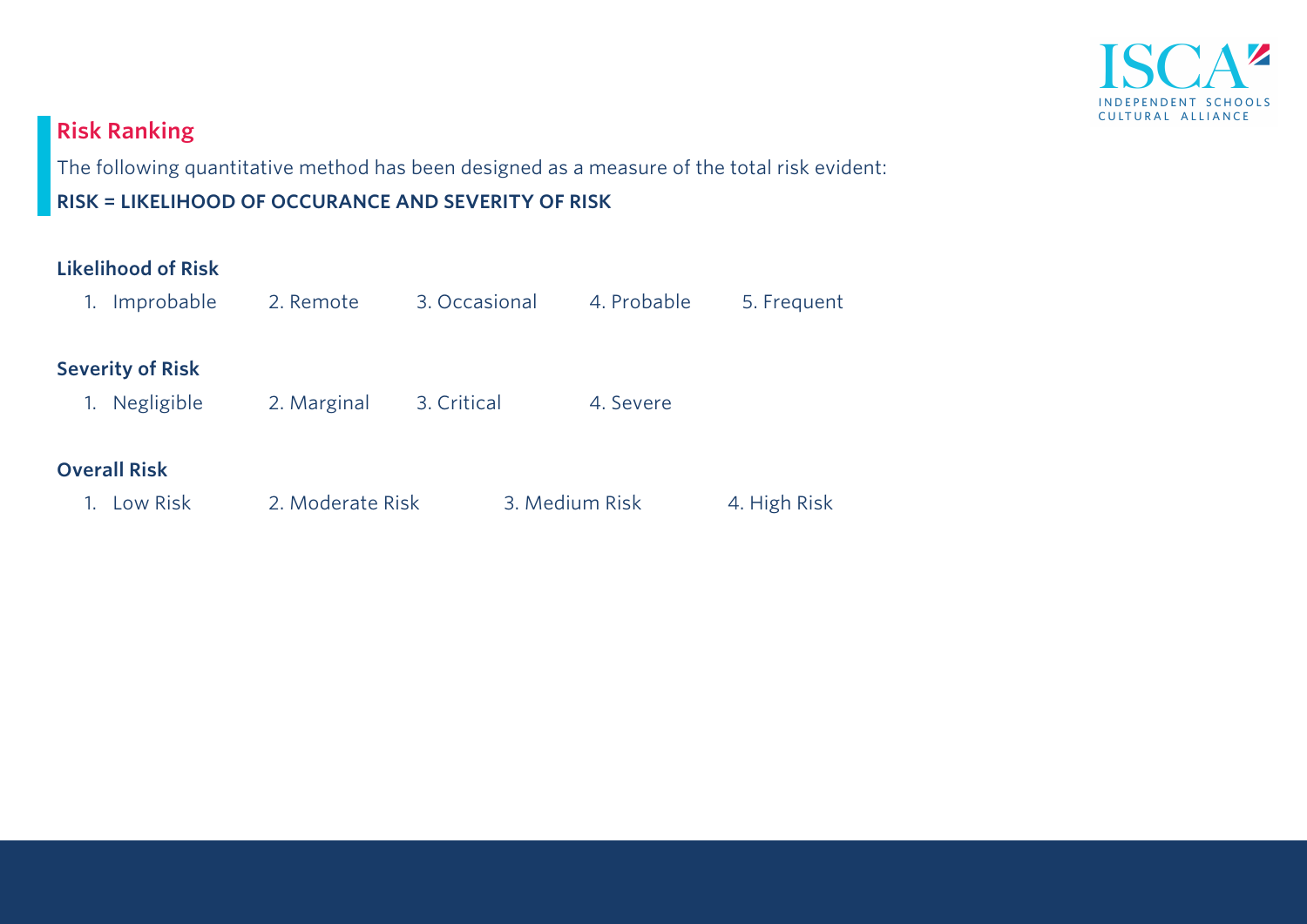# ISCA<sup>2</sup> INDEPENDENT SCHOOLS CULTURAL ALLIANCE

## **Contents Page**

| Flights                                                              | 5  |
|----------------------------------------------------------------------|----|
| Accommodation at Charterhouse School                                 | 10 |
| Moving around Charterhouse School                                    | 13 |
| Sports and Activities On Campus - General Risk                       | 14 |
| Football                                                             | 17 |
| Cricket                                                              | 18 |
| <b>Touch Rugby</b>                                                   | 19 |
| Hockey                                                               | 20 |
| Netball                                                              | 21 |
| Squash                                                               | 21 |
| <b>Fives</b>                                                         | 22 |
| Tennis                                                               | 22 |
| Swimming                                                             | 23 |
| <b>Ultimate Frisbee</b>                                              | 23 |
| Volleyball                                                           | 24 |
| Basketball                                                           | 24 |
| Charterhouse Challenge                                               | 25 |
| <b>ISCA BBQ's</b>                                                    | 26 |
| <b>ISCA Dance</b>                                                    | 27 |
| <b>Medical Emergencies</b>                                           | 29 |
| Defibrillator Locations - TBC                                        | 32 |
| General Off-Campus Principles                                        | 33 |
| Coach Journeys                                                       | 35 |
| Venue Visits - General Hazards                                       | 38 |
| River Thames Boat Trip / Runnymede Boat Trip / Canterbury Boat Tours | 40 |
| St Paul's Cathedral                                                  | 41 |
| <b>Brighton Beach</b>                                                | 42 |
| <b>HMS Victory</b>                                                   | 42 |
| London Eye                                                           | 43 |
| Tower of London                                                      | 43 |
| <b>Restaurants and Food Venues</b>                                   | 44 |
| Walking Journey/Trip                                                 | 46 |
| Road Safety                                                          | 49 |
| Natural disaster / Terrorist attack                                  | 50 |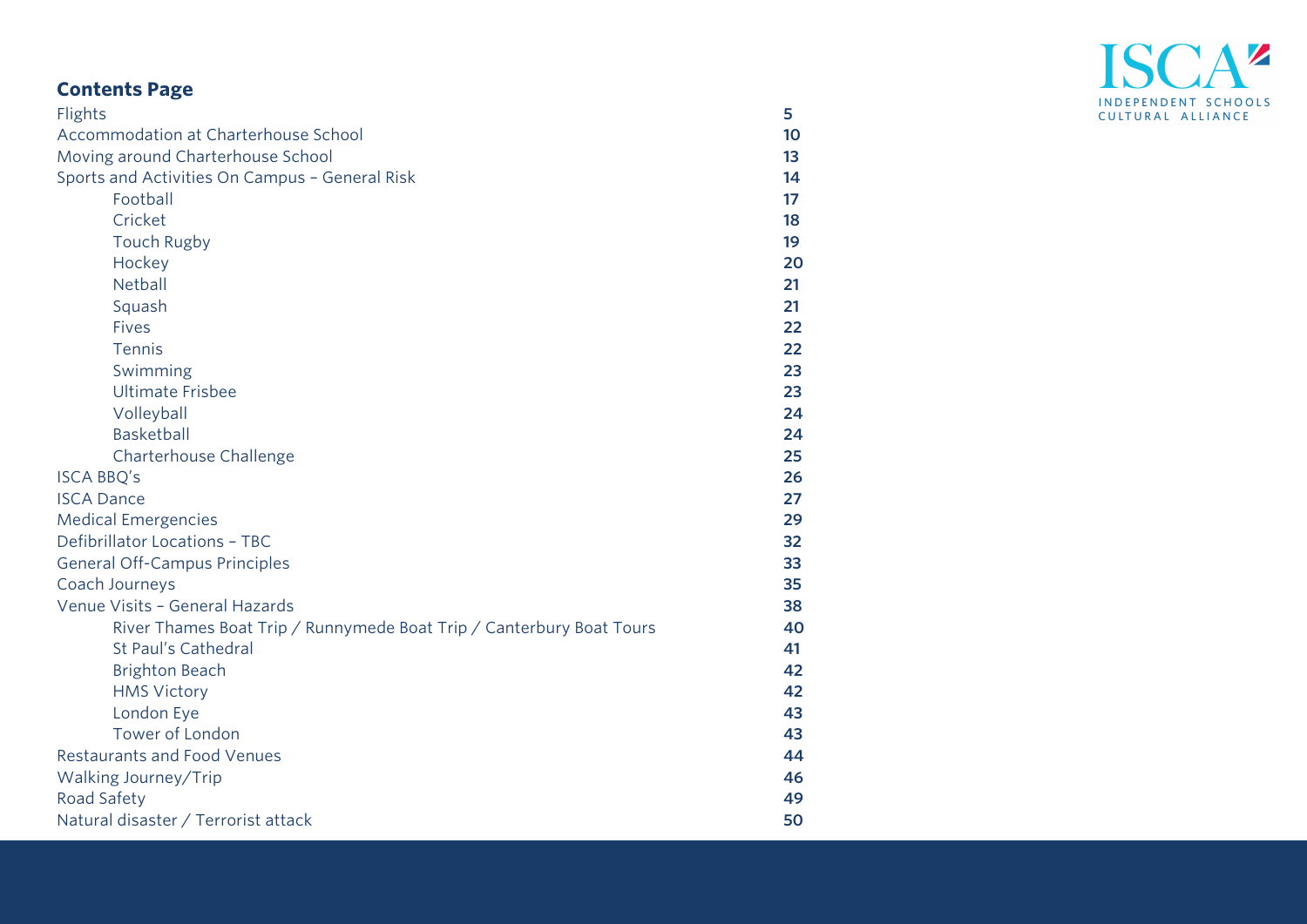## ISCA<sup>2</sup> INDEPENDENT SCHOOLS CULTURAL ALLIANCE

# **Risk Assessment: Flights**

| <b>Hazard</b> | Who is    | <b>Control Measures</b>                                                                             | Likelihood | <b>Severity</b> | <b>Overall</b> |
|---------------|-----------|-----------------------------------------------------------------------------------------------------|------------|-----------------|----------------|
|               | affected? |                                                                                                     | of Risk    | of Risk         | <b>Risk</b>    |
| Action        | All       | Ensure all visa and passport issues are resolved.<br>$\bullet$                                      |            |                 |                |
| needed        | members   | Ensure all members of party are aware of contraband items and consequences.                         |            |                 |                |
| prior to      | of party  | Designate a main group leader for the whole group.                                                  |            |                 |                |
| departure     |           | Ensure all members of party are capable of undertaking journey (re. medical and<br>$\bullet$        |            |                 |                |
|               |           | psychological conditions).                                                                          | 1          | 3               |                |
|               |           | Ensure all group leaders have a full register of the whole group.<br>$\bullet$                      |            |                 |                |
|               |           | Any meeting points should be designated beforehand if possible.<br>$\bullet$                        |            |                 |                |
|               |           | Ensure airline policies on delays and cancellations has been covered.<br>$\bullet$                  |            |                 |                |
| Arrival at    | All       | Have a register of all members of party.<br>$\bullet$                                               |            |                 |                |
| airport       | members   | Arrive 3 hours before flight.<br>$\bullet$                                                          |            |                 |                |
|               | of party  | Have a designated meeting place in airport which all should be informed of beforehand.<br>$\bullet$ |            |                 |                |
|               |           | Make sure students stay together with group while waiting for others to arrive.<br>$\bullet$        |            |                 |                |
|               |           | Brief all on what to do if any become separated from the group.<br>$\bullet$                        |            |                 |                |
|               |           | Ensure all students know their group leader.<br>$\bullet$                                           | 1          | 3               |                |
|               |           | Group leaders will have emergency contact details for all students.<br>$\bullet$                    |            |                 |                |
|               |           | Students to be informed on behaviour requirements, not to wander away from<br>$\bullet$             |            |                 |                |
|               |           | group.                                                                                              |            |                 |                |
|               |           | Ensure all have passports, correct visas, notorisation forms, proof of COVID-19<br>$\bullet$        |            |                 |                |
|               |           | vaccination and correct passenger locator forms.                                                    |            |                 |                |
| Loss of       | All       | Ensure all know designated meeting point in case of separation before moving through<br>$\bullet$   |            |                 |                |
| student in    | members   | airport for check-in, security, boarding.                                                           |            |                 |                |
| airport       | of party  | Meeting point should be manned (for example, the customer help desk).<br>$\bullet$                  |            |                 |                |
|               |           |                                                                                                     |            |                 |                |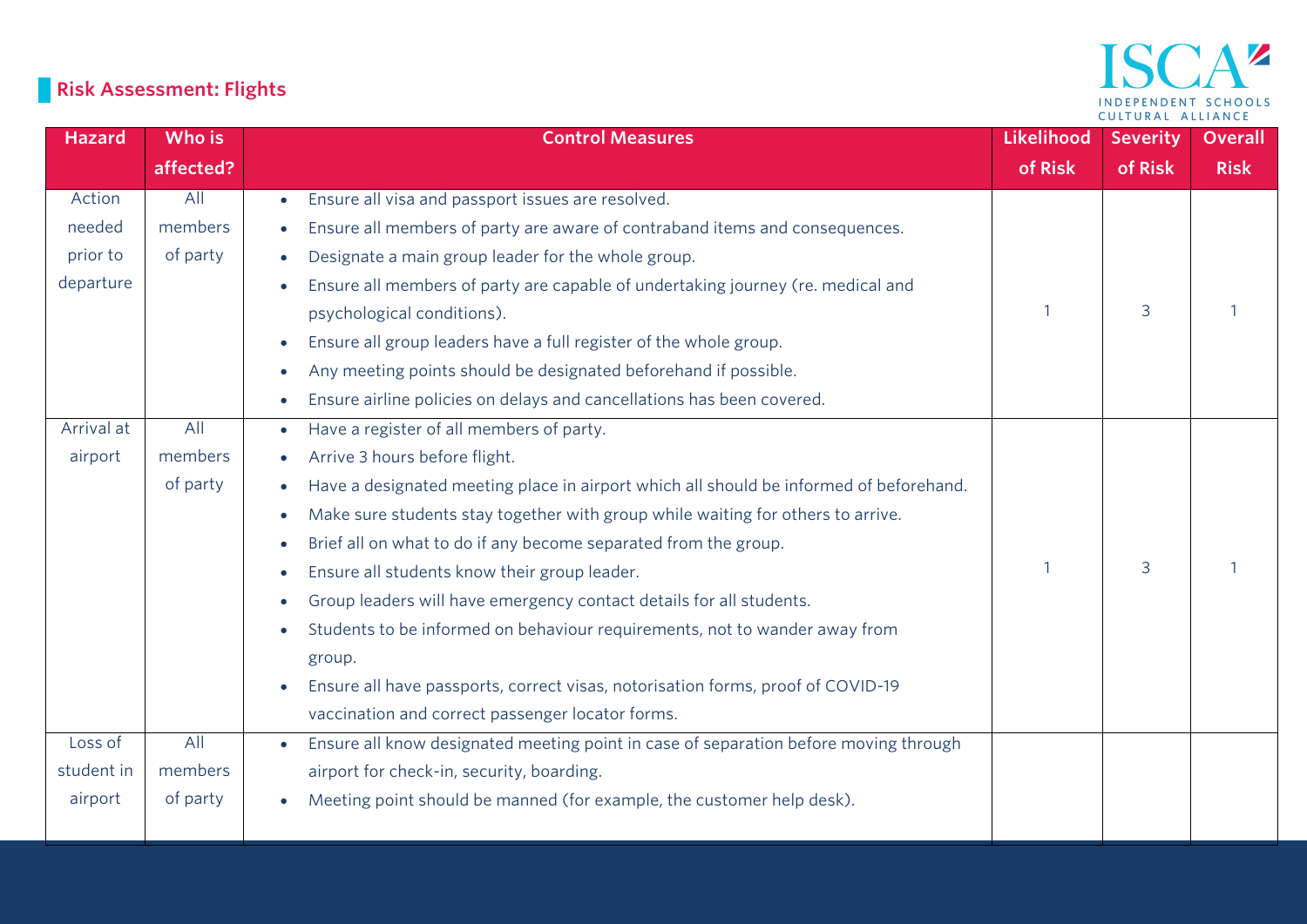

|                 |          | International chaperones should have registers and check them at key points, i.e. arrival,<br>$\bullet$ |                |                |  |
|-----------------|----------|---------------------------------------------------------------------------------------------------------|----------------|----------------|--|
|                 |          | after check-in, after security, before boarding.                                                        |                | 3              |  |
|                 |          | Group leaders check that all students are present before moving on.<br>$\bullet$                        |                |                |  |
|                 |          | Queueing for security should be done as a whole group - one adult goes first and waits                  |                |                |  |
|                 |          | for students after security check in a clearly visible place.                                           |                |                |  |
|                 |          | Group meets after security as a whole, group leaders check all students are present.<br>$\bullet$       |                |                |  |
|                 |          | All meet at designated meeting point at appointed time before boarding.<br>$\bullet$                    |                |                |  |
| <b>Boarding</b> | All      | Register should be taken after meeting in designated pre-boarding meeting point.<br>$\bullet$           |                |                |  |
|                 | members  | Boarding will be done as a group - at least one adult at front of queue.                                |                | 3              |  |
|                 | of party |                                                                                                         |                |                |  |
| In-flight       | All      | Before boarding, the international chaperone should inform students of the behaviour                    |                |                |  |
|                 | members  | required in-flight.                                                                                     |                |                |  |
|                 | of party | International chaperones will help students place any bags into overhead lockers.                       |                |                |  |
|                 |          | Listen to all safety instructions.                                                                      |                |                |  |
|                 |          | Remain seated with seatbelt on when instructed.                                                         |                |                |  |
|                 |          | International chaperones will supervise behaviour.                                                      | $\overline{1}$ | $\overline{2}$ |  |
|                 |          | Groups should be sat together - if for any reason this isn't possible, international                    |                |                |  |
|                 |          | chaperones will supervise as best as possible (for example, if a student is sat away from               |                |                |  |
|                 |          | group, an international chaperone should check on student during flight when seatbelts                  |                |                |  |
|                 |          | do not need to be fastened).                                                                            |                |                |  |
|                 |          | International chaperone should inform members of cabin crew if students are seated                      |                |                |  |
|                 |          |                                                                                                         |                |                |  |
|                 |          | away from group.                                                                                        |                |                |  |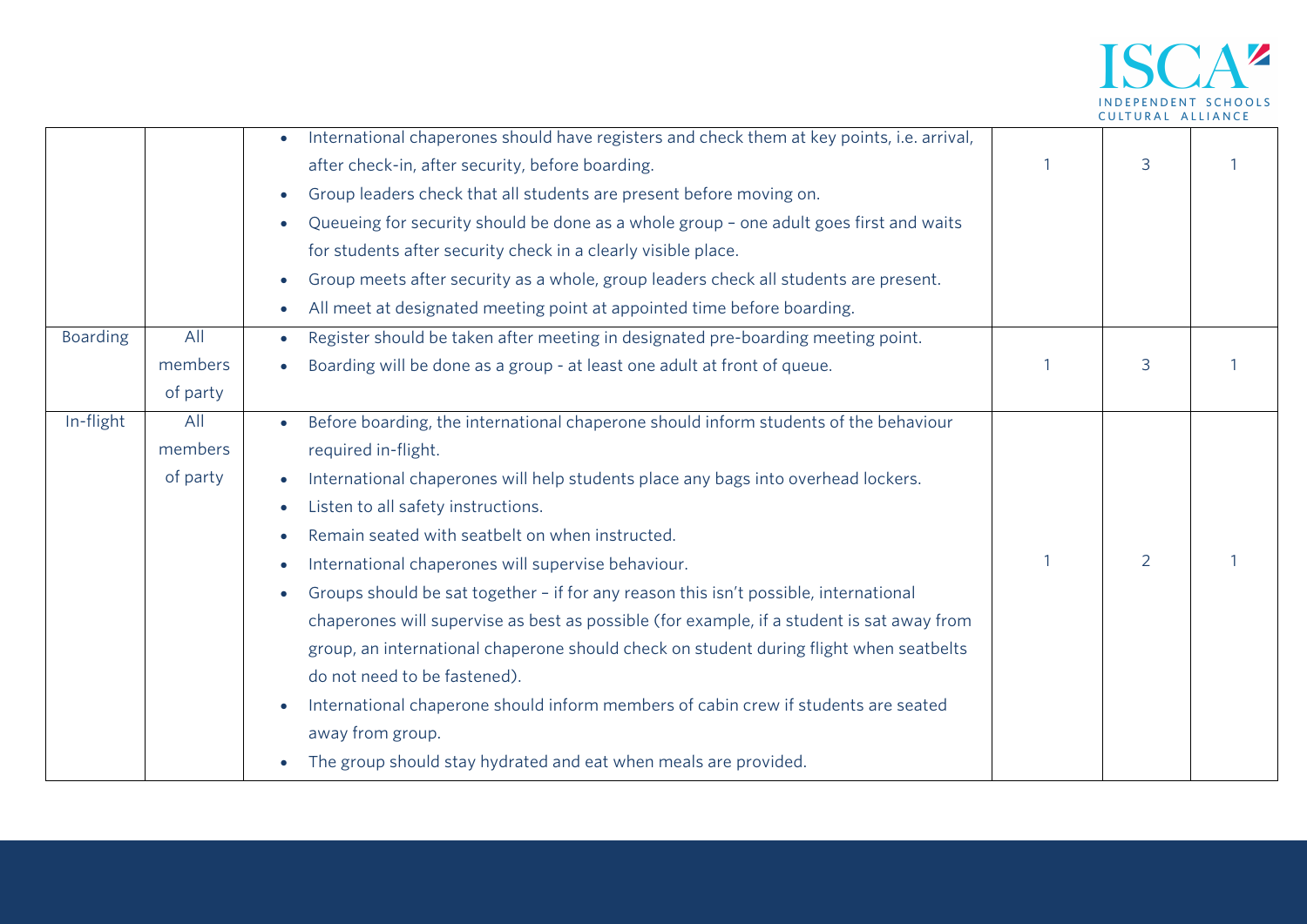

| <b>Hazard</b> | Who is      | <b>Control Measures</b>                                                                          | Likelihood | <b>Severity</b> | <b>Overall</b> |
|---------------|-------------|--------------------------------------------------------------------------------------------------|------------|-----------------|----------------|
|               | affected?   |                                                                                                  | of Risk    | of Risk         | <b>Risk</b>    |
| Transport     | All members | Some airports may require the use of a minibus from plane to the main airport<br>$\bullet$       |            |                 |                |
| between       | of party    | building.                                                                                        |            |                 |                |
| plane and     |             | Remain as a group if minibuses are used to transport passengers from plane to                    |            |                 |                |
| terminal      |             | main building (if not possible, split into 2 or 3 groups - ensure that no students are           | 2          |                 |                |
|               |             | left on their own on transport to main building or plane).                                       |            |                 |                |
|               |             | All should sit or use handrails on minibus.<br>$\bullet$                                         |            |                 |                |
| Delays        | All members | Check with airline policy on delays - all members of party will be informed of<br>$\bullet$      |            |                 |                |
|               | of party    | airline's delay policy prior to departure.                                                       |            |                 |                |
|               |             | International chaperones keep ISCA Managing Director up to date on the progress                  |            | 3               |                |
|               |             | of their journey.                                                                                |            |                 |                |
|               |             | If the delay is too long, consider changing flights. ISCA's Travel Director will advise          |            |                 |                |
|               |             | on what is best to do.                                                                           |            |                 |                |
| Health and    | All members | All health conditions will have been discussed with ISCA and group leaders prior to<br>$\bullet$ |            |                 |                |
| medical       | of party    | departure.                                                                                       |            |                 |                |
| conditions    |             | Anyone with food allergies which needs an EpiPen will be required to carry one with              |            |                 |                |
|               |             | them at all times throughout the journey. ISCA staff will administer EpiPen in case              |            |                 |                |
|               |             | of allergic reaction.                                                                            |            |                 |                |
|               |             | Any serious health problems (requiring medical attention) during any part of the                 |            | 3               | $\mathcal{L}$  |
|               |             | journey must be brought to the attention of the group leader, flight attendants and              |            |                 |                |
|               |             | any medical personnel on board.                                                                  |            |                 |                |
|               |             | All members of party will be informed of the consequences of carrying contraband                 |            |                 |                |
|               |             | items.                                                                                           |            |                 |                |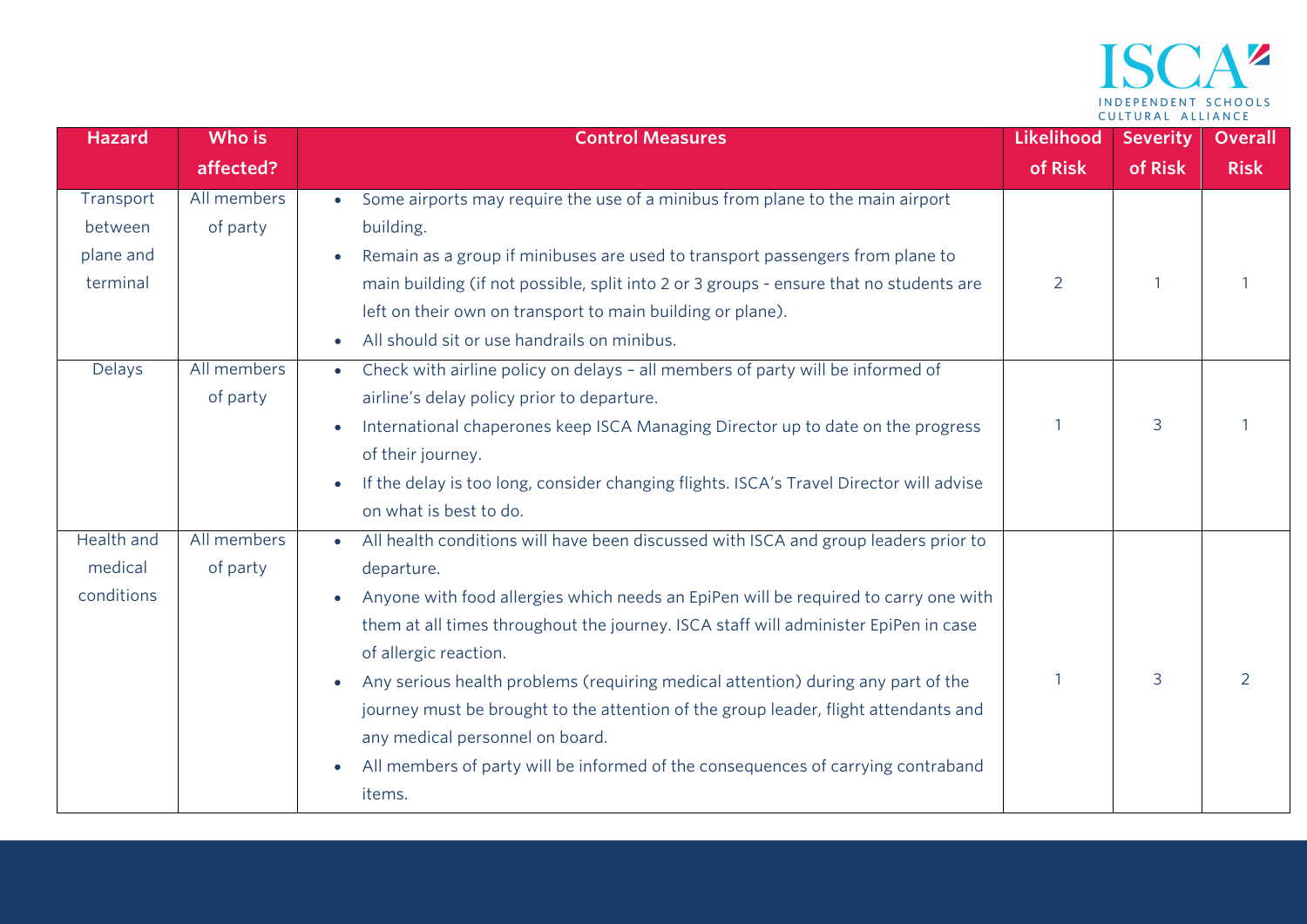

| <b>Hazard</b>       | Who is     | <b>Control Measures</b>                                                                        | <b>Likelihood</b> | <b>Severity</b> | <b>Overall</b> |
|---------------------|------------|------------------------------------------------------------------------------------------------|-------------------|-----------------|----------------|
|                     | affected?  |                                                                                                | of Risk           | of Risk         | <b>Risk</b>    |
| Disembarking        | All        | The whole group should meet as soon as possible after disembarking.<br>$\bullet$               |                   |                 |                |
| (stop-over)         | members of | International chaperones will be at front and rear of group and should take a                  |                   |                 |                |
|                     | party      | register.                                                                                      |                   |                 |                |
|                     |            | The group will go through border control as a whole, one or two adults will go first           |                   |                 |                |
|                     |            | and collect students on the other side.                                                        |                   |                 |                |
|                     |            | International chaperones and students may be able to go directly through the<br>$\bullet$      |                   | $\overline{2}$  |                |
|                     |            | ePassport gates.                                                                               |                   |                 |                |
|                     |            | If there are any students unable to go through ePassport gate, an adult must                   |                   |                 |                |
|                     |            | accompany them.                                                                                |                   |                 |                |
|                     |            | Assemble as a group after border control.<br>$\bullet$                                         |                   |                 |                |
|                     |            | Locate departure gate and time for next leg of journey.<br>$\bullet$                           |                   |                 |                |
|                     |            | Depending on circumstances and length of stop-over, the group should eat<br>$\bullet$          |                   |                 |                |
|                     |            | together at a food outlet.                                                                     |                   |                 |                |
| <b>Disembarking</b> | All        | International chaperones at front and rear of queue.<br>$\bullet$                              |                   |                 |                |
| (London             | members of | The group will go through border control as a whole, one or two adults will go first           |                   |                 |                |
| Heathrow or         | party      | and collect students on the other side.                                                        |                   |                 |                |
| London              |            | ISCA staff and students may be able to go directly through the ePassport gates if<br>$\bullet$ |                   |                 |                |
| Gatwick)            |            | they are available at London Heathrow and London Gatwick.                                      |                   |                 |                |
|                     |            | If there are any students unable to go through ePassport gate, an adult must<br>$\bullet$      |                   | $\overline{2}$  |                |
|                     |            | accompany them.                                                                                |                   |                 |                |
|                     |            | Any non-EU nationals will already have had their passport and visas checked prior<br>$\bullet$ |                   |                 |                |
|                     |            | to departure for validity in each country of travel/residence.                                 |                   |                 |                |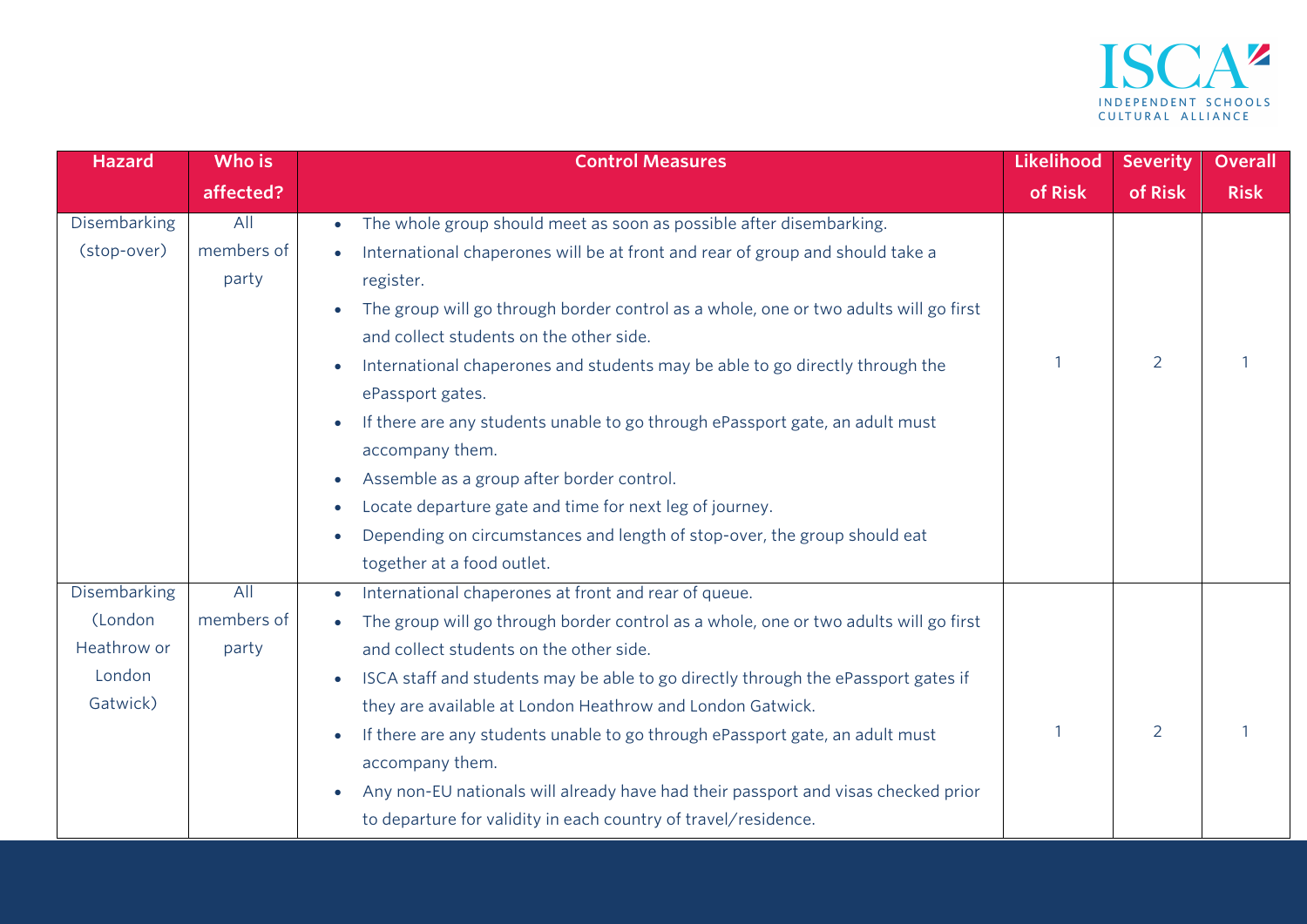

| <b>Hazard</b> | Who is     | <b>Control Measures</b>                                                           | Likelihood | <b>Severity</b> | Overall     |
|---------------|------------|-----------------------------------------------------------------------------------|------------|-----------------|-------------|
|               | affected?  |                                                                                   | of Risk    | of Risk         | <b>Risk</b> |
| Luggage       | All        | After disembarking, move together into luggage collection.                        |            |                 |             |
| Collection    | members of | International chaperones should help remove students' luggage from conveyor belt. |            |                 |             |
|               | party      | Students will be told not to touch/stand/sit on conveyor belts.                   |            |                 |             |
|               |            | Do not leave until all luggage has been collected.                                |            |                 |             |
|               |            | Exit luggage collection into airport arrivals and look for ISCA staff member.     |            |                 |             |
|               |            |                                                                                   |            |                 |             |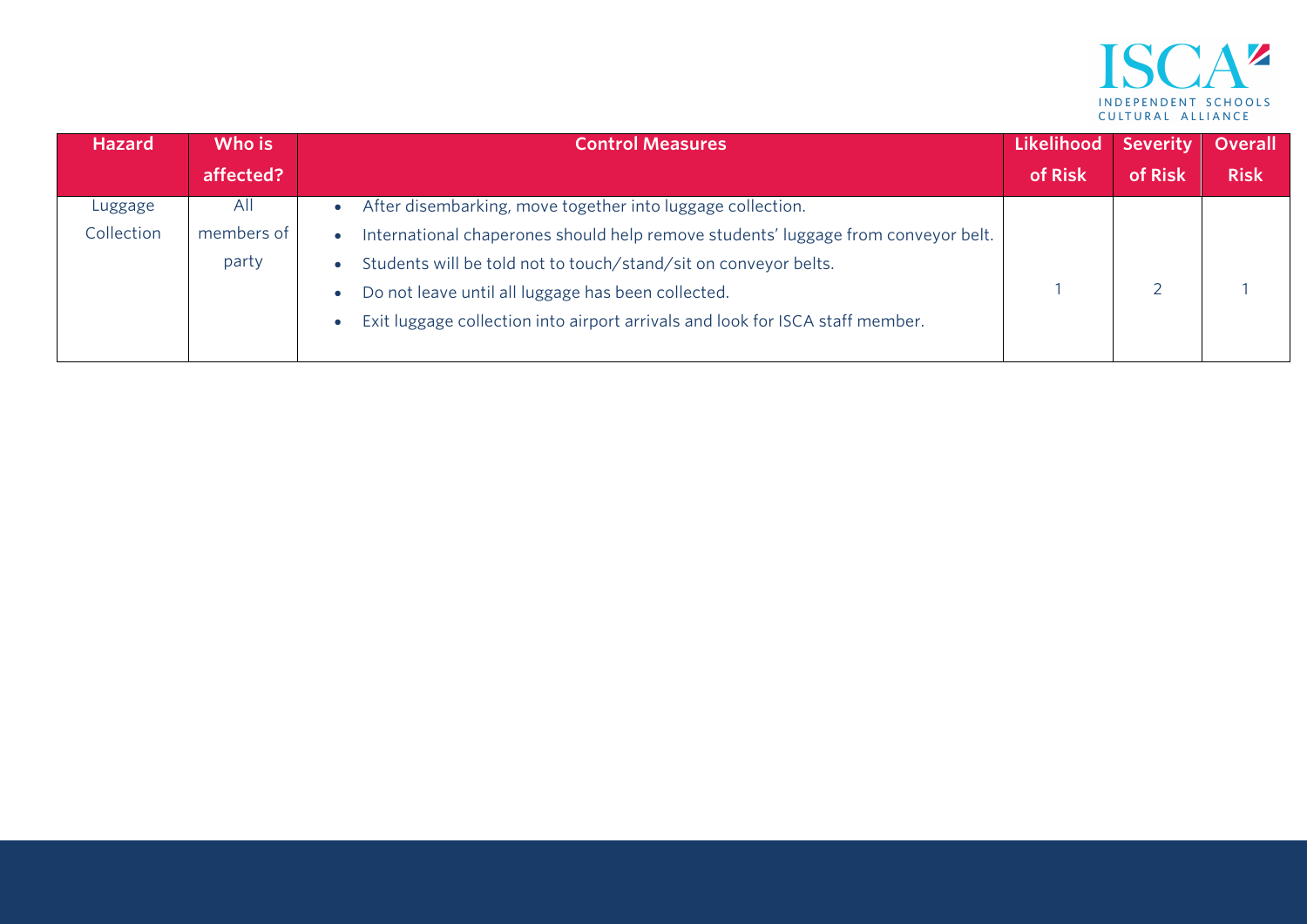

# **Risk Assessment: Accommodation at Charterhouse School**

| <b>Hazard</b> | Who is                  | <b>Control Measures</b>                                                                                                                                                                                                                                                                                                                                                                                                                                                                                                                                                                                                                                                                                                                                                                                                                                                                                                                                                                                                                                                                                                                                                                                                                                                                                                                                                                                                                                                                                                                                                                                                                                                                                                                             | Likelihood | <b>Severity</b> | <b>Overall</b> |
|---------------|-------------------------|-----------------------------------------------------------------------------------------------------------------------------------------------------------------------------------------------------------------------------------------------------------------------------------------------------------------------------------------------------------------------------------------------------------------------------------------------------------------------------------------------------------------------------------------------------------------------------------------------------------------------------------------------------------------------------------------------------------------------------------------------------------------------------------------------------------------------------------------------------------------------------------------------------------------------------------------------------------------------------------------------------------------------------------------------------------------------------------------------------------------------------------------------------------------------------------------------------------------------------------------------------------------------------------------------------------------------------------------------------------------------------------------------------------------------------------------------------------------------------------------------------------------------------------------------------------------------------------------------------------------------------------------------------------------------------------------------------------------------------------------------------|------------|-----------------|----------------|
|               | affected?               |                                                                                                                                                                                                                                                                                                                                                                                                                                                                                                                                                                                                                                                                                                                                                                                                                                                                                                                                                                                                                                                                                                                                                                                                                                                                                                                                                                                                                                                                                                                                                                                                                                                                                                                                                     | of Risk    | of Risk         | <b>Risk</b>    |
| Fire          | All members<br>of party | During our first day of the programme, all students will receive a fire briefing from<br>Charterhouse School's fire officer. This will cover what to do in the event of a fire<br>and who to call. The fire officer will also make clear the steps to take in an event of<br>the fire. These are as follows:<br>On discovering a fire, sound the alarm if not automatically activated<br>$\circ$<br>Under no circumstances should students attempt to fight the fire<br>$\circ$<br>Move to the nearest useable exit at a walk, not a run<br>$\circ$<br>If the exit is blocked, assemble in one of the designated fire rooms (these<br>$\circ$<br>will be pointed out) and await rescue.<br>These rooms are fire safe for thirty minutes<br>$\circ$<br>Assemble at the designated meeting point for a roll call (the meeting point<br>$\circ$<br>will be shown in this briefing. ISCA has a designated Fire Officer in each<br>boarding house who will take a register.<br>In the event of a fire at night, Charterhouse advocates a 'buddy' policy. Everyone<br>$\bullet$<br>living in the boarding house should take responsibility for waking up the rooms<br>either side of theirs, in the case of heavy sleepers etc. Headphones are not<br>permitted to be worn when sleeping.<br>ISCA staff will also check rooms on their corridor to ensure all the students get out<br>$\bullet$<br>safely.<br>In addition, ISCA will assist with the evacuation procedure and will be stationed<br>$\bullet$<br>where there is a trip hazard (on the stairs for example). Throughout the 3 weeks,<br>ISCA staff, Charterhouse cleaners and the Duty Manager will ensure that no kit,<br>clothing or rubbish is left in a position to cause a trip hazard. |            | 4               | $\overline{2}$ |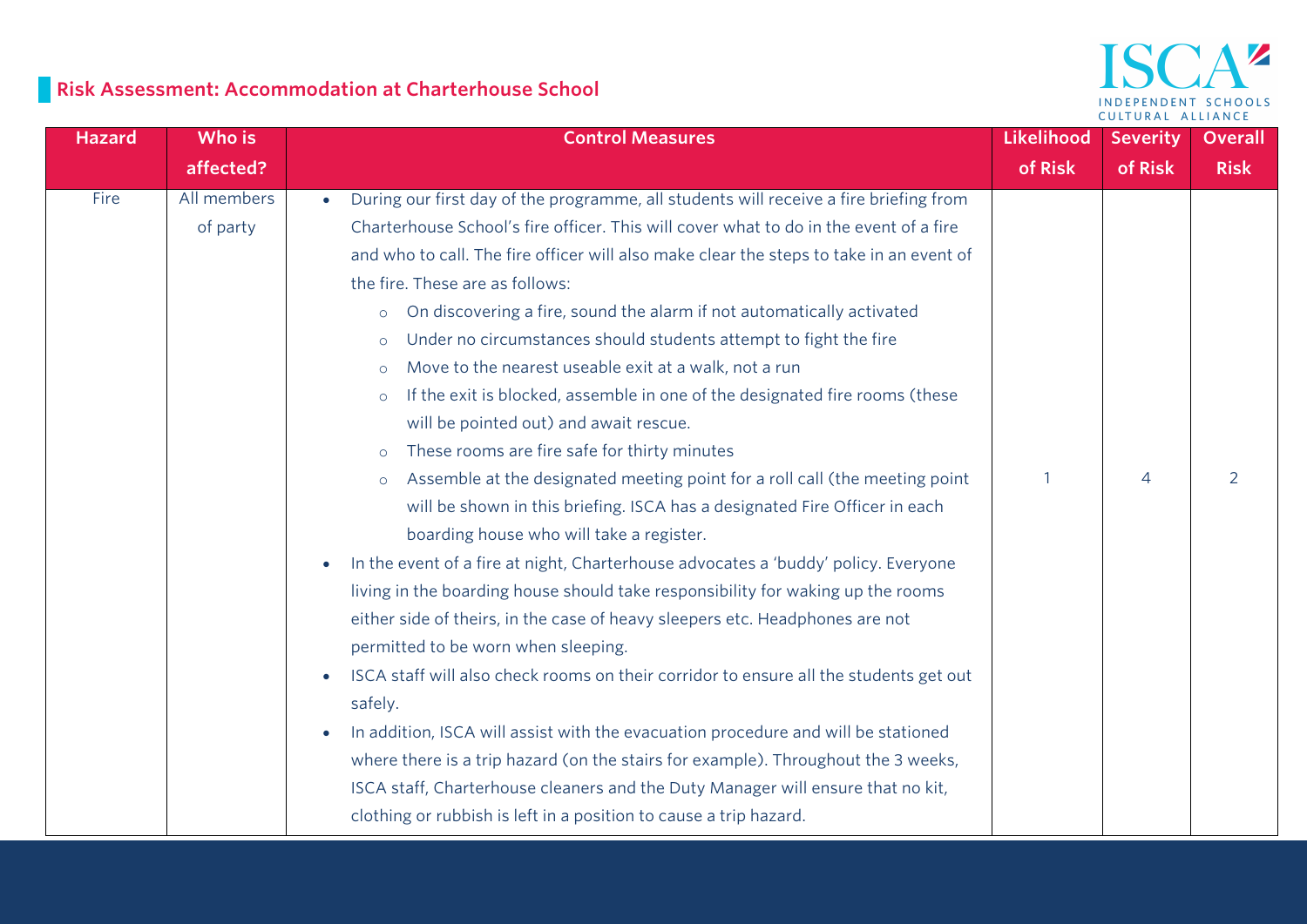

|              |             | Charterhouse regularly check lighting and emergency lighting to ensure a safe,                    |                |  |
|--------------|-------------|---------------------------------------------------------------------------------------------------|----------------|--|
|              |             | well-lit evacuation of the building.                                                              |                |  |
|              |             | Charterhouse regularly check fire alarms, fire exits, fire extinguishers.                         |                |  |
|              |             | The Managing Director will ask relevant member of staff before the programme<br>$\bullet$         |                |  |
|              |             | about any other fire-related safety information and relay back to the group.                      |                |  |
| Intruders    | All members | Ensure the campus has reasonable measures to prevent intruders.<br>$\bullet$                      |                |  |
|              | of party    | The students and staff will be given access codes to their boarding house at the                  |                |  |
|              |             | beginning of the programme. Doors will not open without this code.                                |                |  |
|              |             | The boarding houses are secure during the night, with a different access code used                |                |  |
|              |             | which is only known by ISCA staff.                                                                |                |  |
|              |             | Ensure that all windows can be shut and locked.                                                   | $\overline{4}$ |  |
|              |             | Take a register of students before 'lights out'.                                                  |                |  |
|              |             | Try to have staff members in rooms adjacent to students.<br>$\bullet$                             |                |  |
|              |             | Students will not be able to lock their room to ensure that ISCA staff can enter the              |                |  |
|              |             | room in case of an emergency.                                                                     |                |  |
|              |             | Students will inform ISCA staff in case of an emergency.                                          |                |  |
| Accidents in | All members | Ensure that all windows can be shut and locked.                                                   |                |  |
| rooms        | of party    | All rooms will be checked prior to the students' arrival to make sure there is no                 |                |  |
|              |             | alcohol, drugs or anything sharp in the rooms.                                                    |                |  |
|              |             | ISCA will have a first aid kit with extensive medical supplies in case of an injury.              | 3              |  |
|              |             | Students will not be able to lock their room to ensure that ISCA staff can enter the<br>$\bullet$ |                |  |
|              |             | room in case of an emergency.                                                                     |                |  |
| Safeguarding | All members | All ISCA staff must be familiar with recommended safeguarding procedures.<br>$\bullet$            |                |  |
|              | of party    | Freya Liddle is the Designated Safeguarding Lead, having taken an up-to-date                      |                |  |
|              |             | Safeguarding Course before the programme.                                                         |                |  |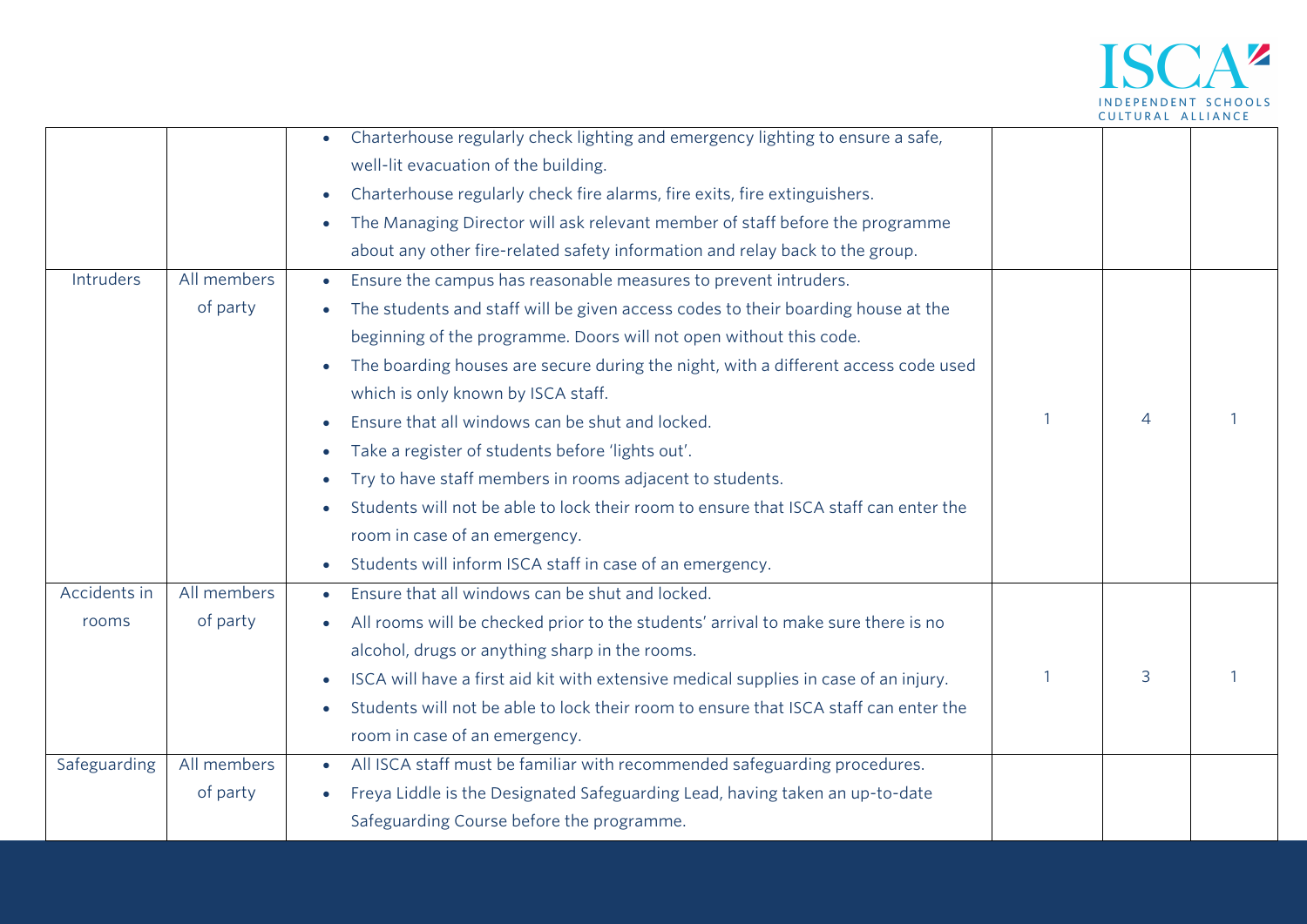

|              |             | ISCA staff know to contact Freya if they have any safeguarding concerns.<br>$\bullet$          |                |  |
|--------------|-------------|------------------------------------------------------------------------------------------------|----------------|--|
|              |             | Students must know who their Designated Safeguarding Lead is and where the staff               |                |  |
|              |             | rooms are located in the boarding houses.                                                      |                |  |
|              |             | One member of ISCA staff must be available at all times in the boarding houses in              | 3              |  |
|              |             | case of emergency or if students require adult assistance.                                     |                |  |
|              |             | Separate male and female boarding houses.                                                      |                |  |
|              |             | Any special arrangements must be clear to all ISCA staff members before the trip.<br>$\bullet$ |                |  |
|              |             | All ISCA staff must provide DBS checks before working on the programme.                        |                |  |
|              |             | All ISCA staff will participate in safeguarding and child protection training on the           |                |  |
|              |             | 10th July 2022.                                                                                |                |  |
| Hygiene      | All members | ISCA will only choose accommodation with excellent levels of safety and hygiene.<br>$\bullet$  |                |  |
|              | of party    | ISCA staff members will check all rooms prior to the arrival of the students.<br>$\bullet$     |                |  |
|              |             | Students should inform ISCA staff of any problems regarding hygiene (dirty rooms,              | $\overline{2}$ |  |
|              |             | bathrooms, etc.).                                                                              |                |  |
| Additional   | All members | ISCA staff will check that all accommodation meets the necessary requirements.<br>$\bullet$    |                |  |
| <b>Needs</b> | of party    | Any additional needs must be discussed prior to travel.                                        |                |  |
|              |             | Illnesses or disorders that might affect accommodation arrangements should have                |                |  |
|              |             |                                                                                                |                |  |
|              |             | been discussed prior to travel.                                                                |                |  |
| Action       | All member  | Ensure all know the name and have copies of the address of the campus.<br>$\bullet$            |                |  |
| needed pre-  | of party    | Ensure all parents know the address and contact details of Charterhouse School.                | $\overline{2}$ |  |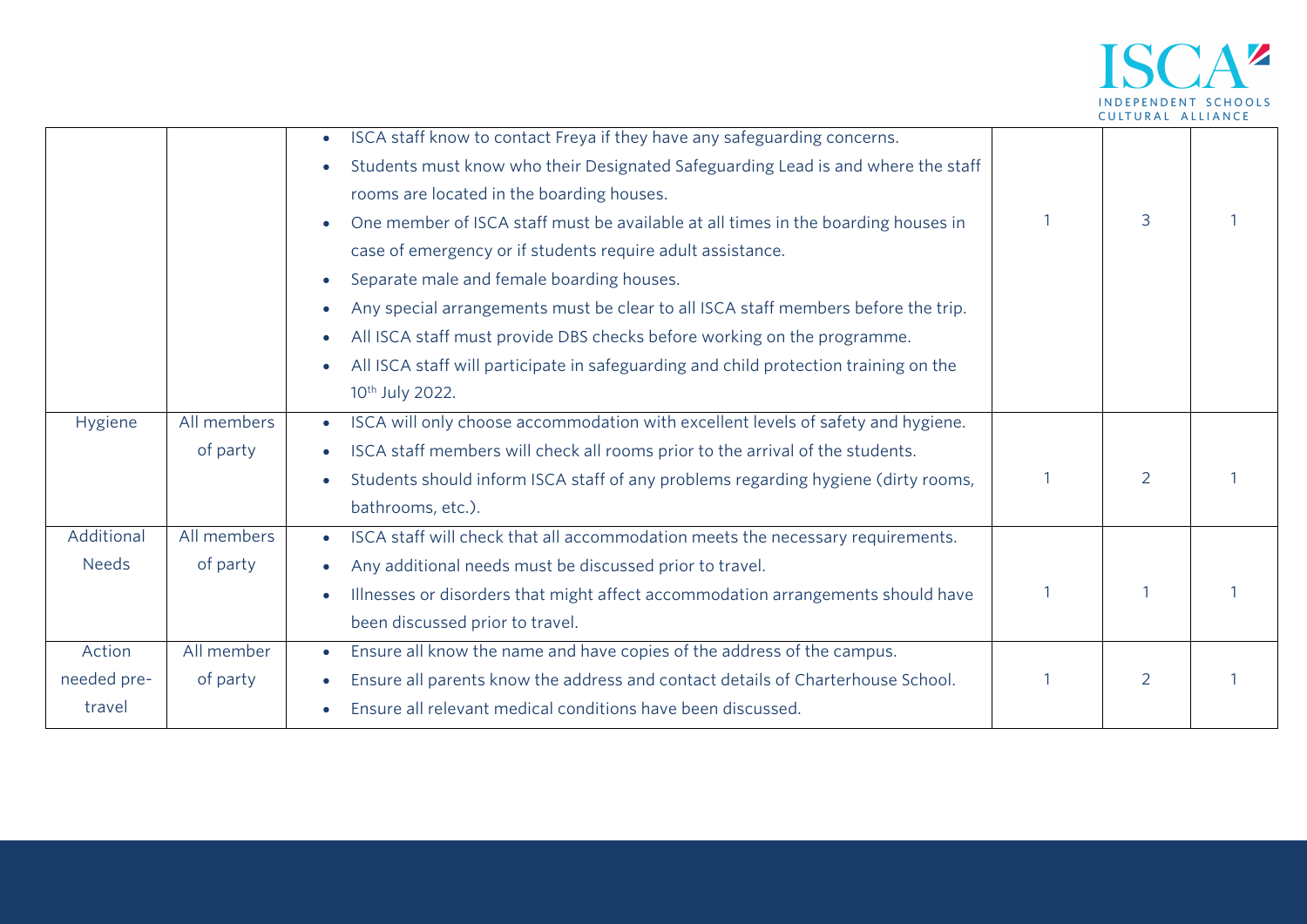# **Risk Assessment: Moving around Charterhouse School**

#### $\mathbf{A}^{\prime\prime}$ ISC INDEPENDENT SCHOOLS CULTURAL ALLIANCE

| <b>Hazard</b> | Who is      | <b>Control Measures</b>                                                            | Likelihood | <b>Severity</b> | <b>Overall</b> |
|---------------|-------------|------------------------------------------------------------------------------------|------------|-----------------|----------------|
|               | affected?   |                                                                                    | of Risk    | of Risk         | <b>Risk</b>    |
| Encountering  | All members | As soon as the students arrive on campus they are given a safety briefing. This    |            |                 |                |
| traffic on    | of party    | includes making them aware of the internal roads, and ensuring that they know to   |            |                 |                |
| campus        |             | use the pavements wherever possible.                                               |            |                 |                |
|               |             | Upon leaving our assembly point, the students will make their way to the           |            |                 |                |
|               |             | sport/activity with at least two ISCA faculty members. They will ensure that any   |            |                 |                |
|               |             | internal roads are crossed safely.                                                 |            | $\overline{4}$  |                |
|               |             | Charterhouse School has recently added a car park on the campus so the school is a |            |                 |                |
|               |             | fully pedestrianised zone, apart from the occasional work vehicle.                 |            |                 |                |
|               |             | In addition, Charterhouse School has a 15mph speed limit throughout the campus     |            |                 |                |
|               |             | and speed bumps to minimise the risk of collision.                                 |            |                 |                |
|               |             | Although an important aspect of our programme is that the students feel the        |            |                 |                |
|               |             | freedom of our campus, faculty members will always be present. A rota is put in    |            |                 |                |
|               |             | place each evening to ensure at least two faculty are walking around the campus,   |            |                 |                |
|               |             | as well as at least two faculty on each organised sport/activity.                  |            |                 |                |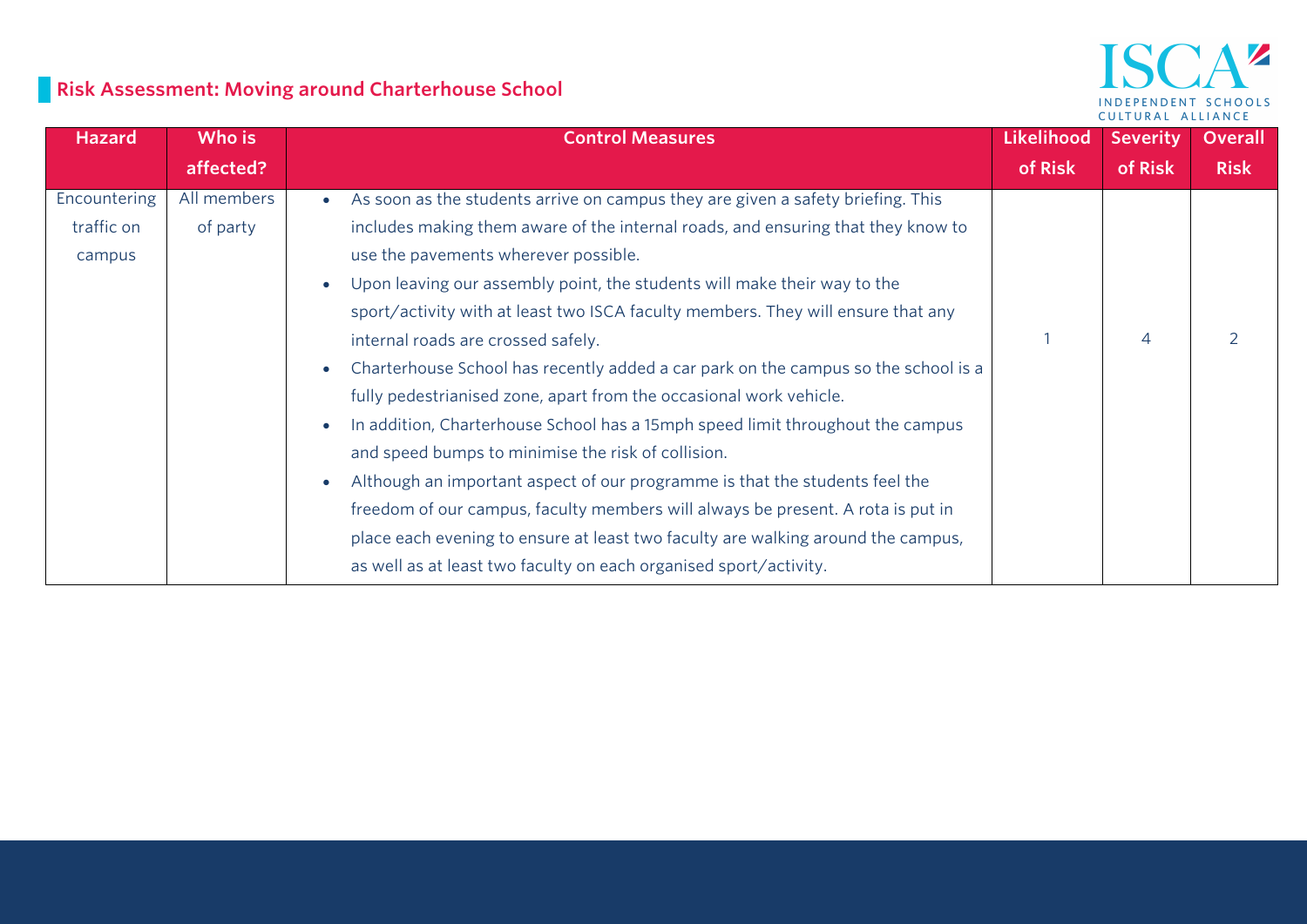## $\mathbb Z$ INDEPENDENT SCHOOLS CULTURAL ALLIANCE

#### **Risk Assessment: Sports and Activities On Campus – General Risk**

*ISCA staff will understand measures to control general hazards whilst leading sports and activities sessions. This is in addition to any specific risks for each sport as mentioned in the sections below.* 

| <b>Hazard</b> | Who is      | <b>Control Measures</b>                                                                          | Likelihood | <b>Severity</b> | Overall     |
|---------------|-------------|--------------------------------------------------------------------------------------------------|------------|-----------------|-------------|
|               | affected?   |                                                                                                  | of Risk    | of Risk         | <b>Risk</b> |
| Tripping/     | All members | During organised activities                                                                      |            |                 |             |
| slipping      | of party    | When playing sports students are advised to wear sports trainers/sports boots                    |            |                 |             |
| when walking  |             | (cleats). This is especially necessary in wet weather or when the ground is                      |            |                 |             |
| around        |             | incredibly dry.                                                                                  |            |                 |             |
| campus        |             | If a slip/trip was to occur during an organised activity one of the two ISCA faculty             |            |                 |             |
|               |             | members would care for the student and take them to the ISCA Medical Officer as a                |            |                 |             |
|               |             | first point of action.                                                                           |            |                 |             |
|               |             | The injury would either be dealt with by this staff member or, if the injury is severe,          |            | 3               | 2           |
|               |             | the student could be taken to the hospital.                                                      |            |                 |             |
|               |             | In extreme circumstances an ambulance would be called.<br>$\bullet$                              |            |                 |             |
|               |             | One member of ISCA staff and their international chaperone should accompany a<br>$\bullet$       |            |                 |             |
|               |             | student in case of hospitalisation.                                                              |            |                 |             |
|               |             | Parents/guardians of hospitalised student will be informed as soon as possible.<br>$\bullet$     |            |                 |             |
|               |             | All medical emergencies will be written in an incident book, describing date, time,<br>$\bullet$ |            |                 |             |
|               |             | who is involved, what happened and actions taken after event.                                    |            |                 |             |
|               |             | During free time on campus                                                                       |            |                 |             |
|               |             | Students will be aware from the moment they arrive where the ISCA faculty room<br>$\bullet$      |            |                 |             |
|               |             | is, in the unlikely event that they cannot find a faculty member in their vicinity.              |            |                 |             |
|               |             | Depending on the severity of the injury, ISCA has one full time Medical Officer on               |            |                 |             |
|               |             | campus who can provide medical assistance, as well as the ISCA faculty who are all               |            |                 |             |
|               |             | First Aid Trained.                                                                               |            |                 |             |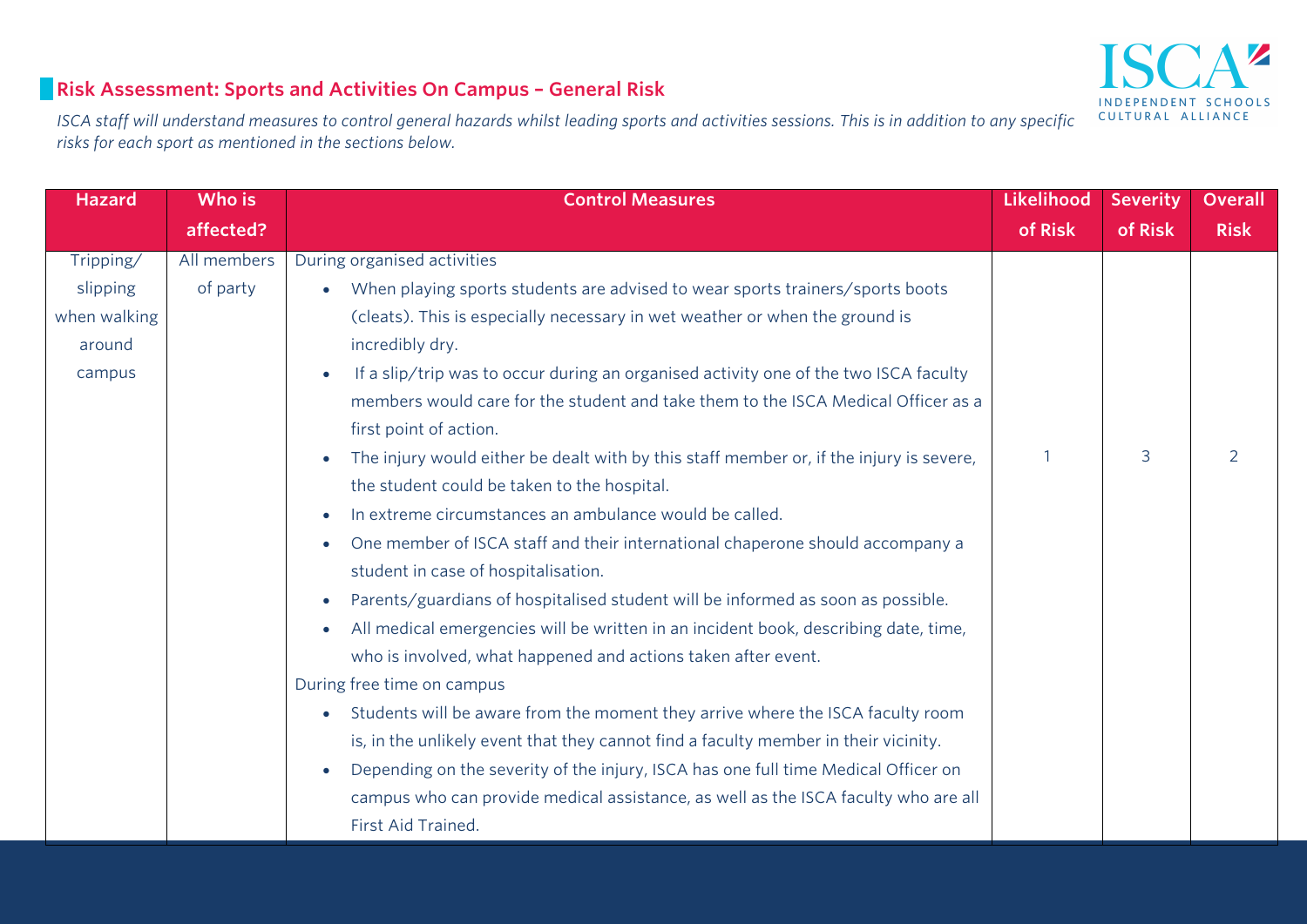

| Dehydration<br>& sunstroke | All members<br>of party | If the injury were severe a member of ISCA staff, alongside the student's<br>international chaperone, would be able to go to the local hospital, 15 minutes away.<br>In extreme circumstances an ambulance would be called to the school.<br>Throughout their time on campus, students will have cold drinks dispensers in their<br>$\bullet$<br>boarding houses. In addition, drinking fountains are located throughout the      |   |   |
|----------------------------|-------------------------|-----------------------------------------------------------------------------------------------------------------------------------------------------------------------------------------------------------------------------------------------------------------------------------------------------------------------------------------------------------------------------------------------------------------------------------|---|---|
|                            |                         | campus. During an on-campus day students are required to bring a water bottle,<br>and regular drinks breaks are taken during on campus sports and activities.<br>In addition, it is advised that sunhats and sunscreen are worn during on-campus<br>days. Depending on the weather, an announcement will be made at breakfast and<br>lunch reminding the students to wear a hat and sunscreen.                                    | 3 | 2 |
|                            |                         | In the event of a student getting dehydrated or suffering from sunstroke, they<br>would be taken to the ISCA Medical Officer. They would then be prescribed<br>treatment according to their condition. If necessary, the hospital would be visited in<br>extreme circumstances.                                                                                                                                                   |   |   |
|                            |                         | A member of ISCA staff, alongside the student's international chaperone, would<br>$\bullet$<br>accompany the student to the local hospital, 15 minutes away.<br>Parents/guardians of hospitalised student will be informed as soon as possible.<br>$\bullet$<br>All medical emergencies will be written in an incident book, describing date, time,<br>$\bullet$<br>who is involved, what happened and actions taken after event. |   |   |
| Serious<br>medical         | All members<br>of party | See our section on Medical Emergencies on page 29.                                                                                                                                                                                                                                                                                                                                                                                |   |   |
| condition                  |                         |                                                                                                                                                                                                                                                                                                                                                                                                                                   |   |   |
| (e.g. cardiac<br>arrest)   |                         |                                                                                                                                                                                                                                                                                                                                                                                                                                   | 4 | 2 |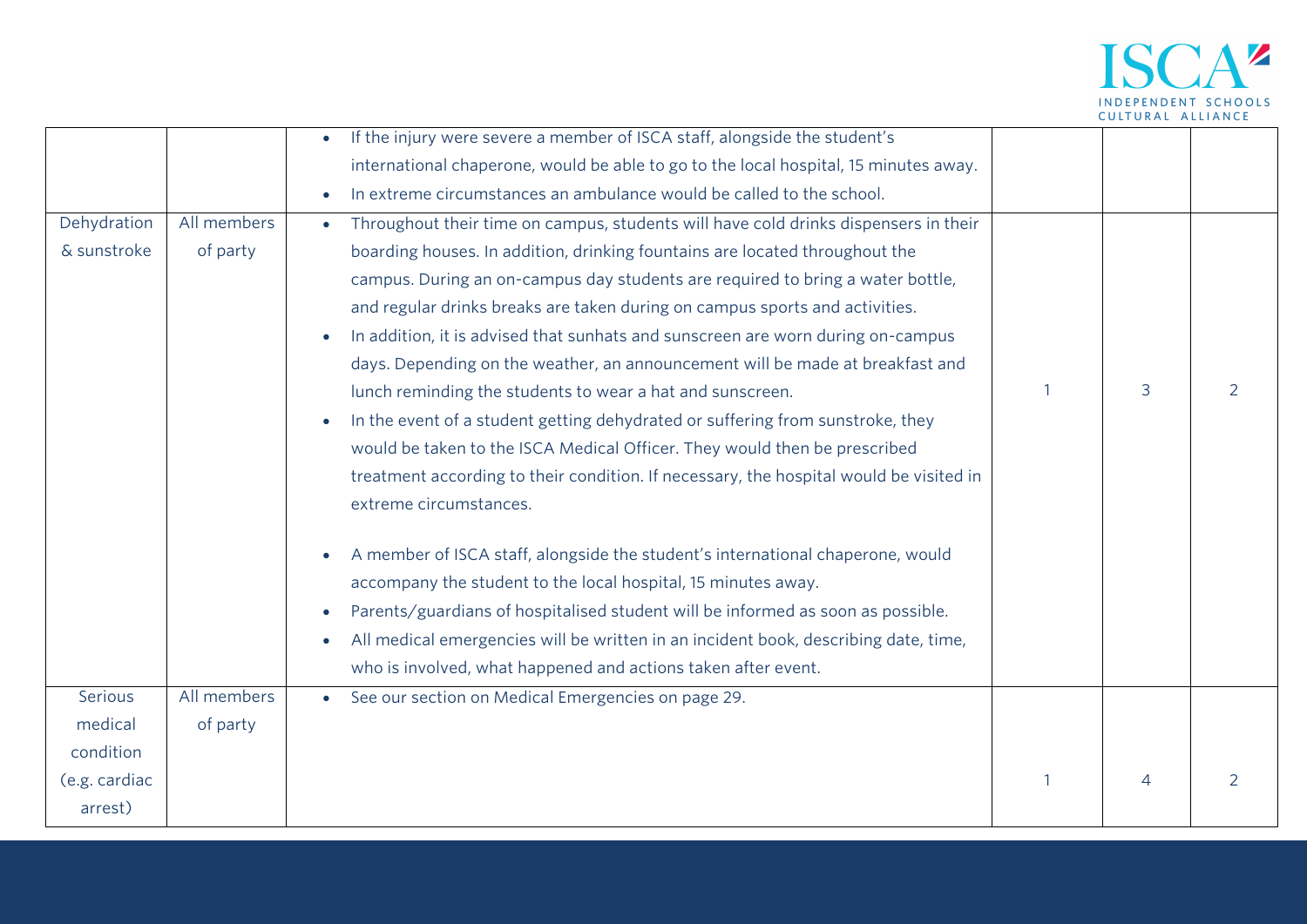

| Injuries due  | All members | Students will be asked to remove any major jewellery (stud earrings are allowed)    |   |  |
|---------------|-------------|-------------------------------------------------------------------------------------|---|--|
| to jewellery  | of party    | before they take part in sports and activities. This includes rings, bracelets,     |   |  |
|               |             | necklaces, nose piercings, eyebrow piercings and any other piercings in the ear,    |   |  |
|               |             | part from small stud earrings.                                                      | 3 |  |
|               |             | Students will have to wear plasters on their piercings if they cannot be removed.   |   |  |
|               |             | See our section on Medical Emergencies on page 29.                                  |   |  |
| Muscle Injury | All members | Students will be taken through a warm-up routine, to minimise the risk of muscle    |   |  |
|               | of party    | injury. In the event of an injury a First Aid trained ISCA staff member or the ISCA |   |  |
|               |             | Medical Officer will be able to handle any injury or                                |   |  |
|               |             | In extreme circumstances, call an ambulance.                                        |   |  |
|               |             | A member of ISCA staff, alongside the student's international chaperone, would      | 3 |  |
|               |             | accompany the student to the local hospital, 15 minutes away.                       |   |  |
|               |             | Parents/guardians of hospitalised student will be informed as soon as possible.     |   |  |
|               |             | All medical emergencies will be written in an incident book, describing date, time, |   |  |
|               |             | who is involved, what happened and actions taken after event.                       |   |  |
|               |             |                                                                                     |   |  |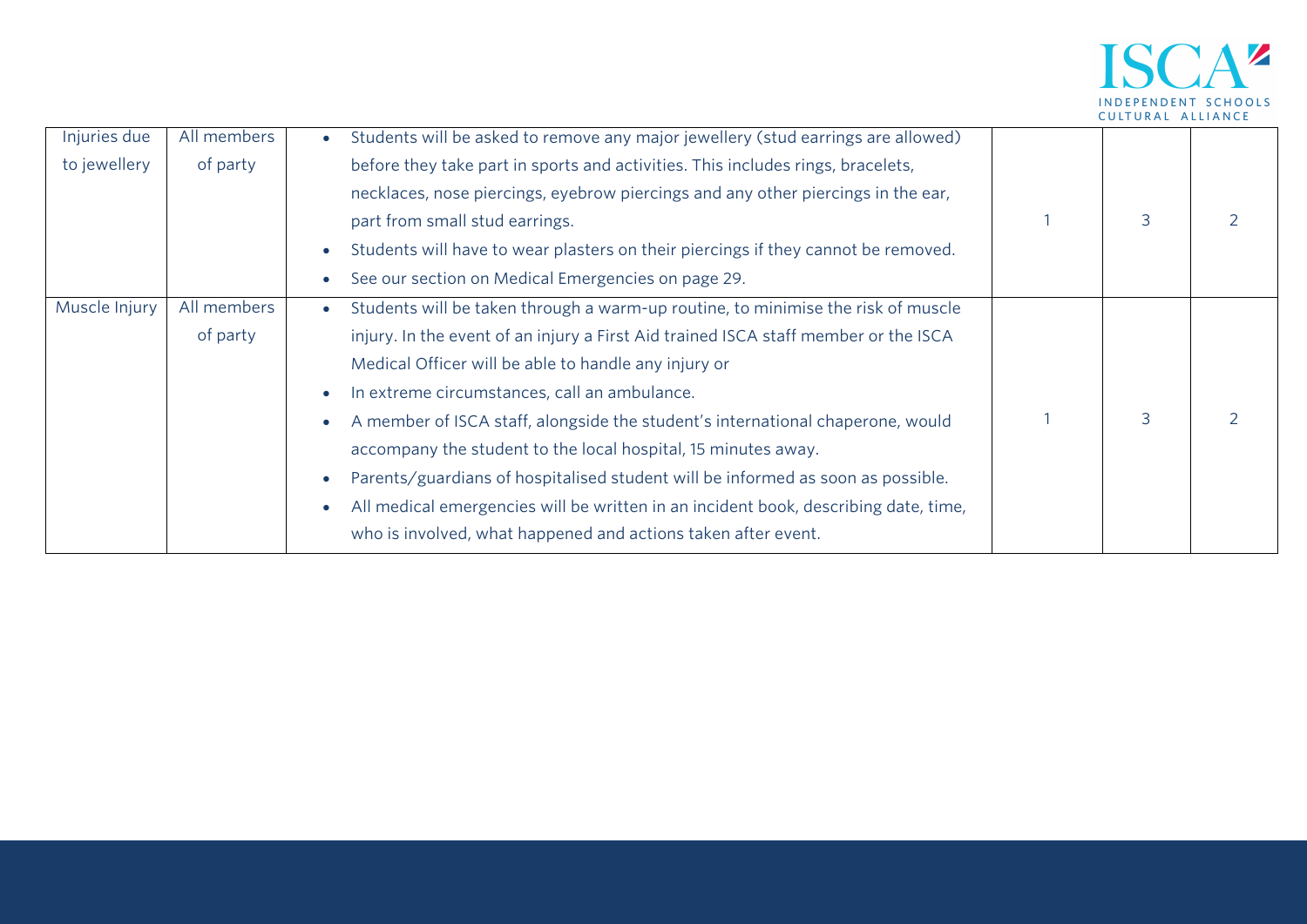#### **Risk Assessment: Football**

| <b>Hazard</b>     | Who is                  | <b>Control Measures</b>                                                                                                                                                                                                                                                                                                                                                                                           | <b>Likelihood</b> | <b>Severity</b> | <b>Overall</b> |
|-------------------|-------------------------|-------------------------------------------------------------------------------------------------------------------------------------------------------------------------------------------------------------------------------------------------------------------------------------------------------------------------------------------------------------------------------------------------------------------|-------------------|-----------------|----------------|
|                   | affected?               |                                                                                                                                                                                                                                                                                                                                                                                                                   | of Risk           | of Risk         | <b>Risk</b>    |
| Goalposts         | All members<br>of party | All the goalposts on our football fields are regularly checked by the Charterhouse<br>ground department and adhere to the Football Association's goalpost safety<br>guidelines.<br>In addition, ISCA faculty will check the goal posts before each session to ensure<br>they are safe for use.                                                                                                                    |                   | $\overline{4}$  |                |
| Uneven<br>ground  | All members<br>of party | The Charterhouse grounds department continually checks the playing fields at our<br>$\bullet$<br>campus. If the fields were deemed unplayable and unsafe, then play would be<br>stopped and an alternative activity undertaken.                                                                                                                                                                                   |                   | 3               |                |
| Footballs<br>used | All members<br>of party | Each morning the ISCA faculty will check the sports provisions, including the<br>$\bullet$<br>footballs.<br>The balls can be pumped up to regulation pressure or air can be let out if the<br>pressure is too high.<br>The leather on the balls will also be checked and, if leather was found to be 'peeling<br>off' and therefore sharp and a danger to the skin of the players, then it would be<br>discarded. |                   | 2               |                |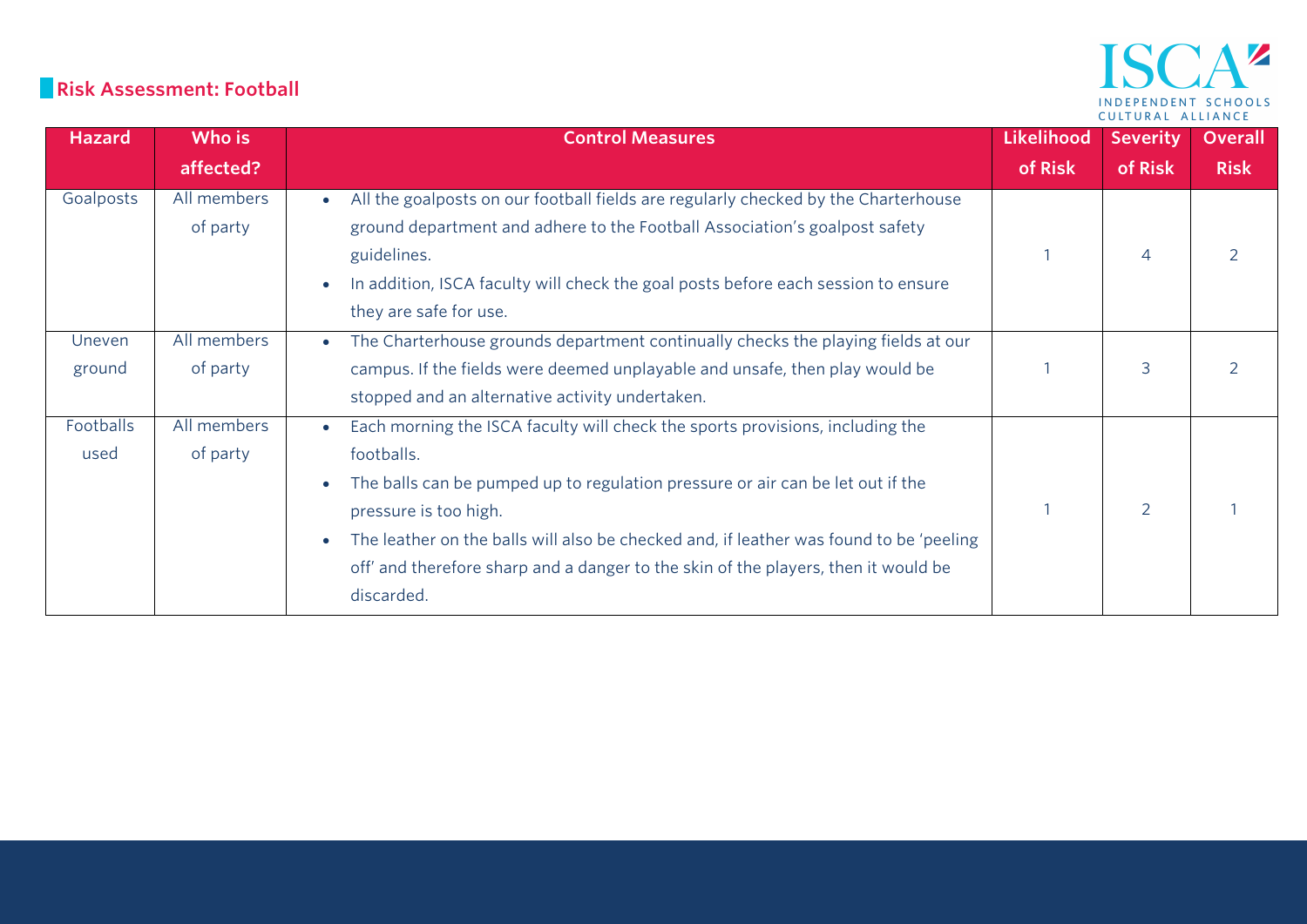#### **Risk Assessment: Cricket**

| <b>Hazard</b> | Who is      | <b>Control Measures</b>                                                                             | <b>Likelihood</b> | <b>Severity</b> | <b>Overall</b> |
|---------------|-------------|-----------------------------------------------------------------------------------------------------|-------------------|-----------------|----------------|
|               | affected?   |                                                                                                     | of Risk           | of Risk         | <b>Risk</b>    |
| Contact       | All members | Plastic 'kwik' cricket bats are used<br>$\bullet$                                                   |                   |                 |                |
| with cricket  | of party    | Other players will be stood well clear of the batter.                                               |                   | 3               |                |
| bat           |             | In addition, helmets are available if necessary however, as we play with a tennis                   |                   |                 |                |
|               |             | ball, this is not required.                                                                         |                   |                 |                |
|               |             | In the event of an injury a First Aid trained ISCA staff member will be able to handle<br>$\bullet$ |                   |                 |                |
|               |             | any injury or, in extreme circumstances, call an ambulance.                                         |                   |                 |                |
| Head          | All members | Tennis balls or 'kwik' cricket soft balls are used.<br>$\bullet$                                    |                   |                 |                |
| injuries      | of party    | Students will always be focused on the one ball in play, so there is limited risk of                |                   |                 |                |
| from the      |             | being hit by a ball from an adjoining game.                                                         |                   | 3               |                |
| balls         |             | In the event of an injury a First Aid trained ISCA staff member will be able to handle              |                   |                 |                |
|               |             | any injury or, in extreme circumstances, call an ambulance.                                         |                   |                 |                |
| Colliding     | All members | Kwik cricket stumps are clearly visible at all times<br>$\bullet$                                   |                   |                 |                |
| with          | of party    | They are plastic, minimising injury in the event of collision.                                      |                   | 3               |                |
| equipment     |             | In the event of tripping please see above for controls for tripping/slipping (page 14)              |                   |                 |                |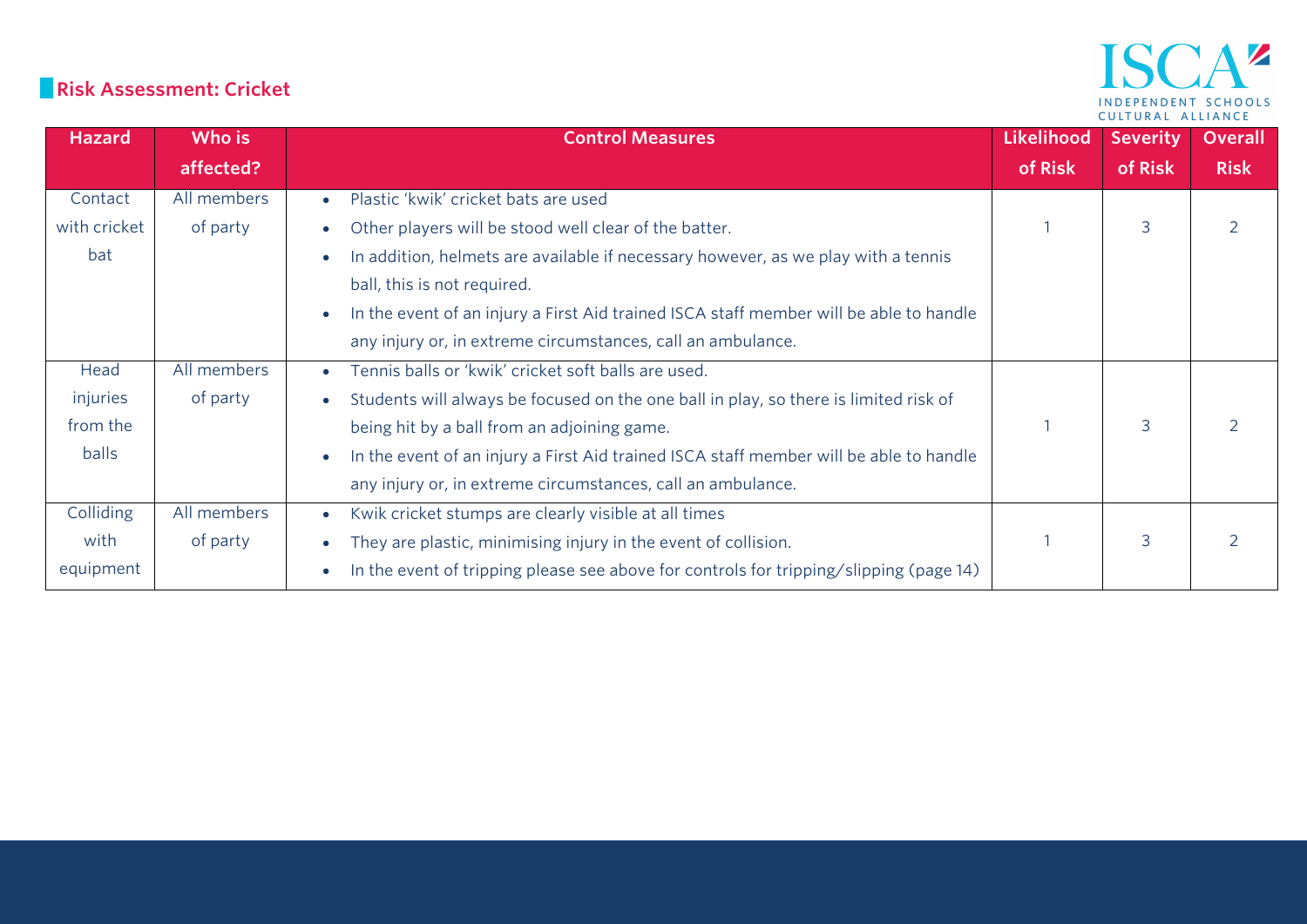# **Risk Assessment: Touch Rugby**

#### AZ **ISC** INDEPENDENT SCHOOLS CULTURAL ALLIANCE

| <b>Hazard</b> | Who is      | <b>Control Measures</b>                                                                        | <b>Likelihood</b> | <b>Severity</b> | <b>Overall</b> |
|---------------|-------------|------------------------------------------------------------------------------------------------|-------------------|-----------------|----------------|
|               | affected?   |                                                                                                | of Risk           | of Risk         | <b>Risk</b>    |
| Collision     | All members | We do not play contact rugby.<br>$\bullet$                                                     |                   |                 |                |
| with other    | of party    | To minimise risks of collisions ISCA faculty will arrange sides so as there is an even         |                   |                 |                |
| players       |             | split in the size of the students playing. Whilst this will not stop accidental                |                   |                 |                |
|               |             | collisions, it will ensure that if one was to occur the risk of serious injury is lessened.    |                   |                 |                |
|               |             | In addition, ISCA faculty will emphasis the need to move into space during the                 |                   | 4               |                |
|               |             | game, in an attempt to spread the play out and minimise the risk of collision.                 |                   |                 |                |
|               |             | In the event of an injury a First Aid trained ISCA staff member will be able to handle         |                   |                 |                |
|               |             | any injury or, in extreme circumstances, call an ambulance.                                    |                   |                 |                |
| Injury from   | All members | Before any games take place ISCA faculty will teach the students the correct                   |                   |                 |                |
| the ball      | of party    | technique for catching, passing and handling the ball.                                         |                   | 3               | $\mathcal{P}$  |
|               |             | At least two ISCA faculty will be present during this, enabling a more controlled              |                   |                 |                |
|               |             | learning of the game.                                                                          |                   |                 |                |
|               |             | If a student is struggling and looks like they may be susceptible to injury, ISCA<br>$\bullet$ |                   |                 |                |
|               |             | faculty can identify and assist.                                                               |                   |                 |                |
|               |             | In the event of an injury a First Aid trained ISCA staff member will be able to handle         |                   |                 |                |
|               |             | any injury or, in extreme circumstances, call an ambulance.                                    |                   |                 |                |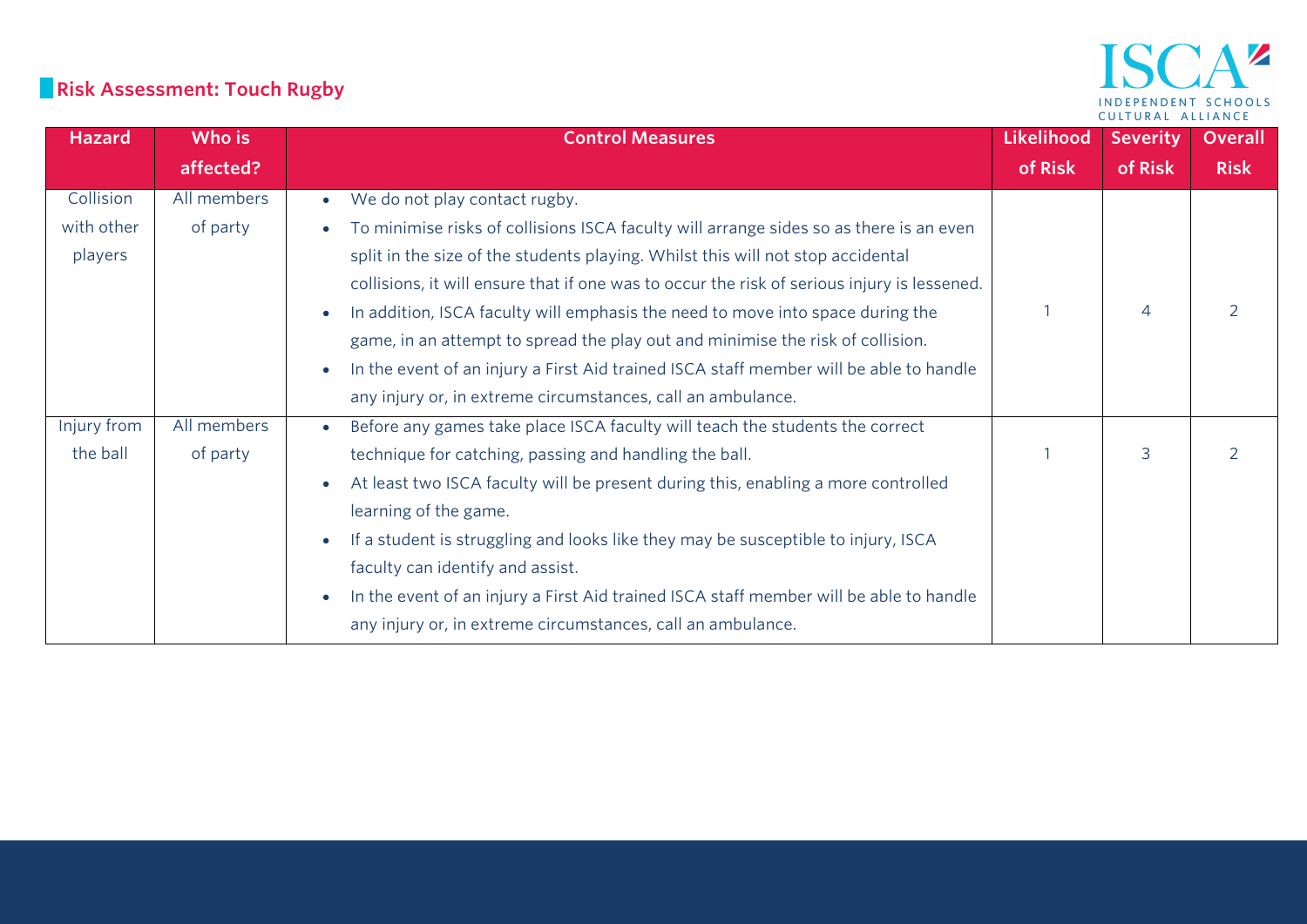# **Risk Assessment: Hockey**

| <b>Hazard</b> | Who is      | <b>Control Measures</b>                                                                          | <b>Likelihood</b> | <b>Severity</b> | Overall     |
|---------------|-------------|--------------------------------------------------------------------------------------------------|-------------------|-----------------|-------------|
|               | affected?   |                                                                                                  | of Risk           | of Risk         | <b>Risk</b> |
| Being hit     | All members | During hockey sessions 'hitting' the ball is only allowed during managed practice,               |                   |                 |             |
| with a        | of party    | when the players have at least 2 metres of space around them.                                    |                   |                 |             |
| hockey        |             | When playing small-sided games, students are only allowed to 'push' the ball, and                |                   |                 |             |
| stick         |             | sticks must always be carried below waist level.                                                 |                   |                 |             |
|               |             | We play a no contact form of hockey, where clashing sticks is not allowed.                       |                   | $\Delta$        |             |
|               |             | In addition, mouthguards can be worn to minimise risk to teeth and potential                     |                   |                 |             |
|               |             | concussion, these are advised but not required due to the level of non-competitive               |                   |                 |             |
|               |             | hockey we play.                                                                                  |                   |                 |             |
|               |             | In the event of an injury a First Aid trained ISCA staff member will be able to handle           |                   |                 |             |
|               |             | any injury or, in extreme circumstances, call an ambulance.                                      |                   |                 |             |
| Being hit     | All members | Suitable footwear must always be worn during this activity to avoid damage to toes.<br>$\bullet$ |                   |                 |             |
| with a        | of party    | As this activity is an introduction to hockey, balls wouldn't be expected to go into             |                   |                 |             |
| hockey ball   |             | the air, especially given the rules of 'pushing' only during play which minimises the            |                   |                 |             |
|               |             | risks.                                                                                           |                   | 3               |             |
|               |             | In the event of an injury a First Aid trained ISCA staff member will be able to handle           |                   |                 |             |
|               |             | any injury or, in extreme circumstances, call an ambulance.                                      |                   |                 |             |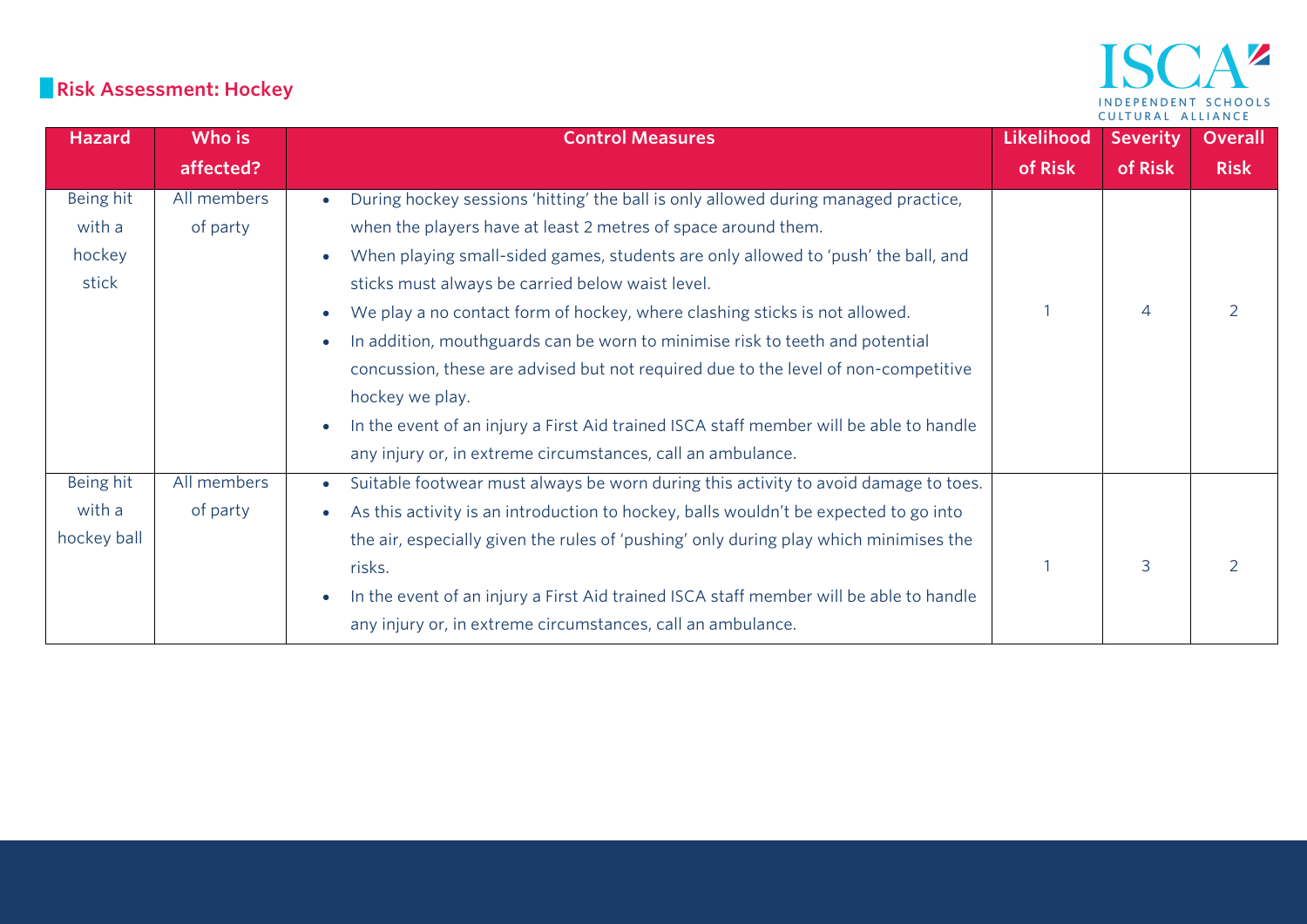#### **Risk Assessment: Netball**

#### $\Delta$   $\mathbf{z}$ IS INDEPENDENT SCHOOLS CULTURAL ALLIANCE

| <b>Hazard</b> | Who is      | <b>Control Measures</b>                                                                | <b>Likelihood</b> | <b>Severity</b> | <b>Overall</b> |
|---------------|-------------|----------------------------------------------------------------------------------------|-------------------|-----------------|----------------|
|               | affected?   |                                                                                        | of Risk           | of Risk         | <b>Risk</b>    |
| Injury from   | All members | At the beginning of the session students will be taught the correct technique for      |                   |                 |                |
| the ball      | of party    | catching the ball. This should minimise the risk of fingers being injured due to       |                   |                 |                |
|               |             | incorrect catching technique.                                                          |                   |                 |                |
|               |             | In the event of an injury a First Aid trained ISCA staff member will be able to handle |                   |                 |                |
|               |             | any injury or, in extreme circumstances, call an ambulance.                            |                   |                 |                |
| Net falling   | All members | Charterhouse grounds regularly check the safety of the equipment they provide.         |                   |                 |                |
| down          | of party    | In addition, ISCA faculty will check the netball nets are fit for purpose before each  |                   |                 |                |
|               |             | session.                                                                               |                   |                 |                |

# **Risk Assessment: Squash**

| <b>Hazard</b> | Who is      | <b>Control Measures</b>                                                                 | Likelihood | <b>Severity</b> | <b>Overall</b> |
|---------------|-------------|-----------------------------------------------------------------------------------------|------------|-----------------|----------------|
|               | affected?   |                                                                                         | of Risk    | of Risk         | <b>Risk</b>    |
| Being hit     | All members | No more than two players will be on court at any one time.<br>$\bullet$                 |            |                 |                |
| with the      | of party    | Students are mostly beginners at this sport and therefore will not be playing at a      |            |                 |                |
| squash        |             | competitive level.                                                                      |            |                 |                |
| racket        |             | If there are some very strong squash players then eyewear would be encouraged to        |            |                 |                |
|               |             | prevent injury with the squash ball etc. However, this is not relevant in this case due |            |                 |                |
|               |             | to the level of play.                                                                   |            |                 |                |
|               |             | In the event of an injury a First Aid trained ISCA staff member will be able to handle  |            |                 |                |
|               |             | any injury or, in extreme circumstances, call an ambulance.                             |            |                 |                |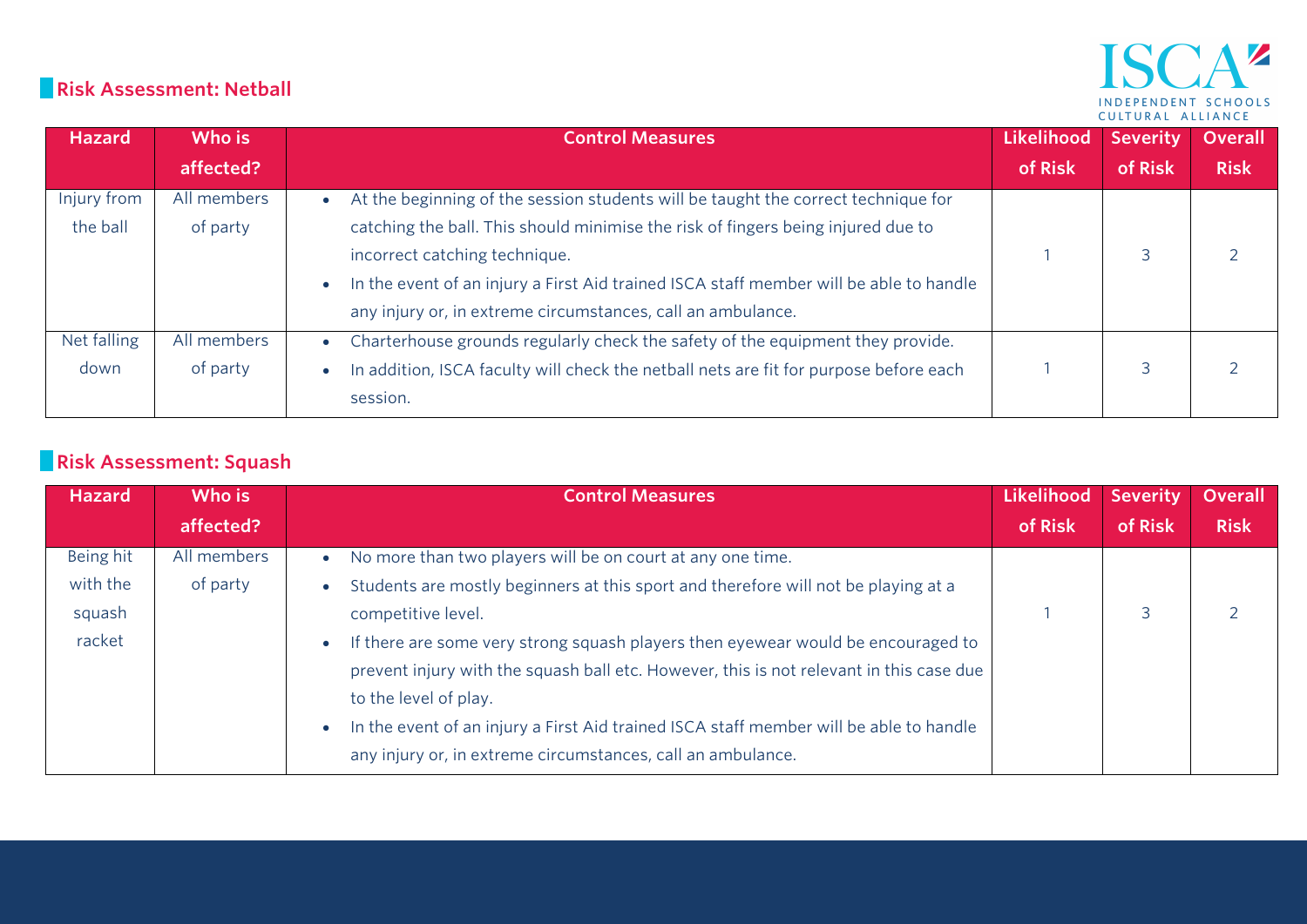#### $\mathbf{A}^{\prime\prime}$ ISC INDEPENDENT SCHOOLS

#### **Risk Assessment: Fives**

| <b>Hazard</b> | Who is<br>affected?     | <b>Control Measures</b>                                                                                                                                             | Likelihood Severity Overall<br>of Risk | of Risk | <b>Risk</b> |
|---------------|-------------------------|---------------------------------------------------------------------------------------------------------------------------------------------------------------------|----------------------------------------|---------|-------------|
| Hand Injury   | All members<br>of party | Gloves are provided for when the students try Fives with a proper Fives ball.<br>However, for practice a tennis ball is used, limiting injury that could be caused. |                                        |         |             |

#### **Risk Assessment: Tennis**

| <b>Hazard</b> | Who is      | <b>Control Measures</b>                                                            | Likelihood Severity |         | <b>Overall</b> |
|---------------|-------------|------------------------------------------------------------------------------------|---------------------|---------|----------------|
|               | affected?   |                                                                                    | of Risk             | of Risk | <b>Risk</b>    |
| Being hit     | All members | Students will not be playing more than two to one side of the court, therefore the |                     |         |                |
| with the      | of party    | risk of being hit with the tennis racket is minimised.                             |                     |         |                |
| tennis        |             |                                                                                    |                     |         |                |
| racket        |             |                                                                                    |                     |         |                |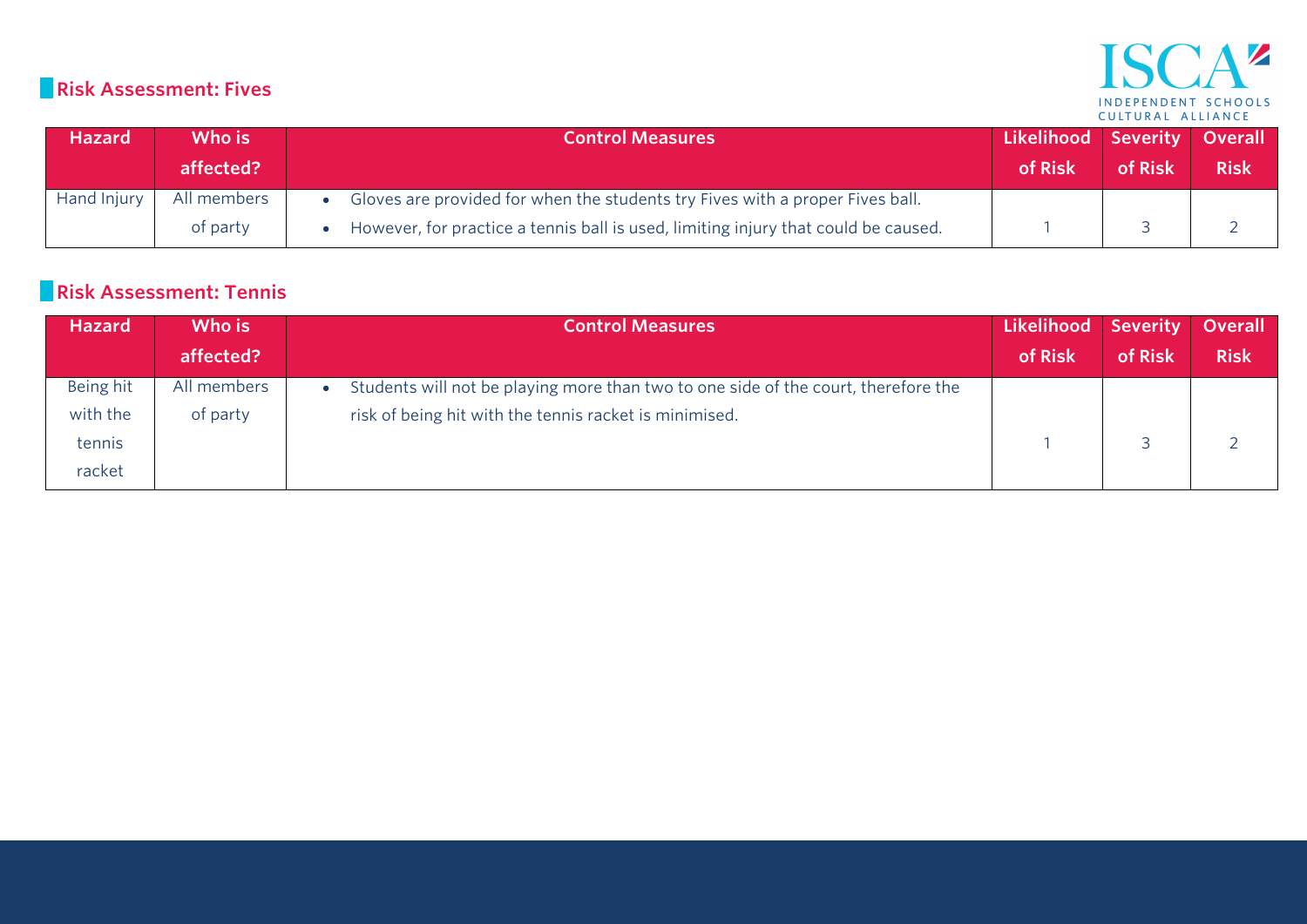#### **Risk Assessment: Swimming**

## ISCA<sup>2</sup> INDEPENDENT SCHOOLS CULTURAL ALLIANCE

| <b>Hazard</b> | Who is      | <b>Control Measures</b>                                                                  | Likelihood | <b>Severity</b> | <b>Overall</b> |
|---------------|-------------|------------------------------------------------------------------------------------------|------------|-----------------|----------------|
|               | affected?   |                                                                                          | of Risk    | of Risk         | <b>Risk</b>    |
| Drowning      | All members | Swimming at the Charterhouse Sports Centre is supervised by a member of the              |            |                 |                |
|               | of party    | ISCA faculty and a Charterhouse Sports Centre Lifeguard at all times.                    |            |                 |                |
|               |             | A drowning alarm is present in the pool, so in the very unlikely event of a student      |            | $\overline{4}$  |                |
|               |             | struggling in the pool, staff would be on hand very quickly to assist.                   |            |                 |                |
|               |             | There is also a defibrillator located in the sports centre.                              |            |                 |                |
| Slipping on   | All members | The pool is clearly marked with no running signs and anti-slip flooring has been         |            |                 |                |
| side of the   | of party    | installed.                                                                               |            |                 |                |
| pool          |             | In the unlikely event of a student slipping both the ISCA faculty and the                |            |                 |                |
|               |             | Charterhouse Sports Centre staff will be on hand to deal with injuries.                  |            | 3               |                |
|               |             | If a serious injury was to occur there is a team of highly qualified first aiders in the |            |                 |                |
|               |             | sports centre, as well as a defibrillator.                                               |            |                 |                |
|               |             | An ambulance would also be called if necessary.                                          |            |                 |                |

#### **Risk Assessment: Ultimate Frisbee**

| <b>Hazard</b> | Who is      | <b>Control Measures</b>                                                                 | Likelihood | <b>Severity</b> | <b>Overall</b> |
|---------------|-------------|-----------------------------------------------------------------------------------------|------------|-----------------|----------------|
|               | affected?   |                                                                                         | of Risk    | of Risk         | <b>Risk</b>    |
| Contact       | All members | Suitable footwear will be worn at all times.                                            |            |                 |                |
| with other    | of party    | In addition, ISCA faculty will supervise each activity to ensure that there are not too |            |                 |                |
| players       |             | many students playing on the same field at any one time, thereby reducing the risk      |            |                 |                |
|               |             | of collision.                                                                           |            |                 |                |
|               |             | In the event of an injury a First Aid trained ISCA staff member will be able to handle  |            |                 |                |
|               |             | any injury or, in extreme circumstances, call an ambulance.                             |            |                 |                |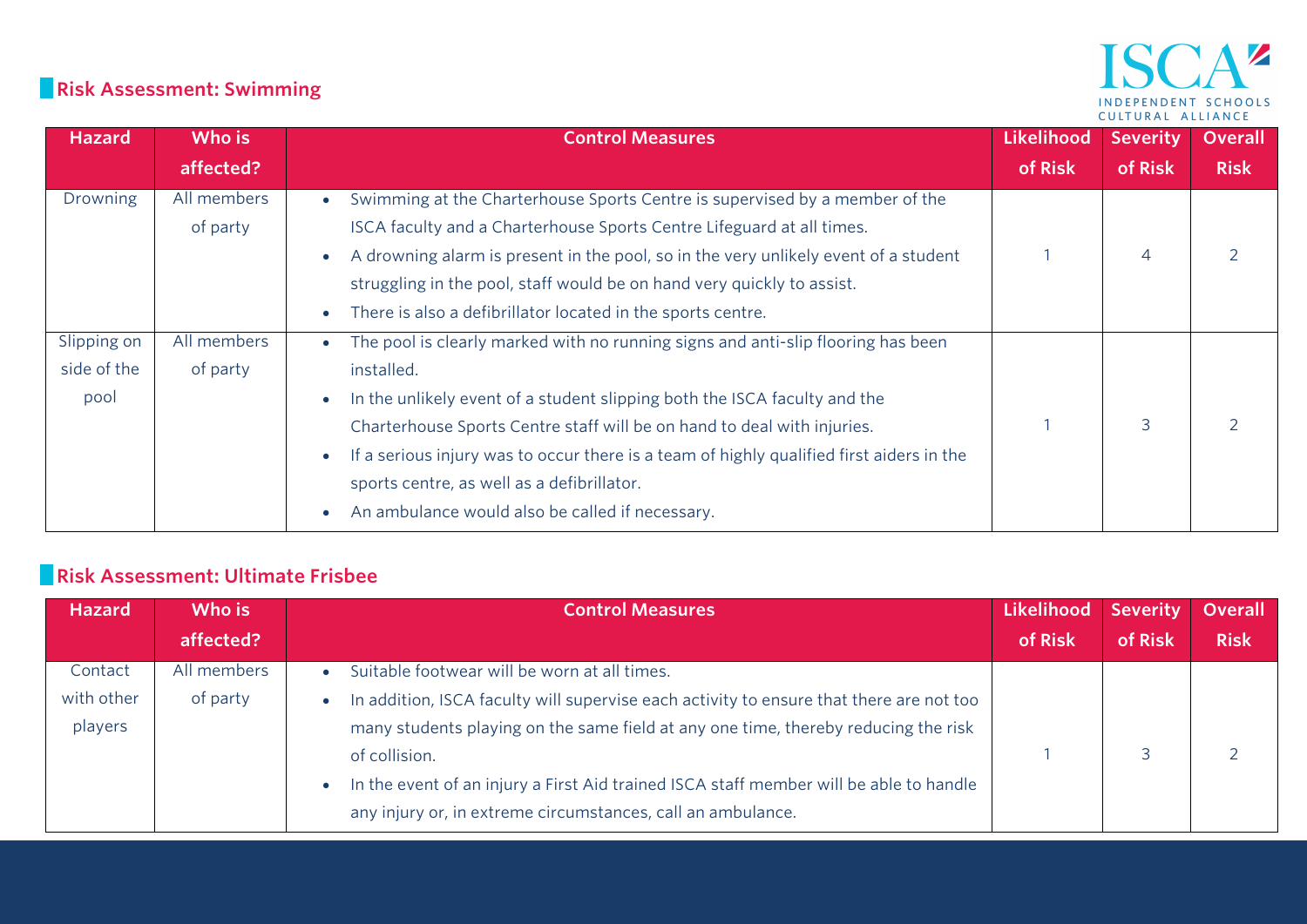

# **Risk Assessment: Volleyball**

| <b>Hazard</b> | Who is      | <b>Control Measures</b>                                                                | Likelihood | <b>Severity</b> | <b>Overall</b> |
|---------------|-------------|----------------------------------------------------------------------------------------|------------|-----------------|----------------|
|               | affected?   |                                                                                        | of Risk    | of Risk         | <b>Risk</b>    |
| Hand/wrist    | All members | An official volleyball is always used when playing, minimising the risk of an injury   |            |                 |                |
| injuries      | of party    | when playing the ball.                                                                 |            |                 |                |
|               |             | ISCA faculty on duty will be able to assist if any injuries were to occur.             |            |                 |                |
| Collision     | All members | Two volleyball courts are provided, this ensures that there are not too many           |            |                 |                |
|               | of party    | students on one court, thereby minimising risk of collision.                           |            |                 |                |
|               |             | In the event of an injury a First Aid trained ISCA staff member will be able to handle |            |                 |                |
|               |             | any injury or, in extreme circumstances, call an ambulance.                            |            |                 |                |

#### **Risk Assessment: Basketball**

| <b>Hazard</b> | Who is      | <b>Control Measures</b>                                                                | Likelihood Severity |         | <b>Overall</b> |
|---------------|-------------|----------------------------------------------------------------------------------------|---------------------|---------|----------------|
|               | affected?   |                                                                                        | of Risk             | of Risk | <b>Risk</b>    |
| Collision     | All members | ISCA faculty will ensure that there are not too many students on one court, thereby    |                     |         |                |
|               | of party    | minimising risk of collision.                                                          |                     |         |                |
|               |             | In the event of an injury a First Aid trained ISCA staff member will be able to handle |                     |         |                |
|               |             | any injury or, in extreme circumstances, call an ambulance.                            |                     |         |                |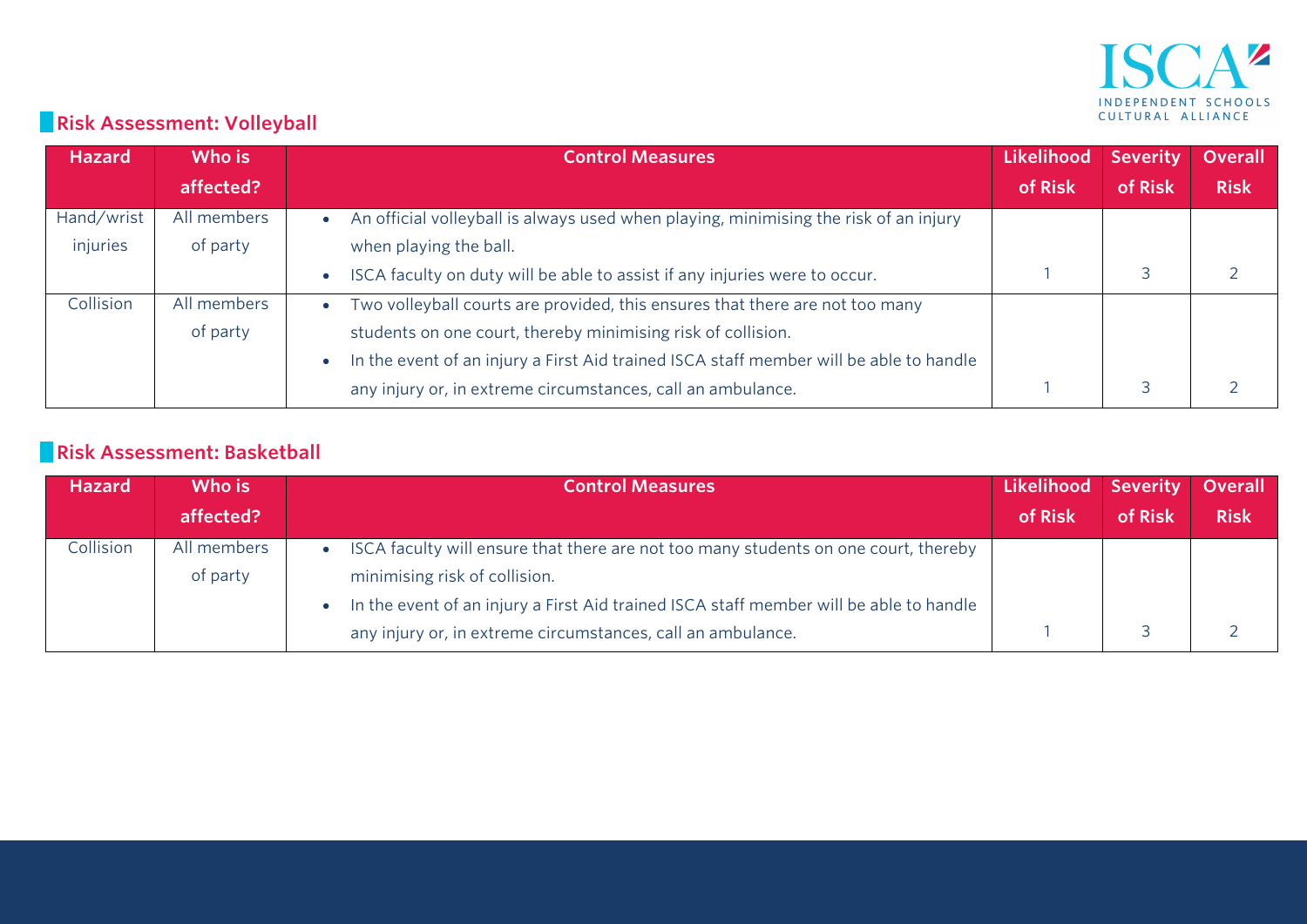#### AZ **ISC** INDEPENDENT SCHOOLS CULTURAL ALLIANCE

# **Risk Assessment: Charterhouse Challenge**

| <b>Hazard</b>                | Who is                  | <b>Control Measures</b>                                                                                                                                                                                                                                                                                            | Likelihood | <b>Severity</b> | <b>Overall</b> |
|------------------------------|-------------------------|--------------------------------------------------------------------------------------------------------------------------------------------------------------------------------------------------------------------------------------------------------------------------------------------------------------------|------------|-----------------|----------------|
|                              | affected?               |                                                                                                                                                                                                                                                                                                                    | of Risk    | of Risk         | <b>Risk</b>    |
| Crossing<br>Roads            | All members<br>of party | ISCA faculty will staff the course at appropriate points as the challenge<br>commences.<br>In addition, the main base for the challenge will be in a location where the majority<br>of the course can be seen.<br>Any areas that are not within site will be staffed accordingly.                                  |            | 3               |                |
| Other<br>people on<br>campus | All members<br>of party | As above, ISCA faculty will be monitoring all areas of the course to ensure that<br>students remain safe during the course.<br>In addition, it is a requirement of Charterhouse that everyone on the campus has an<br>up-to-date DBS check (criminal records check) to comply with child safeguarding<br>policies. |            | 3               |                |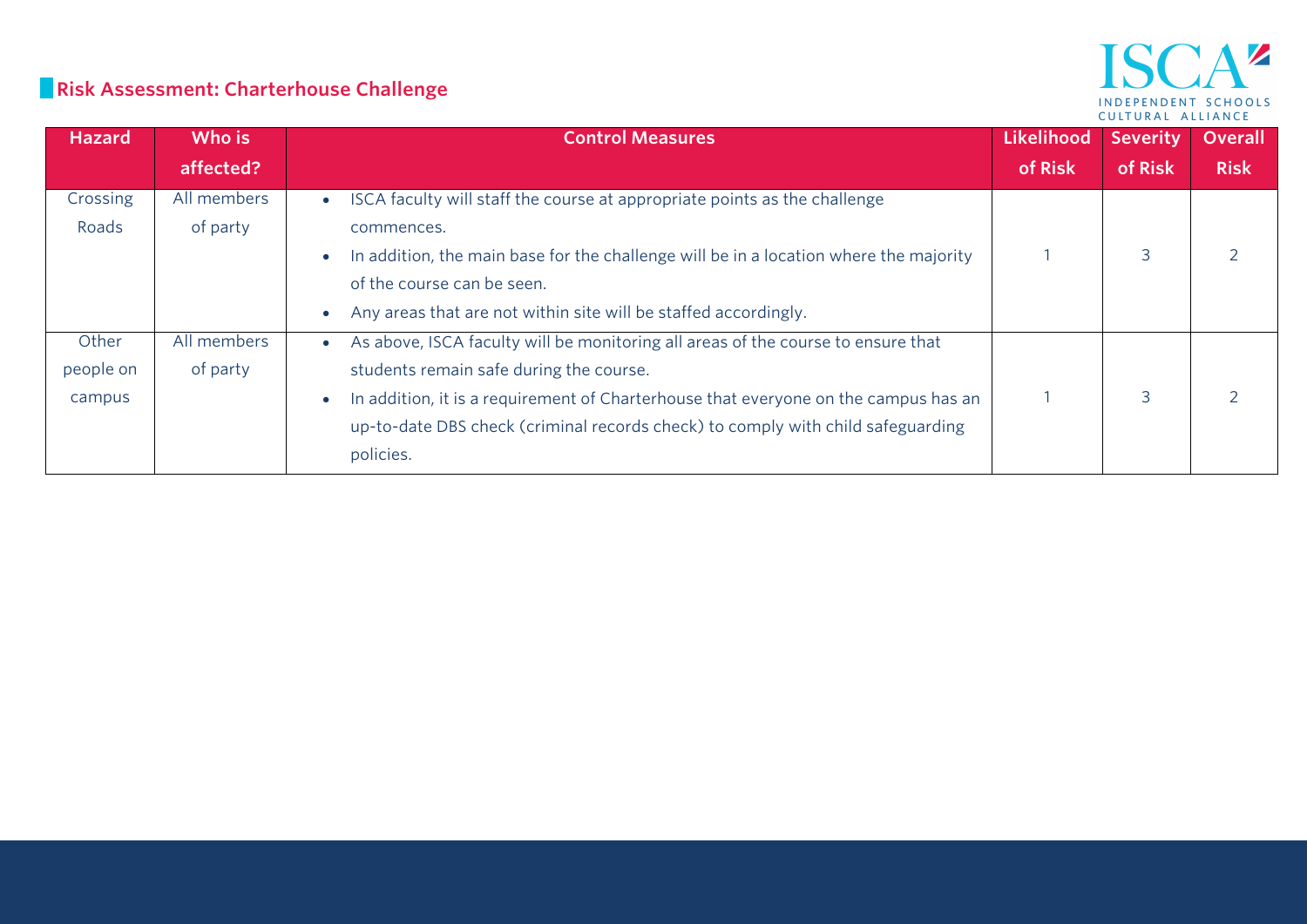# **Risk Assessment: ISCA BBQ's**

| <b>Hazard</b>  | Who is                  | <b>Control Measures</b>                                                                                                                                                                                                                                                                                                                                                                                                                                                                                                                            | Likelihood | <b>Severity</b>          | <b>Overall</b> |
|----------------|-------------------------|----------------------------------------------------------------------------------------------------------------------------------------------------------------------------------------------------------------------------------------------------------------------------------------------------------------------------------------------------------------------------------------------------------------------------------------------------------------------------------------------------------------------------------------------------|------------|--------------------------|----------------|
|                | affected?               |                                                                                                                                                                                                                                                                                                                                                                                                                                                                                                                                                    | of Risk    | of Risk                  | <b>Risk</b>    |
| <b>Traffic</b> | All members<br>of party | During the programme we will host three BBQs. The first BBQ will be located in<br>Scholar's Court and the other two will be held just outside the Sports Centre. There<br>is a hazard of passing traffic on the internal roads adjoining these areas which<br>students must be aware of. In order to facilitate this students will be briefed on<br>these possible dangers before the BBQ, and ISCA staff will be located in the vicinity<br>of these roads.<br>Charterhouse School has recently added a car park on the campus so the school is a |            | 4                        |                |
|                |                         | fully pedestrianised zone, apart from the occasional work vehicle.<br>In addition, Charterhouse School has a 15mph speed limit throughout the campus<br>and speed bumps to minimise the risk of collision.                                                                                                                                                                                                                                                                                                                                         |            |                          |                |
| Hot BBQ        | All members<br>of party | Charterhouse catering department are responsible for the safe operation of the<br>BBQ.<br>ISCA will ensure that the BBQ is kept behind the serving area, which is off limits to<br>students.<br>In the event of a burn, one of the First Aid trained members of ISCA staff will be in<br>attendance at the BBQ and able to assist.<br>If a trip to the hospital is needed, there is an emergency hospital 15 minutes away.                                                                                                                         |            | $\overline{\mathcal{A}}$ |                |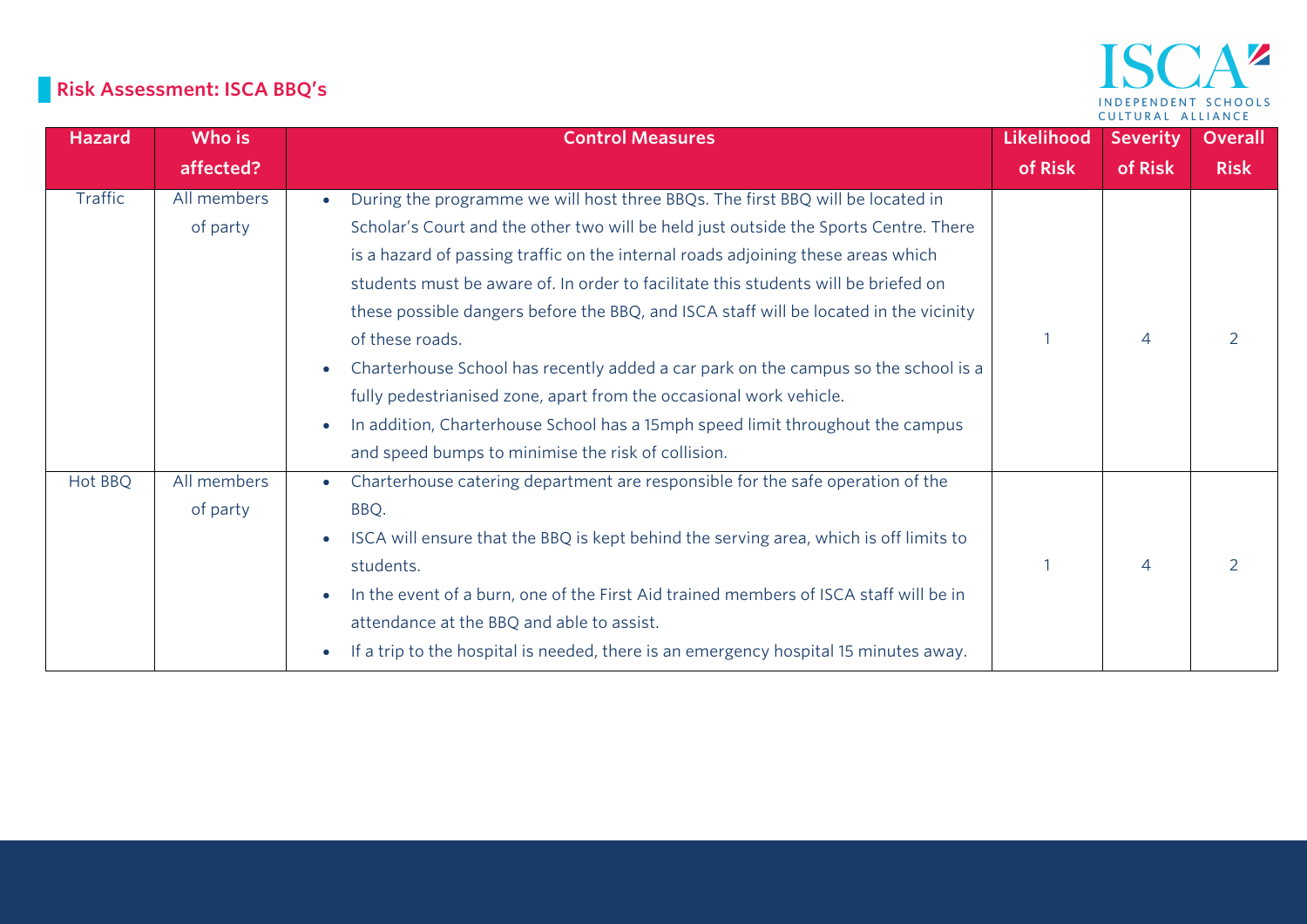# **Risk Assessment: ISCA Dance**

| <b>Hazard</b>     | Who is      | <b>Control Measures</b>                                                                           | Likelihood | <b>Severity</b> | <b>Overall</b> |
|-------------------|-------------|---------------------------------------------------------------------------------------------------|------------|-----------------|----------------|
|                   | affected?   |                                                                                                   | of Risk    | of Risk         | <b>Risk</b>    |
| <b>Collisions</b> | All members | Both ISCA and international chaperones will be located in the Sports Centre where<br>$\bullet$    |            |                 |                |
|                   | of party    | the dance will take place.                                                                        |            |                 |                |
|                   |             | Staff will ensure that students have adequate space, limiting the chance of injury.               |            |                 |                |
|                   |             | ISCA will be in a room in the sports centre with no more than 200 people in this                  |            | $\overline{2}$  | $\overline{2}$ |
|                   |             | space.                                                                                            |            |                 |                |
|                   |             | In the event of a collision students will be tended to by one of the First Aid trained            |            |                 |                |
|                   |             | ISCA staff members who will be in attendance at the dance.                                        |            |                 |                |
| Traffic           | All members | Charterhouse will have signs on the internal approach road telling cars to slow.<br>$\bullet$     |            |                 |                |
|                   | of party    | Charterhouse School has recently added a car park on the campus so the school is a                |            |                 |                |
|                   |             | fully pedestrianised zone, apart from the occasional work vehicle.                                |            |                 |                |
|                   |             | In addition, Charterhouse has a 15mph speed limit throughout the campus.                          |            | 3               | 2              |
|                   |             | When stood outside the dance, ISCA staff will always be supervising. Students are<br>$\bullet$    |            |                 |                |
|                   |             | repeatedly reminded not to stay in the road.                                                      |            |                 |                |
| Hearing           | All members | Charterhouse policy states that it's the responsibility of the ISCA staff members to<br>$\bullet$ |            |                 |                |
| damage            | of party    | control the sound level.                                                                          |            |                 |                |
| due to            |             | This level minimises exposure to levels of sound that could damage hearing. It is up<br>$\bullet$ |            |                 |                |
| sound             |             | to ISCA staff to tell the DJ to reduce the noise level if they think it is too loud.              |            |                 |                |
| levels            |             | In the event of a student having specific difficulties with their hearing, alternative            |            | 3               |                |
|                   |             | arrangements can be made or earplugs provided.                                                    |            |                 |                |
|                   |             | The Sports Centre room is also large enough to allow such students to stand away                  |            |                 |                |
|                   |             | from the speakers but still be in the main area.                                                  |            |                 |                |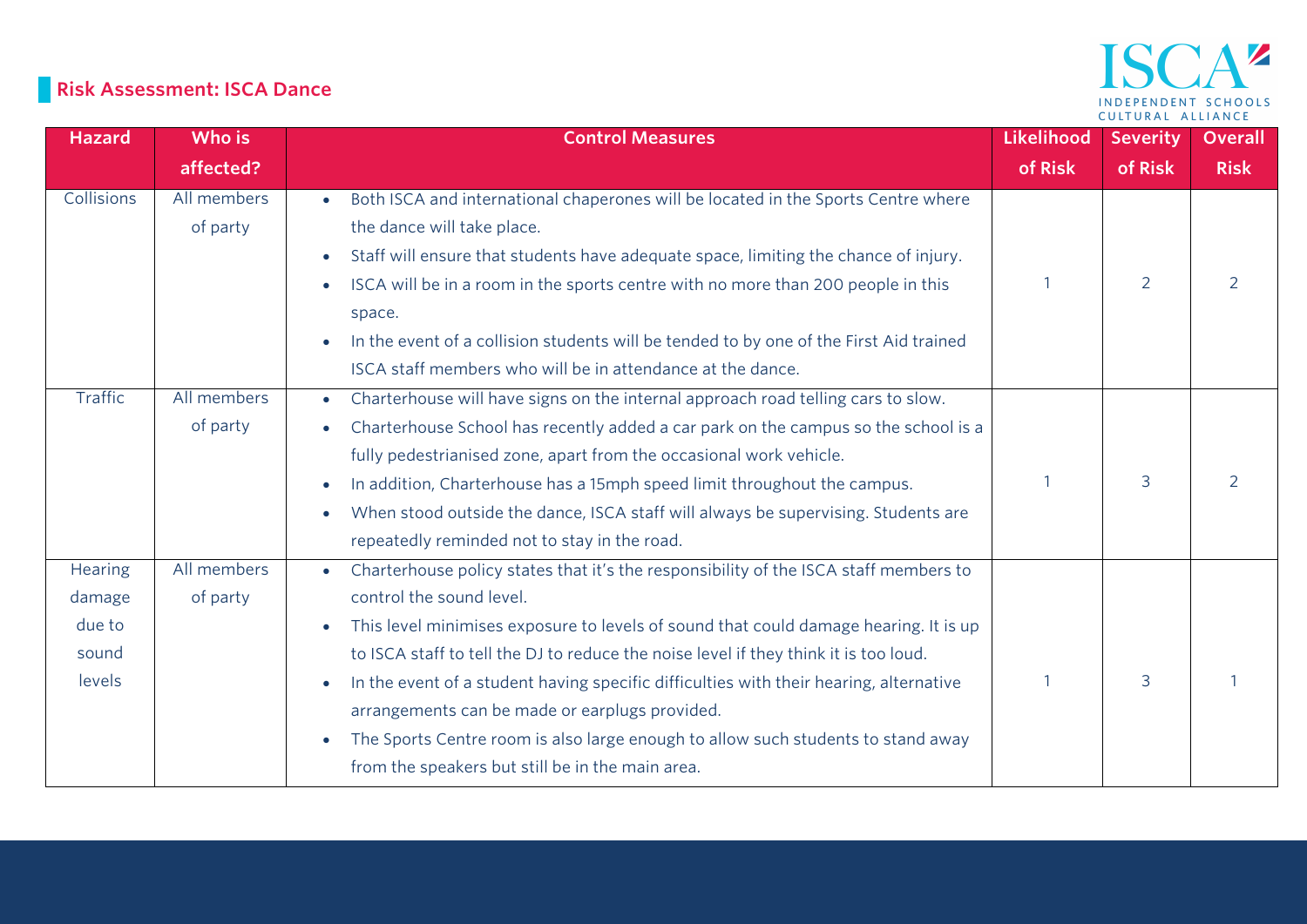

| Dehydration    | All members | During the dance squash and water will be provided just outside the main entrance.             |                |  |
|----------------|-------------|------------------------------------------------------------------------------------------------|----------------|--|
|                | of party    | ISCA staff will constantly supervise this area as it is located across from a small            |                |  |
|                |             | internal road.                                                                                 |                |  |
|                |             | Students are encouraged to stay hydrated and the DJ will remind students that soft             | 3              |  |
|                |             | drinks are available outside.                                                                  |                |  |
|                |             | In the event of dehydration students will be tended to by a First Aid Trained ISCA             |                |  |
|                |             | Staff Member who will be in attendance at the dance.                                           |                |  |
| Evacuation     | All members | Students will follow ISCA staff members out of one of the emergency exits located<br>$\bullet$ |                |  |
| due to fire or | of party    | in the Sports Centre.                                                                          |                |  |
| structural     |             | Students will be encouraged to walk, rather than run.                                          |                |  |
| damage         |             | Students will then assemble at the Assembly Point, where a roll call will be taken.            | $\overline{4}$ |  |
|                |             | There will be no trip hazards on the floor in front of emergency exits.                        |                |  |
|                |             | One ISCA staff member must make a note of the names of students who have                       |                |  |
|                |             | returned to their house early.                                                                 |                |  |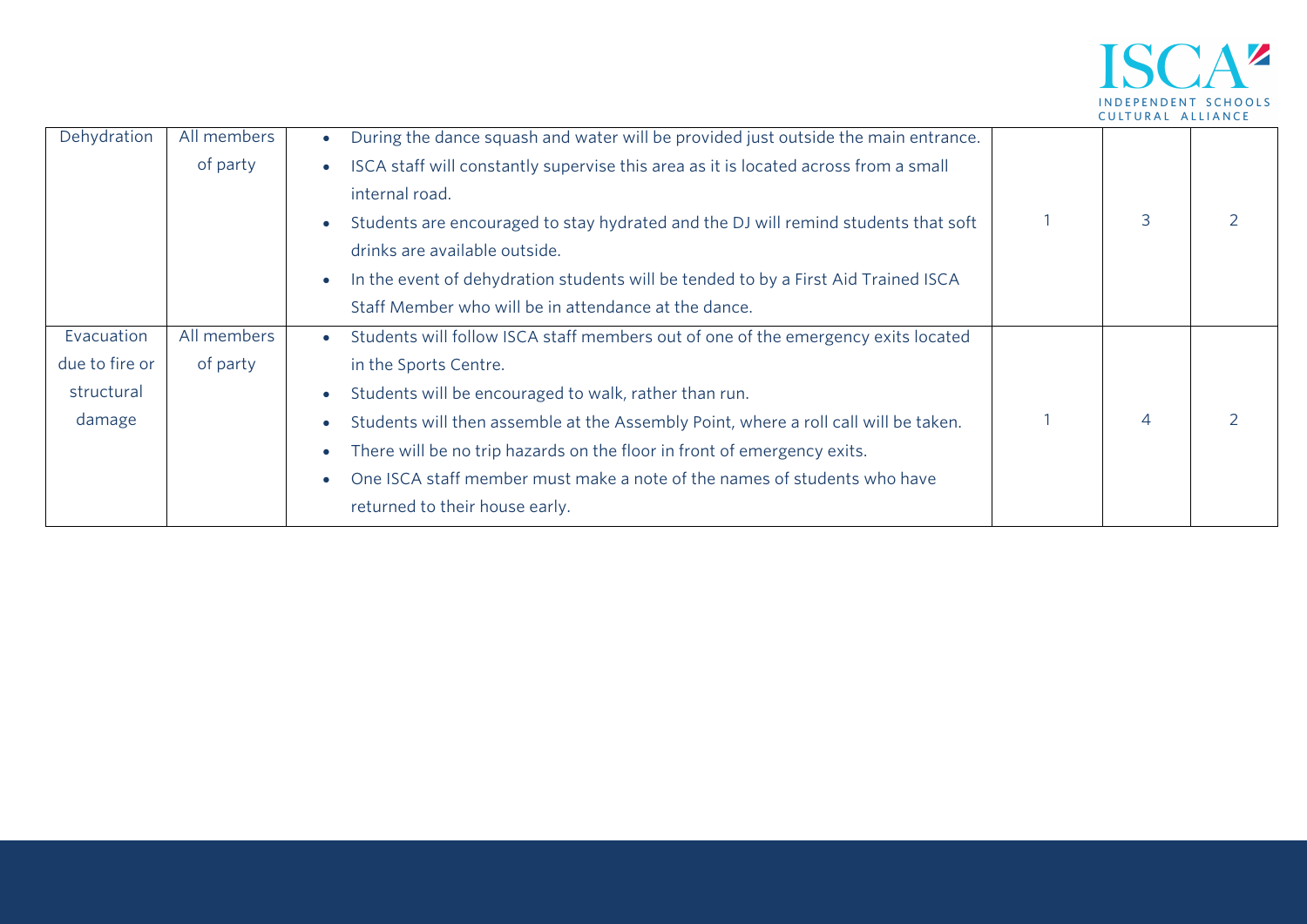## ISCA<sup>2</sup> INDEPENDENT SCHOOLS CULTURAL ALLIANCE

## **Risk Assessment: Medical Emergencies**

| <b>Hazard</b>   | Who is     | <b>Control Measures</b>                                                                          | Likelihood | <b>Severity</b> | <b>Overall</b> |
|-----------------|------------|--------------------------------------------------------------------------------------------------|------------|-----------------|----------------|
|                 | affected?  |                                                                                                  | of Risk    | of Risk         | <b>Risk</b>    |
| Medical         | All        | Ensure all students are fully insured for medical emergencies prior to travel<br>$\bullet$       |            |                 |                |
| emergency       | members of | (declare pre-existing medical conditions).                                                       |            |                 |                |
|                 | party      | Ensure travel and health insurance for each student is valid in country of travel.               |            |                 |                |
|                 |            | Ensure ISCA has full knowledge of any student's medical conditions, including<br>$\bullet$       |            |                 |                |
|                 |            | allergies and dietary requirements.                                                              |            |                 |                |
|                 |            | Ensure ISCA staff have contact details of local hospitals and emergency numbers<br>$\bullet$     |            | 4               | 2              |
|                 |            | (see below).                                                                                     |            |                 |                |
|                 |            | Ensure that no activities which pose a serious hazard are undertaken.<br>$\bullet$               |            |                 |                |
|                 |            | A first aid kit will be carried by a member of ISCA staff at all times.<br>$\bullet$             |            |                 |                |
|                 |            | ISCA's Medical Officer will look after students in a medical emergency.<br>$\bullet$             |            |                 |                |
|                 |            | Parents/guardians of students will be informed as soon as possible.<br>$\bullet$                 |            |                 |                |
|                 |            | All medical emergencies will be written in an incident book, describing date, time,<br>$\bullet$ |            |                 |                |
|                 |            | who is involved, what happened and actions taken after event.                                    |            |                 |                |
| Hospitalisation | All        | Ensure all ISCA staff have local hospitals address and contact details (see below).<br>$\bullet$ |            |                 |                |
|                 | members of | One member of ISCA staff and their international chaperone should accompany a<br>$\bullet$       |            |                 |                |
|                 | party      | student in case of hospitalisation.                                                              |            |                 |                |
|                 |            | Parents/guardians of hospitalised student will be informed as soon as possible.                  |            | $\overline{4}$  | $\overline{2}$ |
|                 |            | All medical emergencies will be written in an incident book, describing date, time,<br>$\bullet$ |            |                 |                |
|                 |            | who is involved, what happened and actions taken after event.                                    |            |                 |                |
| Minor injuries  | All        | Students should report minor injuries which do not need urgent medical attention<br>$\bullet$    |            |                 |                |
|                 | members of | to ISCA's Medical Officer who will then decide on how to proceed.                                |            |                 |                |
|                 | party      | Students should not participate in activities which are likely to irritate injuries.             |            |                 |                |
|                 |            |                                                                                                  | 2          | 2               | $\overline{2}$ |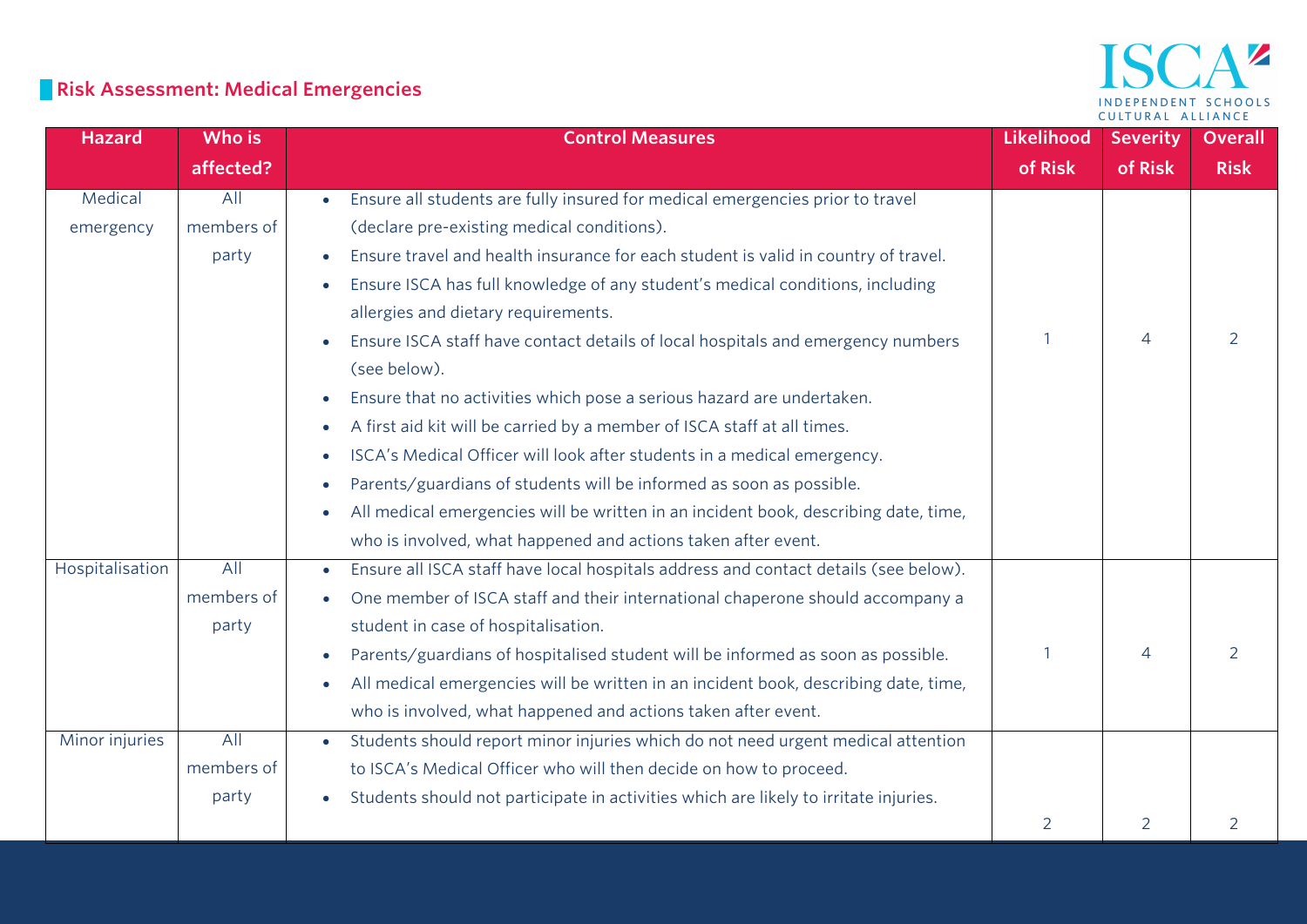

| Food poisoning                   | All                        | Parents/guardians of student with minor injury will be informed as soon as<br>possible.<br>All medical emergencies will be written in an incident book, describing date, time,<br>$\bullet$<br>who is involved, what happened and actions taken after event.<br>Only restaurants with an excellent standard of hygiene shall be chosen.                                                                                                                                                                                                                                                                                                                                             |   |                |   |
|----------------------------------|----------------------------|-------------------------------------------------------------------------------------------------------------------------------------------------------------------------------------------------------------------------------------------------------------------------------------------------------------------------------------------------------------------------------------------------------------------------------------------------------------------------------------------------------------------------------------------------------------------------------------------------------------------------------------------------------------------------------------|---|----------------|---|
|                                  | members of<br>party        | Ensure that students do not eat food which is very unfamiliar.<br>In the case of food poisoning, ISCA will seek advice at local medical centre (see<br>contact details below) and from their remote Doctor, who is on call 24/7.<br>If severe, go to local hospital.                                                                                                                                                                                                                                                                                                                                                                                                                | 2 | 3              | 2 |
| Road and<br>traffic<br>accidents | All<br>members of<br>party | Assess the casualty. Determine breathing patterns.<br>$\bullet$<br>Call for an ambulance (999) and find nearest defibrillator (see below).<br>$\bullet$<br>Commence CPR if necessary.<br>One member of ISCA staff and an international chaperone should accompany a<br>student in case of hospitalisation.<br>See the Road Safety section to read how we can prevent a road and traffic accident.                                                                                                                                                                                                                                                                                   |   | 3              | 2 |
| Allergic<br>reaction             | All<br>members of<br>party | Prior to departure, ISCA will know of any allergies or dietary requirements.<br>$\bullet$<br>Anyone with food allergies which needs an EpiPen will be required to carry one with<br>them at all times. ISCA staff will administer EpiPen in case of allergic reaction.<br>ISCA will seek advice from local medical centre after EpiPen has been administered.<br>$\bullet$<br>If severe, go to local hospital.<br>$\bullet$<br>Parents/guardians of student with allergic reaction will be informed as soon as<br>possible.<br>All medical emergencies will be written in an incident book, describing date, time,<br>who is involved, what happened and actions taken after event. |   | $\overline{4}$ | 2 |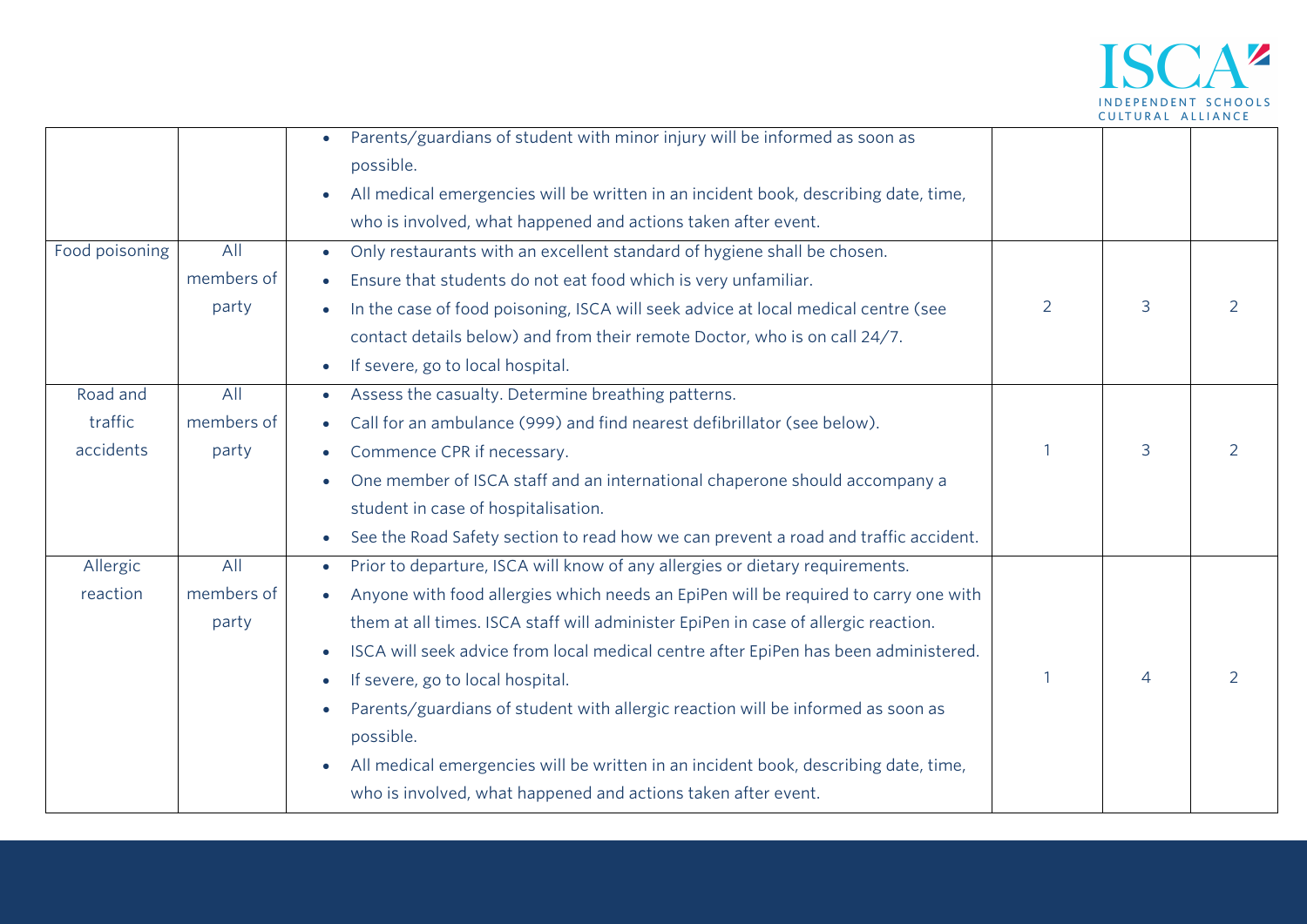

| Cardiac Arrest | All        | All ISCA staff are First Aid trained with Luke being ISCA's First Aid Officer.                  |  |  |
|----------------|------------|-------------------------------------------------------------------------------------------------|--|--|
|                | members of | In the event of a cardiac arrest the following steps would be taken, in accordance<br>$\bullet$ |  |  |
|                | party      | with First Aid practice:                                                                        |  |  |
|                |            | Assess the casualty.<br>$\circ$                                                                 |  |  |
|                |            | Determine breathing patterns.<br>$\circ$                                                        |  |  |
|                |            | o Call for an ambulance (999) and find the nearest defibrillator (see next page                 |  |  |
|                |            | for location of defibrillators at each venue site).                                             |  |  |
|                |            | Commence CPR.<br>$\Omega$                                                                       |  |  |

| <b>Local Minor Injuries Unit</b> | <b>Local A&amp;E Department</b> | <b>Local GP Practice</b>  | <b>Call 999 or 111</b> |
|----------------------------------|---------------------------------|---------------------------|------------------------|
| Milford Hospital                 | Royal Surrey County Hospital    | The Mill Medical Practice |                        |
| <b>Tuesley Lane</b>              | Egerton Road                    | Catteshall Mill           |                        |
| Milford                          | Guildford                       | <b>Catteshall Road</b>    |                        |
| Godalming                        | GU27XX                          | Godalming                 |                        |
| GU7 1UF                          | Telephone: 01483 571 122        | GU7 1JW                   |                        |
| Telephone: 01483 782 500         |                                 | Telephone: 01483 239 903  |                        |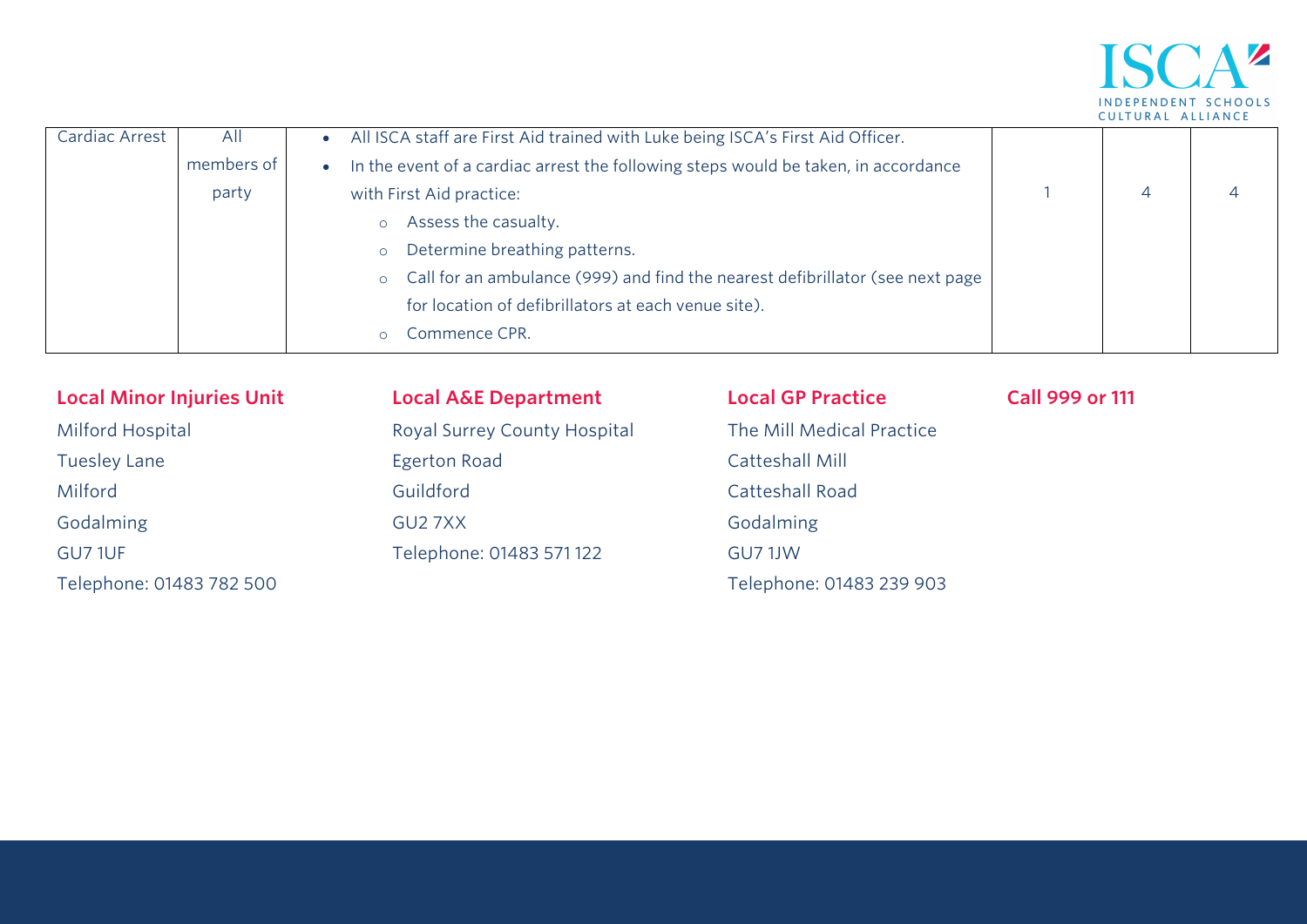#### **Defibrillator Locations - TBC**



| Venue / Site                      | Location of Nearest Defibrillator |
|-----------------------------------|-----------------------------------|
| Charterhouse School               |                                   |
| Winchester                        |                                   |
| Tower of London                   |                                   |
| London Eye                        |                                   |
| <b>Windsor Castle</b>             |                                   |
| Runnymede                         |                                   |
| Stratford-upon-Avon               |                                   |
| Oxford                            |                                   |
| <b>HMS Victory</b>                |                                   |
| Arundel Castle                    |                                   |
| The Globe Theatre                 |                                   |
| St Paul's Cathedral               |                                   |
| Canterbury                        |                                   |
| Roman Baths                       |                                   |
| Stonehenge                        |                                   |
| Hampton Court Palace              |                                   |
| <b>Houses of Parliament</b>       |                                   |
| Covent Garden                     |                                   |
| <b>Wicked Theatre Performance</b> |                                   |
| <b>Brighton Palace Pier</b>       |                                   |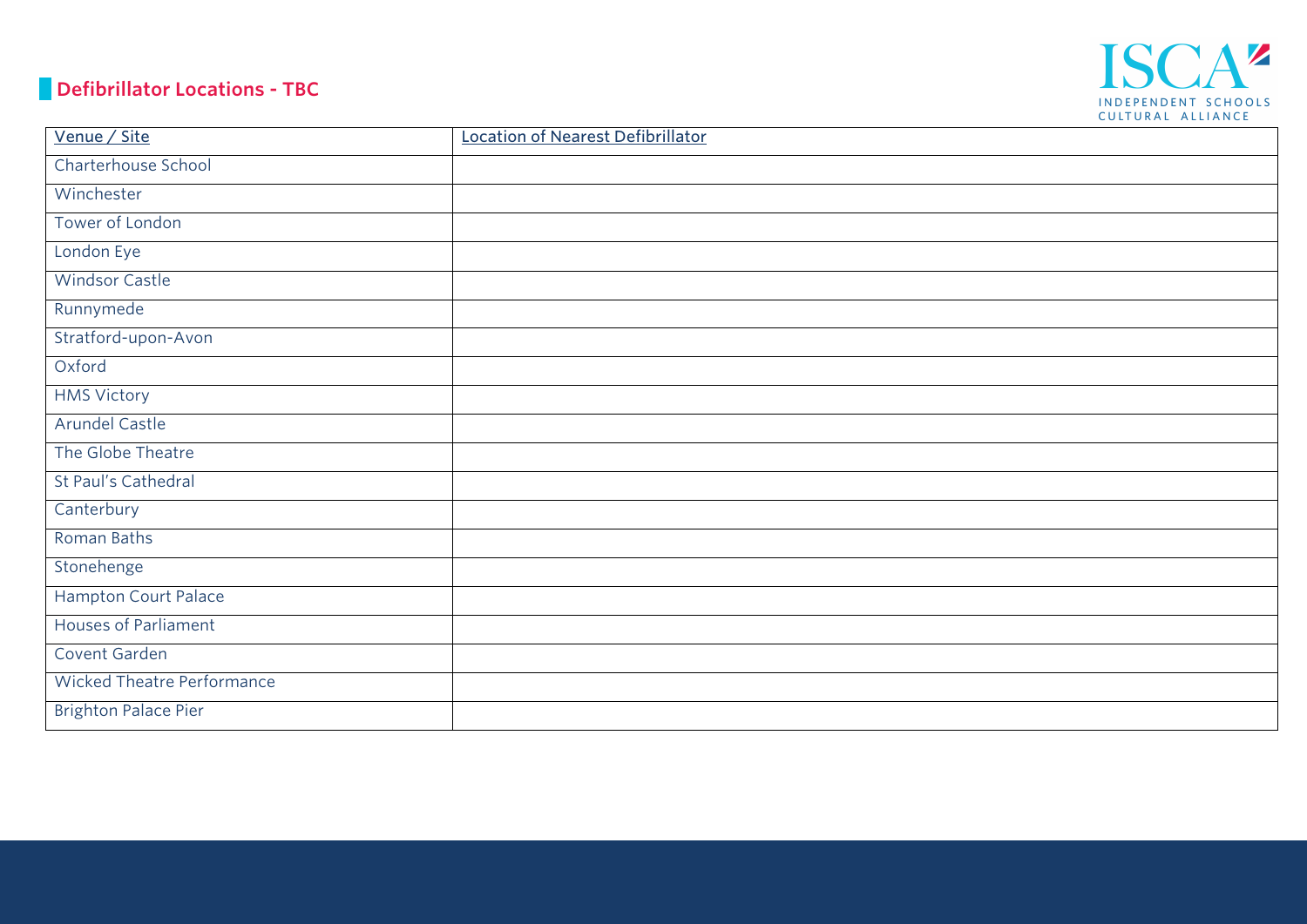#### **General Off-Campus Principles**

*The ISCA faculty will always follow these four general principles when touring off-campus. This is in addition to any specific risks as mentioned below.* 

#### 1. **Checking group numbers**:

The group leader of each school group will be responsible for checking that all members of his/her group are accounted for. The ISCA faculty member in charge of that day is then responsible for ensuring that all schools are accounted for. This is the way ISCA has operated for the past 40 years and has proved the best way to control a large number of students in a simple, safe and secure manner.

In addition, on boarding the buses group leaders will check that their school group is accounted for and then the ISCA faculty member in charge of that bus will check that all those expected to be on the bus are present.

#### 2. **Child safeguarding**:

The main concern of ISCA is the safety of the students in our care. In order to ensure their safety, each one of our staff will be 'DBS Checked' (criminal record checked) as well as all of the transport staff and everyone on the campus at Charterhouse. Any safeguarding concerns will be reported to the Managing Director, to ISCA's Designated Safeguarding Lead and to Charterhouse School's Designated Safeguarding Leads.

During independent exploration students must always be in groups of three or more. In addition, ISCA faculty will be walking around the areas that the students will be exploring, thereby placing a 'safety net' around the group. So whilst the students feel independent, they are still in a controlled environment. Students will also be reminded not to converse with strangers and always call for help from their international chaperone or ISCA faculty as necessary.

#### 3. **Getting separated from the group**:

The combination of international and ISCA faculty ensures that a staff:student ratio of 1:5 is maintained at all times. This enables a good level of supervision of students at all times. When travelling on foot (from the bus to the entrance to the Tower of London for example) the ISCA Off-Campus Director, or ISCA Programme Director, will lead the way. ISCA faculty will then be dispersed at even intervals throughout the group to ensure student supervision and safety, with two ISCA faculty at the back of the group. This is in addition to the international chaperones who will be directly supervising their students.

During 'free time', given to allow the students to independently explore the places we visit, students will be briefed before they are released. This will typically occur at the meeting point. Students will be told to return to this point at a designated time, before they are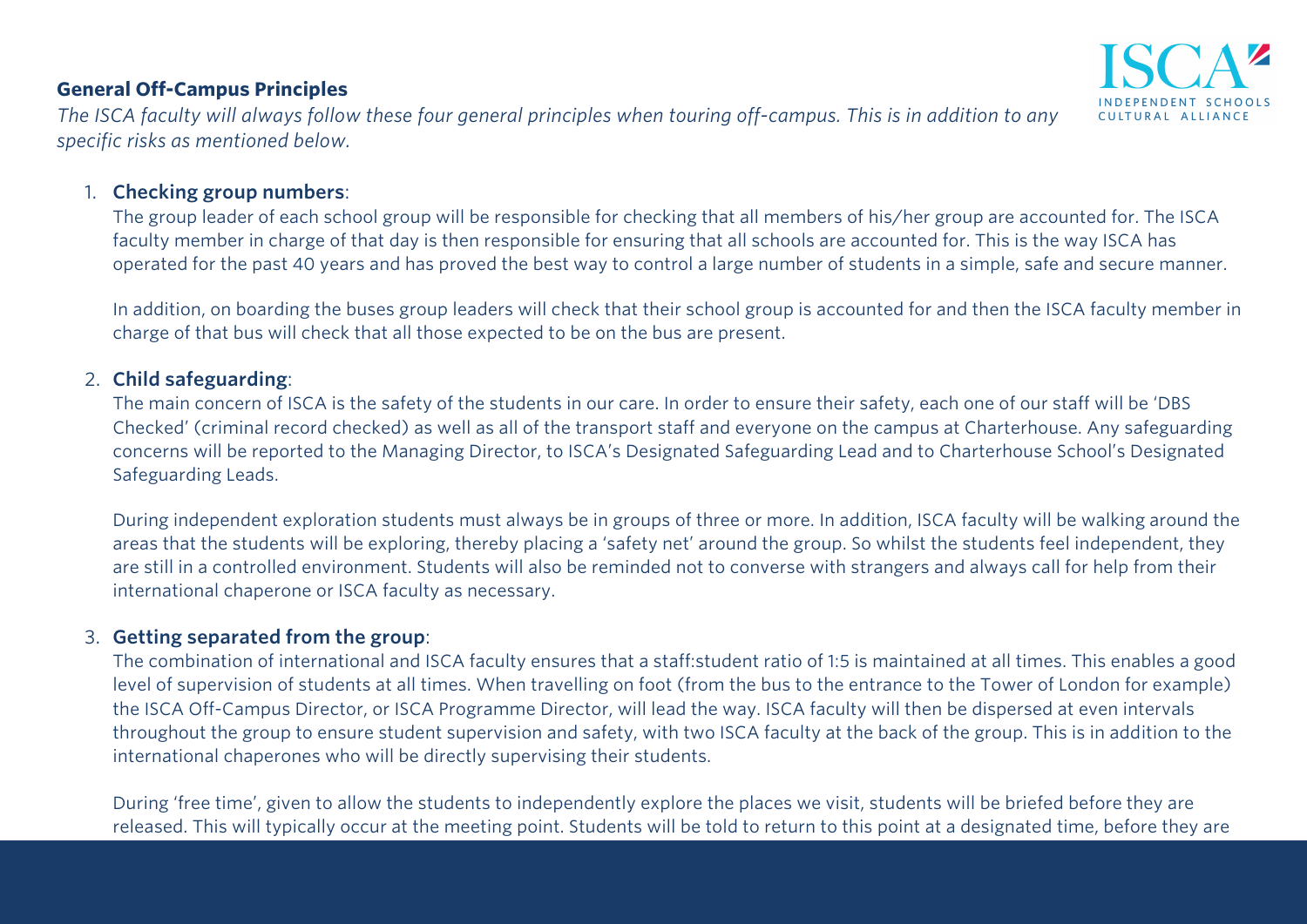sent off to their international chaperones, who will then release them. Students must at all times stay in groups of three or more. ISCA faculty will constantly be walking around the area given to the students to explore, in case any do get separated from their smaller groups.

In the event of becoming completely separated from their group, students should use the emergency card or their ISCA wristband that they will have been given. This has the number of the ISCA faculty member in charge of their trip that day. Students should either use their own phone or ask a member of staff at the place they are visiting to phone the number for them or a shopkeeper or the police. Students will then remain where they are before a member of the ISCA team picks them up. The importance of the emergency card and the ISCA wristband will be emphasised throughout the trip, and these will be given to students as they leave the airport on arrivals day.

#### 4. **Briefing of ISCA staff**:

All ISCA Staff and International Chaperones attend a training session before the programme starts in which, amongst other things, we discuss these risk assessments, so everyone is clear about them and what is required. ISCA Staff and International chaperones sign a form to say that they have read and understand our policies.

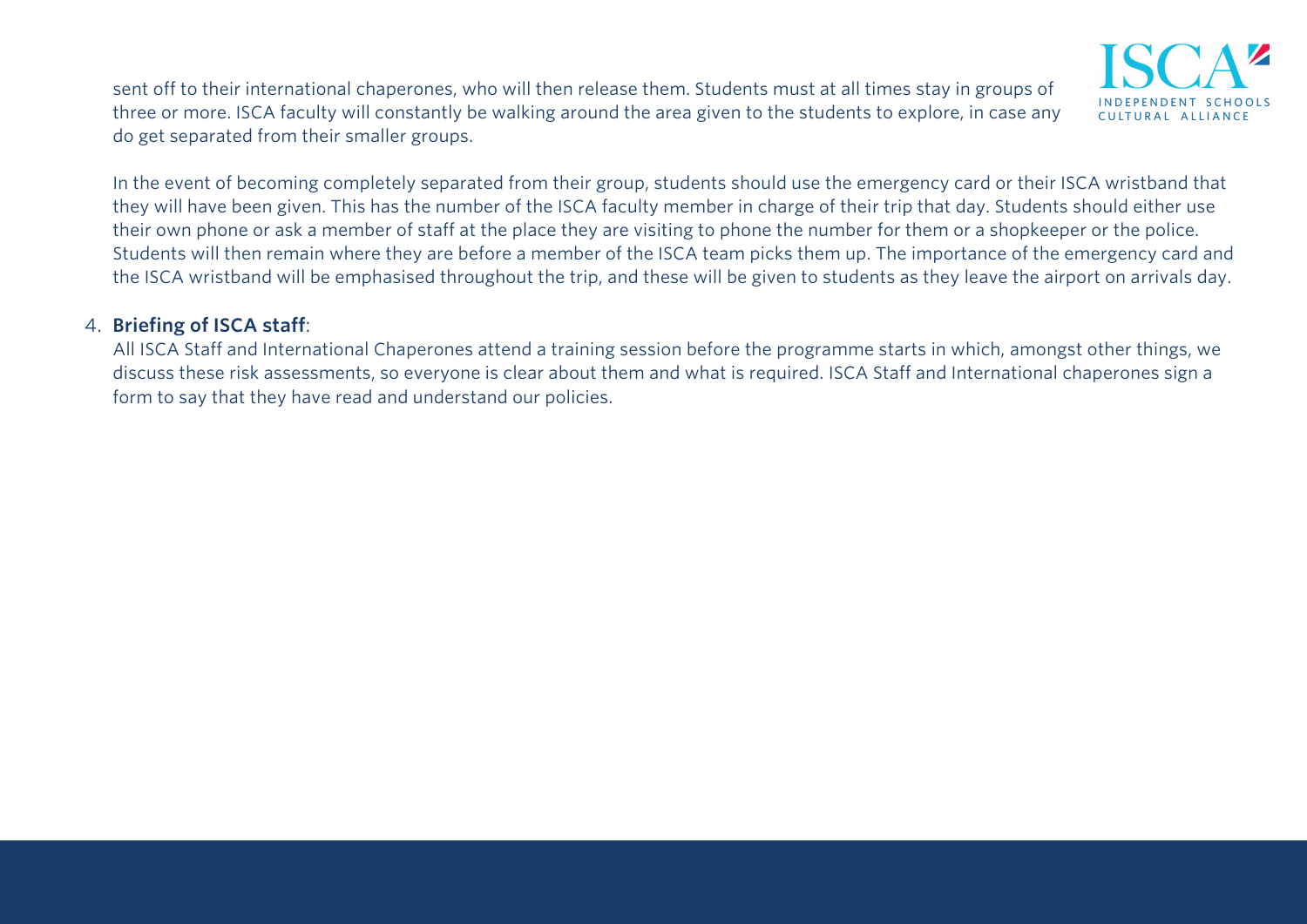

# **Risk Assessment: Coach Journeys**

| <b>Hazard</b> | Who is      | <b>Control Measures</b>                                                                           | Likelihood | <b>Severity</b> | <b>Overall</b> |
|---------------|-------------|---------------------------------------------------------------------------------------------------|------------|-----------------|----------------|
|               | affected?   |                                                                                                   | of Risk    | of Risk         | <b>Risk</b>    |
| Arrival at    | All members | Have a register of all members of the group.<br>$\bullet$                                         |            |                 |                |
| private       | of party    | Ensure all students arrive accompanied by an adult (no one is to cross roads alone).<br>$\bullet$ |            |                 |                |
| coach         |             | Make sure group stays together while waiting for others to arrive.<br>$\bullet$                   |            |                 |                |
|               |             | Assemble as a group away from parking bays and large crowds.<br>$\bullet$                         |            |                 |                |
|               |             | Ensure all ISCA staff are vigilant.<br>$\bullet$                                                  |            | $\overline{2}$  |                |
|               |             | Adults will warn students not to stray away from group and no loitering near                      |            |                 |                |
|               |             | parking bay when embarking.                                                                       |            |                 |                |
| Theft         | All members | Adults and students must remain vigilant and keep belongings close to person.<br>$\bullet$        |            |                 |                |
|               | of party    | Adults will ensure students do not leave belongings unsupervised.<br>$\bullet$                    |            | 3               | $\overline{2}$ |
| Loss of       | All members | Ensure all know designated meeting point in case of separation before getting onto                |            |                 |                |
| student       | of party    | coach.                                                                                            |            |                 |                |
|               |             | Meeting point should be manned by ISCA staff member.<br>$\bullet$                                 |            |                 |                |
|               |             | ISCA staff should have a register and check it at key points, i.e. arrival, after<br>$\bullet$    |            |                 |                |
|               |             | embarking on coach, after disembarking.                                                           |            |                 |                |
|               |             | Group leaders check with each other that all students are present before moving                   |            |                 |                |
|               |             | on.                                                                                               |            | 4               | $\overline{2}$ |
|               |             | Group meets as a whole after disembarking, ISCA staff checks register and<br>$\bullet$            |            |                 |                |
|               |             | reassemble back into small groups.                                                                |            |                 |                |
|               |             | On arrival in the UK, students will be given the ISCA booklet which states what we<br>$\bullet$   |            |                 |                |
|               |             | will be doing on an hourly basis. They will be instructed that if they do get                     |            |                 |                |
|               |             | separated, they are to check their booklet to ensure they know where they are                     |            |                 |                |
|               |             | meant to be.                                                                                      |            |                 |                |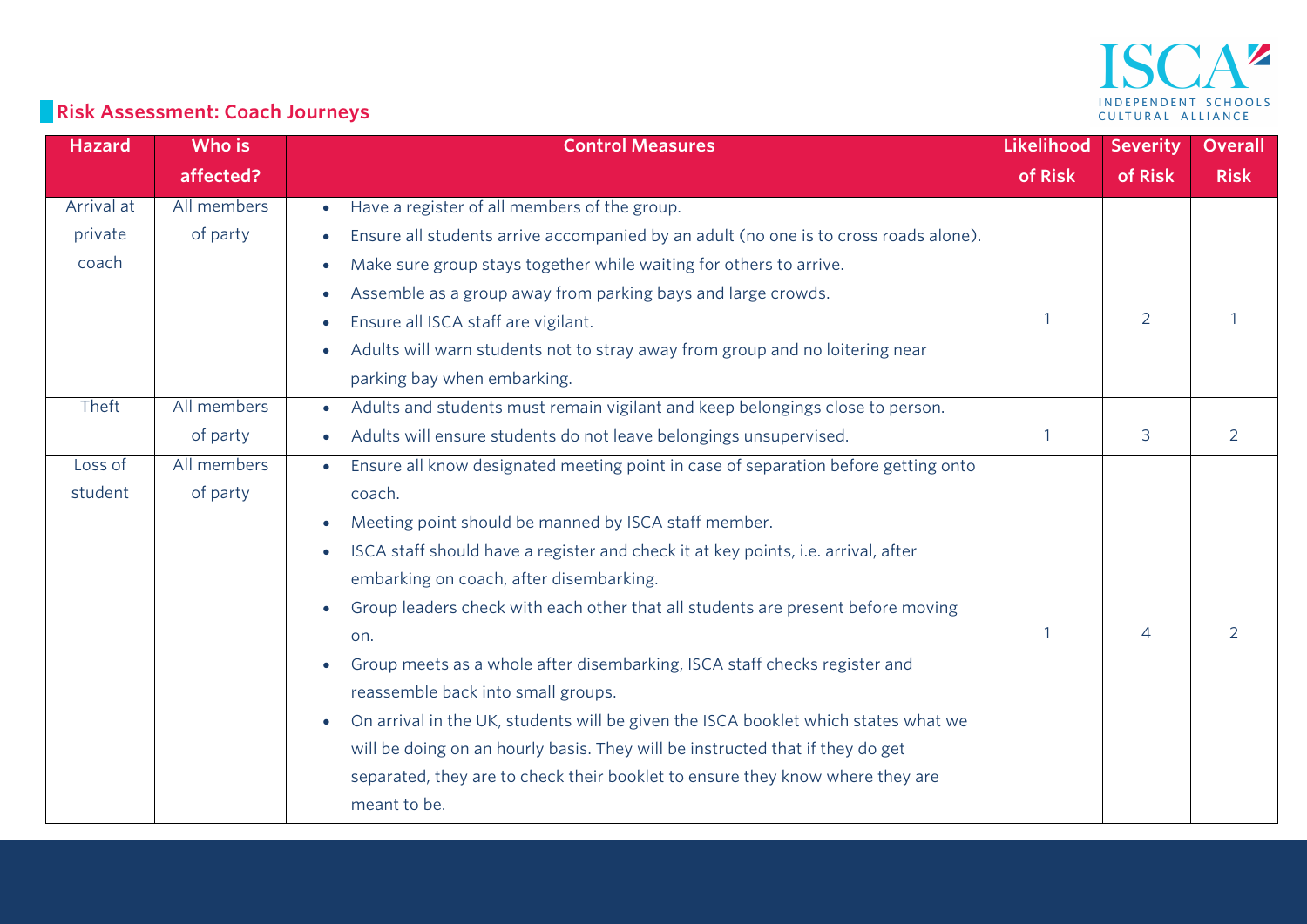

| In transit         | All members<br>of party | All students will carry an emergency card and an ISCA wristband to use in the event<br>$\bullet$<br>of becoming separated from the group. These contain an emergency contact<br>number. In the event of becoming separated from the group, students should ring<br>this number or approach the coach driver, a police officer or a shop owner and<br>request to use their phone to ring the number on their card or wristband. The<br>student will then remain in place awaiting collection by an ISCA faculty member.<br>Remain seated with ISCA staff supervising.<br>$\bullet$<br>Every passenger must wear a safety belt.<br>Students will have been informed on expected behaviour.<br>$\bullet$<br>No food or drink on the coach except for water.<br>$\bullet$<br>All members of the group will wear face coverings.<br>$\bullet$ |   |                |   |
|--------------------|-------------------------|------------------------------------------------------------------------------------------------------------------------------------------------------------------------------------------------------------------------------------------------------------------------------------------------------------------------------------------------------------------------------------------------------------------------------------------------------------------------------------------------------------------------------------------------------------------------------------------------------------------------------------------------------------------------------------------------------------------------------------------------------------------------------------------------------------------------------------------|---|----------------|---|
|                    |                         | Our coach provider, Safeguard Coaches, has extensive safety requirements to<br>$\bullet$<br>ensure that its coaches and drivers are fit for purpose.<br>Safeguard holds an Operator's Licence from the regional traffic commissioner,<br>$\bullet$<br>which requires their coaches to be maintained and operated to a high standard. All<br>are fitted as standard with ABS braking systems, speed limiters and vehicle<br>telematics to ensure that high standards of driving are maintained at all times.                                                                                                                                                                                                                                                                                                                              |   | $\overline{4}$ | 2 |
| Travel<br>sickness | All members<br>of party | Ensure those who suffer from travel sickness have brought medicine if required.<br>Ensure all have eaten sufficiently before embarking.                                                                                                                                                                                                                                                                                                                                                                                                                                                                                                                                                                                                                                                                                                  | 1 | 2              | 1 |
| Falling            | All members             | $\bullet$<br>Students will always remain seated during transit.<br>$\bullet$                                                                                                                                                                                                                                                                                                                                                                                                                                                                                                                                                                                                                                                                                                                                                             |   |                |   |
|                    | of party                | Every passenger must wear a safety belt.                                                                                                                                                                                                                                                                                                                                                                                                                                                                                                                                                                                                                                                                                                                                                                                                 |   | $\overline{2}$ |   |
| Behaviour          | All members<br>of party | Main group leader will brief the ISCA staff on their roles and responsibilities.<br>$\bullet$<br>Students will have been briefed on code of conduct and behaviour exceptions for<br>the journey.                                                                                                                                                                                                                                                                                                                                                                                                                                                                                                                                                                                                                                         | 1 |                |   |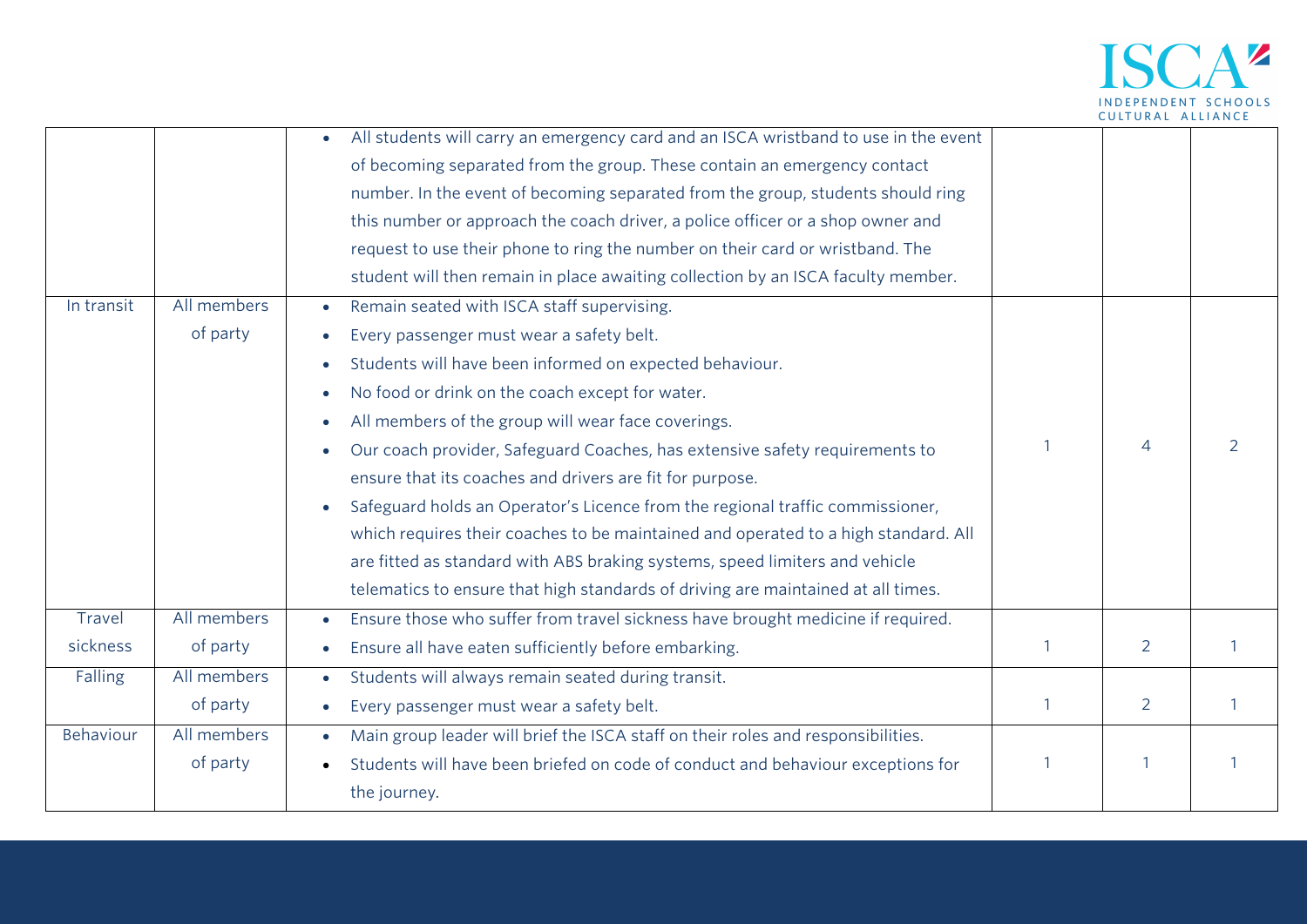

| Accident    | All members | ISCA staff will be first on and off the coach to ensure that the entrance and exit are        |               |  |
|-------------|-------------|-----------------------------------------------------------------------------------------------|---------------|--|
| getting on  | of party    | clear and that there are no oncoming vehicles or large groups of pedestrians.                 |               |  |
| and off the |             | When assembling outside the coach, an ISCA staff member will walk the group to                |               |  |
| coach       |             | the arranged meeting point to ensure that there is no build-up of people around the           |               |  |
|             |             | coach door.                                                                                   | 3             |  |
|             |             | The coach's exit doors are clearly marked and handrails are provided to assist with           |               |  |
|             |             | boarding/disembarking.                                                                        |               |  |
|             |             | Anti-slip strips are placed on the steps to the coach to prevent slipping.                    |               |  |
|             |             | A First Aid kit is carried by a member of ISCA staff on each coach at all times.<br>$\bullet$ |               |  |
| Action      | All members | Inform all to be vigilant of personal belongings.<br>$\bullet$                                |               |  |
| needed      | of party    | Inform all that no food or drink (except water) is to be consumed on the coach.               |               |  |
| prior to    |             |                                                                                               | $\mathcal{P}$ |  |
| travel      |             |                                                                                               |               |  |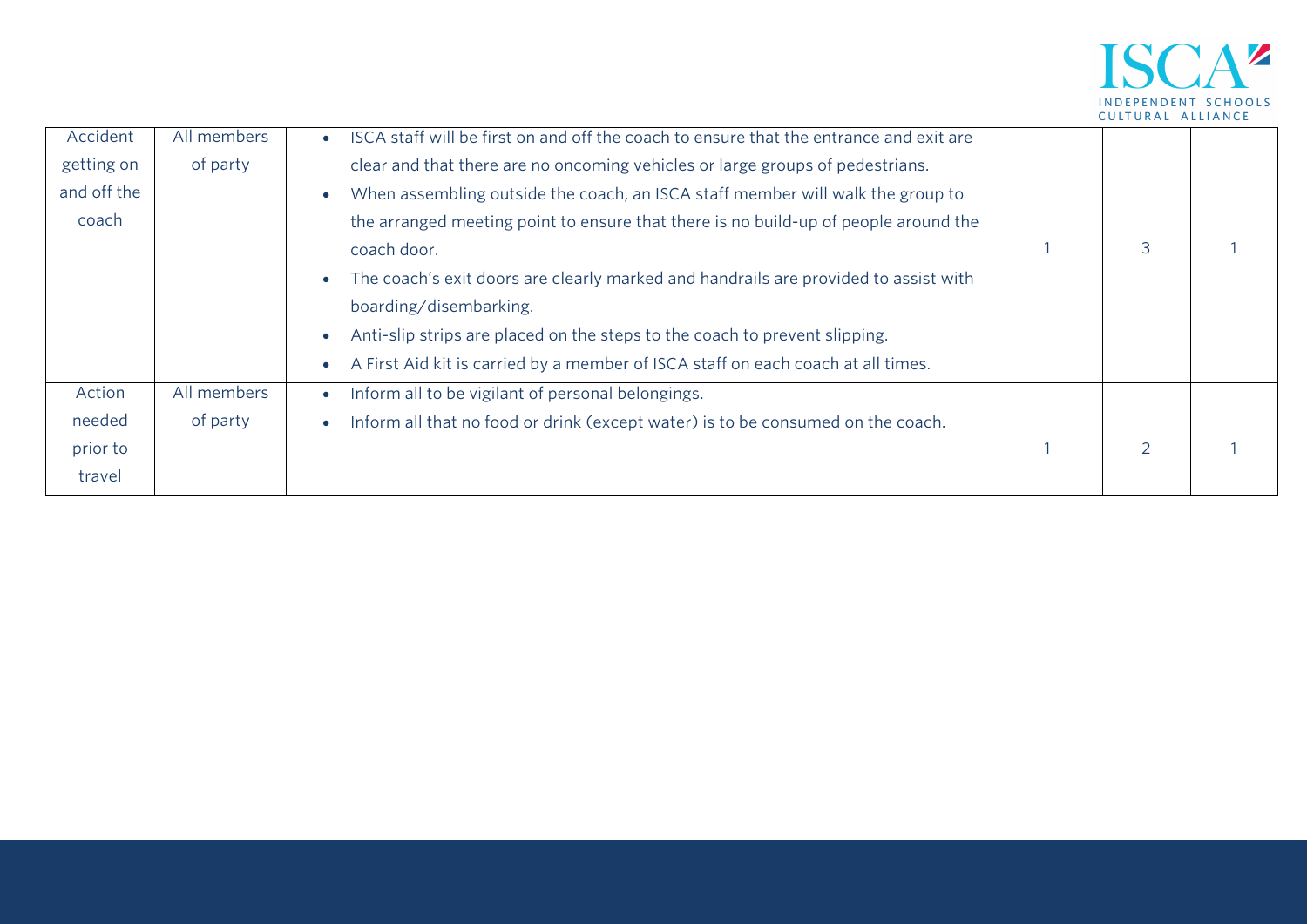#### **Risk Assessment: Venue Visits – General Hazards**

#### AZ **ISC** INDEPENDENT SCHOOLS CULTURAL ALLIANCE

| <b>Hazard</b> | Who is      | <b>Control Measures</b>                                                                       | Likelihood | <b>Severity</b> | <b>Overall</b> |
|---------------|-------------|-----------------------------------------------------------------------------------------------|------------|-----------------|----------------|
|               | affected?   |                                                                                               | of Risk    | of Risk         | <b>Risk</b>    |
| Loss of       | All members | Take register upon arriving at venue.<br>$\bullet$                                            |            |                 |                |
| student       | of party    | Ensure group leaders are vigilant of their small groups at all times.<br>$\bullet$            |            |                 |                |
|               |             | Ensure all know a designated meeting point (preferably manned).                               |            |                 |                |
|               |             | Group must remain together when queueing.<br>$\bullet$                                        |            |                 |                |
|               |             | Group leaders must ensure students do not wander away from group.<br>$\bullet$                |            |                 |                |
|               |             | Take register before leaving venue.<br>$\bullet$                                              |            |                 |                |
|               |             | On arrival in the UK, students will be given the ISCA booklet which states what we            |            |                 |                |
|               |             | will be doing on an hourly basis. They will be instructed that if they do get                 |            |                 |                |
|               |             | separated, they are to check their booklet to ensure they know where they are                 |            | 4               | $\overline{2}$ |
|               |             | meant to be.                                                                                  |            |                 |                |
|               |             | All students will carry an emergency card and an ISCA wristband to use in the event           |            |                 |                |
|               |             | of becoming separated from the group. These contain an emergency contact                      |            |                 |                |
|               |             | number. In the event of becoming separated from the group, students should ring               |            |                 |                |
|               |             | this number or approach a member of staff at the venue, a police officer or a shop            |            |                 |                |
|               |             | owner and request to use their phone to ring the number on their card or wristband.           |            |                 |                |
|               |             | The student will then remain in place awaiting collection by an ISCA faculty                  |            |                 |                |
|               |             | member.                                                                                       |            |                 |                |
|               |             | Each site has been visited by ISCA for many years where we enjoy a good                       |            |                 |                |
|               |             | relationship with the officials who will often be on hand to ensure that any student          |            |                 |                |
|               |             | looking lost is looked after.                                                                 |            |                 |                |
| Injury        | All members | Group leader and supervisors will assess any venue - if they deem anything to be<br>$\bullet$ |            |                 |                |
|               | of party    | dangerous or unsuitable, a new location will be chosen.                                       |            |                 |                |
|               |             | Students must follow behaviour expectations and code of conduct.                              |            | 3               | 2              |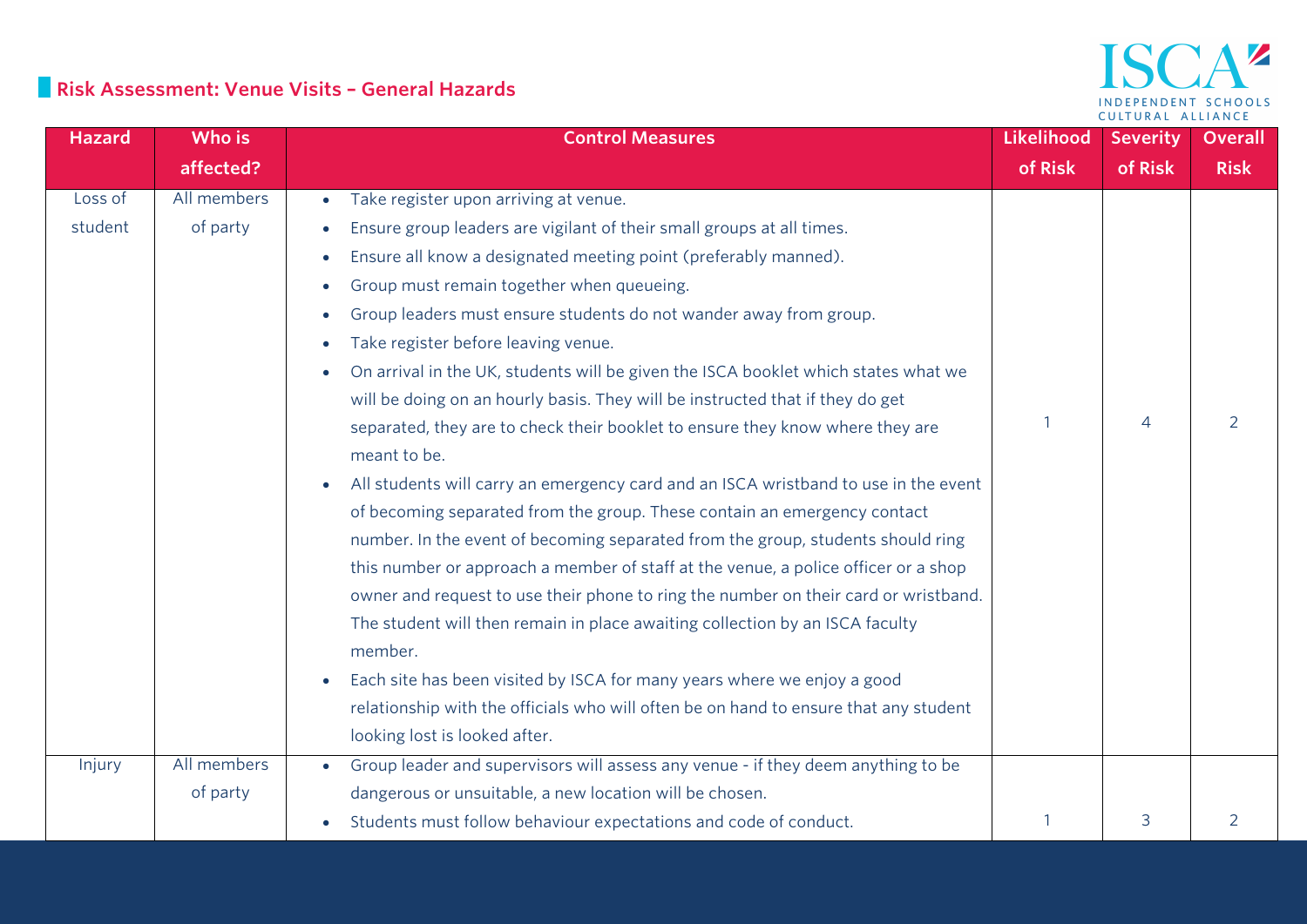

|       |             | No running, pushing or jumping during venue visits.                                                   |   |               |
|-------|-------------|-------------------------------------------------------------------------------------------------------|---|---------------|
|       |             | Group leaders will be responsible for small groups.<br>$\bullet$                                      |   |               |
|       |             | Group leaders will make sure students stay away from any unsafe or hazardous                          |   |               |
|       |             | locations.                                                                                            |   |               |
|       |             | Group supervisors will supervise small groups when using lifts, escalators and                        |   |               |
|       |             | stairs.                                                                                               |   |               |
|       |             | A First Aid kit will be carried by four members of ISCA staff at all times.<br>$\bullet$              |   |               |
|       |             | Where possible, venues will be forewarned that groups of students will be visiting.<br>$\bullet$      |   |               |
| Theft | All members | ISCA staff must remain vigilant.<br>$\bullet$                                                         |   |               |
|       | of party    | Keep belongings close to person.                                                                      |   |               |
|       |             | Adults will ensure students do not leave belongings unsupervised.                                     |   |               |
|       |             | Students will be advised not to bring expensive personal items on venue visits<br>$\bullet$           | 4 | $\mathcal{P}$ |
|       |             | where possible.                                                                                       |   |               |
|       |             | Students may leave valuable belongings with ISCA staff.<br>$\bullet$                                  |   |               |
| Fire  | All members | Students will be instructed that in the event of fire and evacuation they will listen to<br>$\bullet$ |   |               |
|       | of party    | instructions from guides at the venue and the public address system.                                  |   |               |
|       |             | Students will be encouraged to move quickly but carefully to the designated fire<br>$\bullet$         | 4 | $\mathcal{P}$ |
|       |             | exit then meet up with their group at the fire evacuation meeting point.                              |   |               |
|       |             |                                                                                                       |   |               |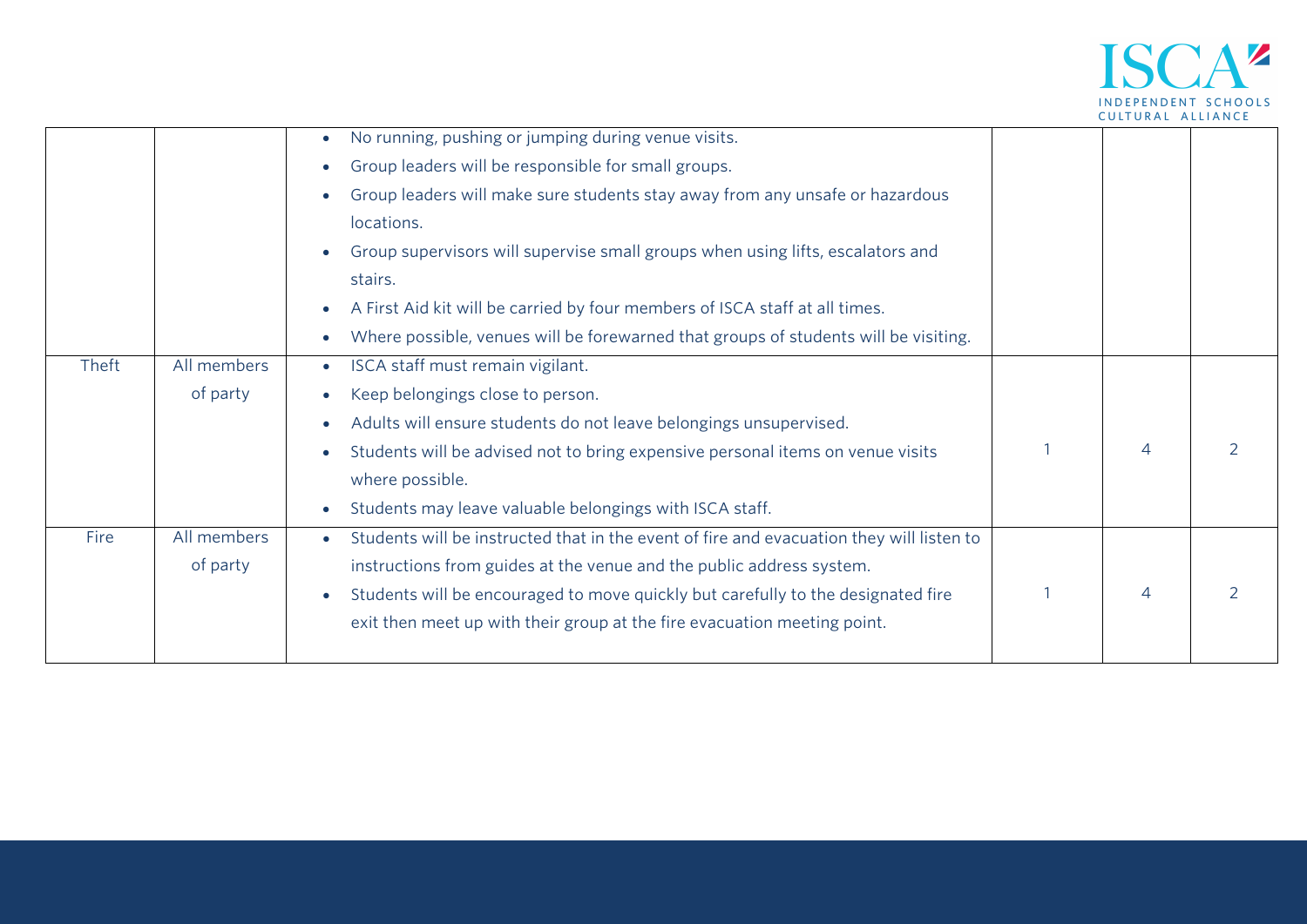## **Risk Assessment: River Thames Boat Trip / Runnymede Boat Trip / Canterbury Boat Tours**

#### $\mathbf{A}^{\mathbf{z}}$ ISC INDEPENDENT SCHOOLS CULTURAL ALLIANCE

| <b>Hazard</b>                                                      | Who is                  | <b>Control Measures</b>                                                                                                                                                                                                                                                                                                                                                                                      | Likelihood | <b>Severity</b> | <b>Overall</b> |
|--------------------------------------------------------------------|-------------------------|--------------------------------------------------------------------------------------------------------------------------------------------------------------------------------------------------------------------------------------------------------------------------------------------------------------------------------------------------------------------------------------------------------------|------------|-----------------|----------------|
|                                                                    | affected?               |                                                                                                                                                                                                                                                                                                                                                                                                              | of Risk    | of Risk         | <b>Risk</b>    |
| Slipping /<br>tripping<br>when<br>walking on<br>or off the<br>boat | All members<br>of party | Students will be supervised in their groups and walk not run when entering or<br>exiting the boat.<br>They will be told of the risks of tripping and slipping on the gangplank.                                                                                                                                                                                                                              |            | 3               |                |
| Falling into<br>the river                                          | All members<br>of party | Students will not be allowed to lean over the side but to sit in the seats provided.<br>$\bullet$<br>They will also be told to listen out for any instructions on the loudspeakers from the<br>captain.<br>The boat will have safety information displayed prominently throughout and will<br>$\bullet$<br>conform to the regulations regarding provision of life-saving equipment.                          |            | $\overline{4}$  |                |
| Fire on the<br>boat                                                | All members<br>of party | Students will be instructed that in the event of fire they will listen to and follow<br>instructions from the captain or crew and over the public address system and stay<br>with their groups and faculty, where possible.                                                                                                                                                                                  |            | $\overline{4}$  |                |
| Sinking of<br>the boat                                             | All members<br>of party | Students will be instructed to observe safety notices on boarding and that in the<br>$\bullet$<br>event of fire they will listen to and follow instructions from the captain or crew and<br>over the public address system.<br>Unless otherwise instructed, they will go to the nearest assembly point indicated by<br>$\bullet$<br>a sign, don lifejackets and await further instructions by a crew member. |            | $\overline{4}$  |                |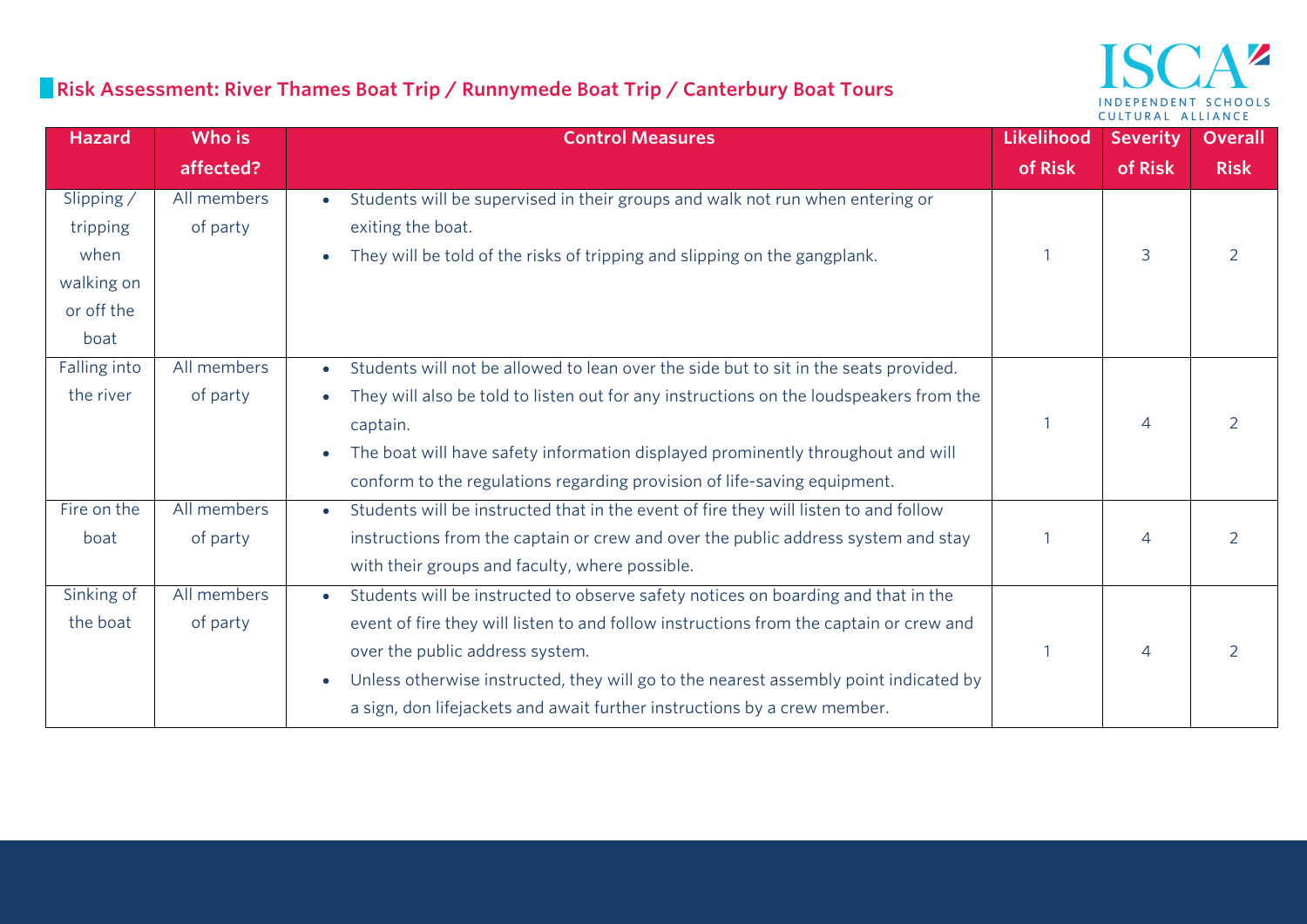#### **Risk Assessment: St Paul's Cathedral**

| Hazard       | Who is      | <b>Control Measures</b>                                                             | <b>Likelihood</b> | <b>Severity</b>          | <b>Overall</b> |
|--------------|-------------|-------------------------------------------------------------------------------------|-------------------|--------------------------|----------------|
|              | affected?   |                                                                                     | of Risk           | of Risk                  | <b>Risk</b>    |
| Injuries     | All members | Students will be allowed to climb the 1,000 plus steps up to the top of the Golden  |                   |                          |                |
| when         | of party    | Gallery at St Paul's only with a group leader with them at all times.               |                   |                          |                |
| climbing to  |             | Low-level beams are clearly marked and hand rails are provided on the stairs.       |                   |                          |                |
| the top of   |             | Students will have the option whether or not to go up to the dome and will be made  |                   |                          |                |
| the dome     |             | aware of the narrow spaces and potential hold ups (causing claustrophobia) before   |                   |                          |                |
|              |             | they decide whether or not to go up to the Golden Gallery.                          |                   | 3                        | $\mathcal{P}$  |
|              |             | In the event of claustrophobia the student would be accompanied safely down with    |                   |                          |                |
|              |             | their member of staff, who would have called for an additional member of staff to   |                   |                          |                |
|              |             | take control of their group.                                                        |                   |                          |                |
| Falling from | All members | Students will be accompanied at all times.<br>$\bullet$                             |                   |                          |                |
| the viewing  | of party    | St Paul's Cathedral marshals are located throughout the walk up to the Golden       |                   |                          |                |
| area at the  |             | Gallery.                                                                            |                   |                          |                |
| top of the   |             | When at the top, and outside, students will be standing behind a clearly marked     |                   | $\overline{\mathcal{A}}$ | $\mathcal{P}$  |
| Golden       |             | barrier to minimise any risks.                                                      |                   |                          |                |
| Gallery      |             | In addition, their group leader will be with them and there are supervisors from St |                   |                          |                |
|              |             | Paul's Cathedral.                                                                   |                   |                          |                |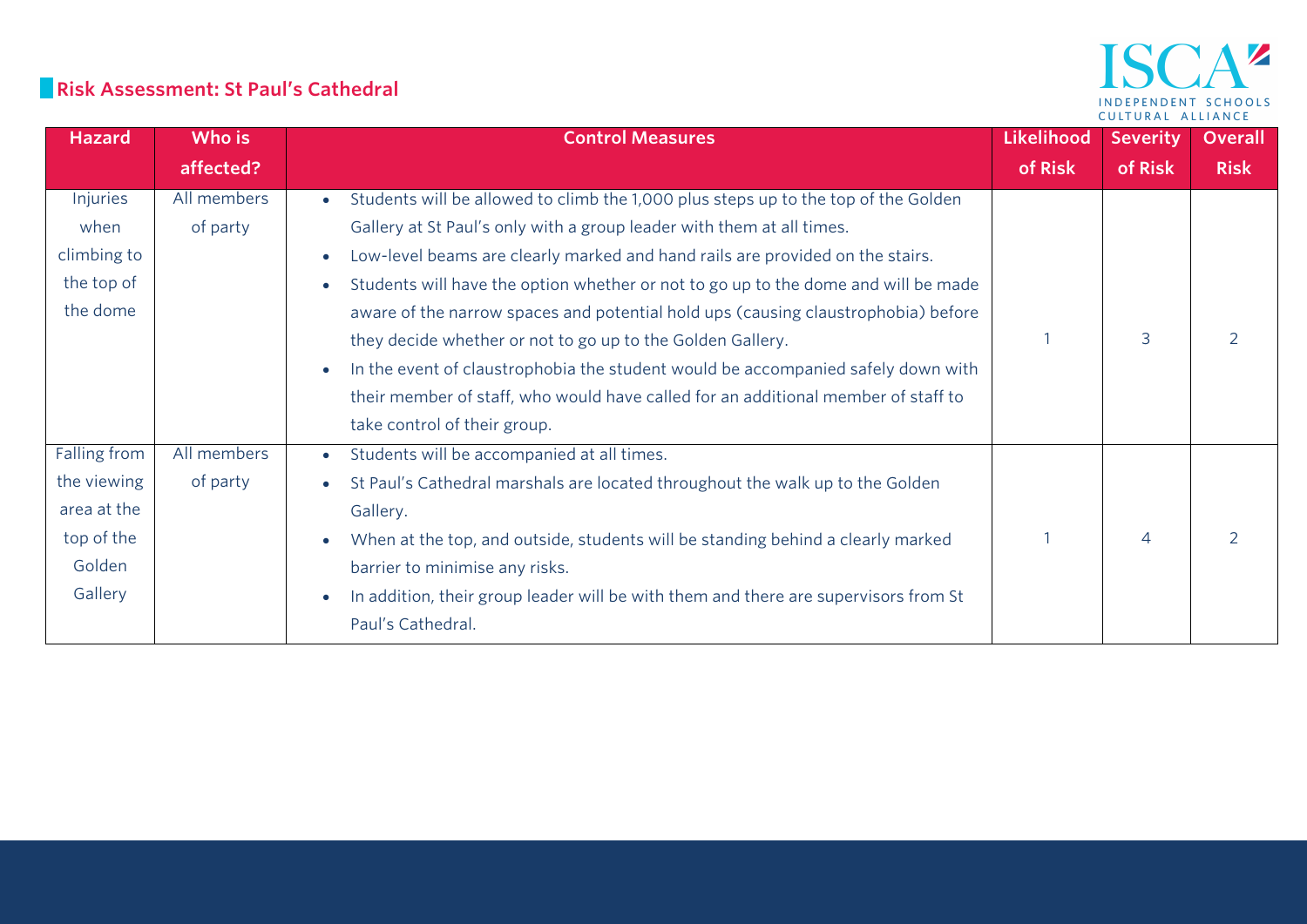#### $\mathbf{A}^{\prime\prime}$ IS INDEPENDENT SCHOOLS CULTURAL ALLIANCE

## **Risk Assessment: Brighton Beach**

| <b>Hazard</b> | Who is      | <b>Control Measures</b>                                                                        | Likelihood | <b>Severity</b> | Overall     |
|---------------|-------------|------------------------------------------------------------------------------------------------|------------|-----------------|-------------|
|               | affected?   |                                                                                                | of Risk    | of Risk         | <b>Risk</b> |
| Paddling in   | All members | Students will have the opportunity to paddle in the sea at Brighton Beach if they<br>$\bullet$ |            |                 |             |
| the sea       | of party    | wish.                                                                                          |            |                 |             |
|               |             | The risks of drowning in the sea are clearly marked.<br>$\bullet$                              |            |                 |             |
|               |             | In the event of a student falling into the water, a lifeguard and life-saving equipment        |            |                 |             |
|               |             | is available.                                                                                  |            |                 |             |
|               |             | In addition, at least one ISCA faculty member will be located at the shoreline to              |            |                 |             |
|               |             | minimise such risks.                                                                           |            |                 |             |

# **Risk Assessment: HMS Victory**

| <b>Hazard</b>  | Who is      | <b>Control Measures</b>                                                                           | Likelihood | <b>Severity</b> | <b>Overall</b> |
|----------------|-------------|---------------------------------------------------------------------------------------------------|------------|-----------------|----------------|
|                | affected?   |                                                                                                   | of Risk    | of Risk         | <b>Risk</b>    |
| <b>Hitting</b> | All members | Portsmouth Historic Dockyard have prepared HMS Victory in such a way that these<br>$\bullet$      |            |                 |                |
| heads $/$      | of party    | risks are minimised.                                                                              |            |                 |                |
| tripping on    |             | All low beams are clearly marked and the route to explore the ship ensures that no                |            |                 |                |
| <b>HMS</b>     |             | trip hazards are present.                                                                         |            |                 |                |
| Victory        |             |                                                                                                   |            |                 |                |
| Falling into   | All members | Students will never be in an area where they can fall into the sea unless crossing a<br>$\bullet$ |            |                 |                |
| the water      | of party    | boarding plank etc when there is a netted walkway to prevent this.                                |            |                 |                |
|                |             | Life-saving equipment is located throughout the dockyard.                                         |            | $\overline{4}$  |                |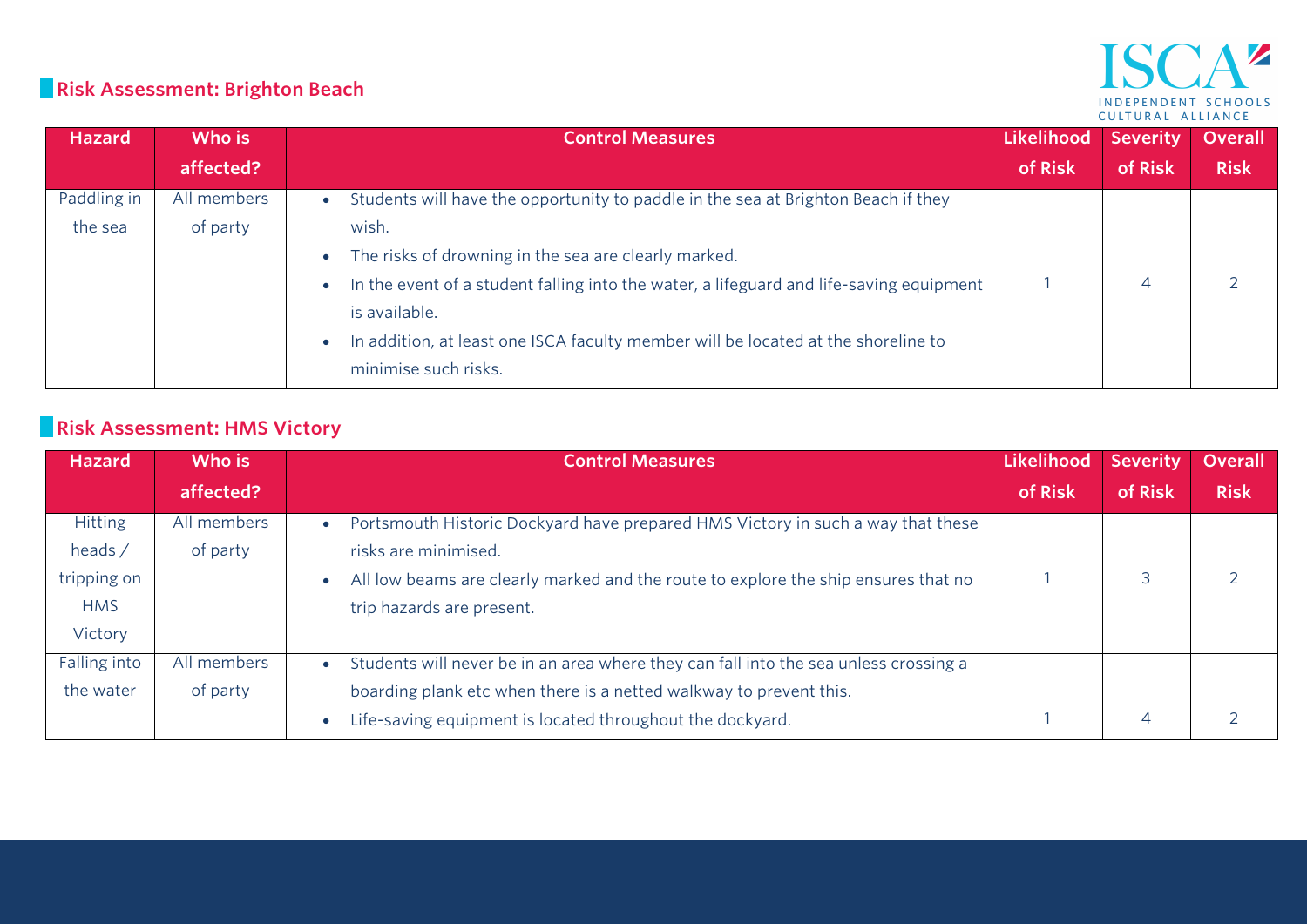## **Risk Assessment: London Eye**

#### $A^{\mathbf{z}}$ ISC INDEPENDENT SCHOOLS CULTURAL ALLIANCE

| <b>Hazard</b> | Who is      | <b>Control Measures</b>                                                               | Likelihood | Severity | Overall     |
|---------------|-------------|---------------------------------------------------------------------------------------|------------|----------|-------------|
|               | affected?   |                                                                                       | of Risk    | of Risk  | <b>Risk</b> |
| General       | All members | Students will be warned about taking care when entering or leaving pods.              |            |          |             |
| hazards on    | of party    | Venue staff wear uniforms and badges for easy identification.                         |            |          |             |
| the London    |             | Full criminal records are carried out on all first-aiders and front-of-house staff.   |            |          |             |
| Eye           |             | A dedicated security team is available to deal with minor security issues and is also |            |          |             |
|               |             | trained to deal with any emergency issues arising.                                    |            |          |             |

#### **Risk Assessment: Tower of London**

| <b>Hazard</b>  | Who is      | <b>Control Measures</b>                                                          | Likelihood | <b>Severity</b> | <b>Overall</b> |
|----------------|-------------|----------------------------------------------------------------------------------|------------|-----------------|----------------|
|                | affected?   |                                                                                  | of Risk    | of Risk         | <b>Risk</b>    |
| <b>Hitting</b> | All members | Students will be warned about these risks and told to take care and not run down |            |                 |                |
| heads /        | of party    | the spiral staircases.                                                           |            |                 |                |
| tripping in    |             |                                                                                  |            |                 |                |
| the Tower      |             |                                                                                  |            |                 |                |
| Falling from   | All members | Students will be told not to climb walls and as well as ISCA faculty, Yeoman     |            |                 |                |
| a parapet      | of party    | Warders (beefeaters) are present throughout the Castle to maintain safety.       |            | 4               |                |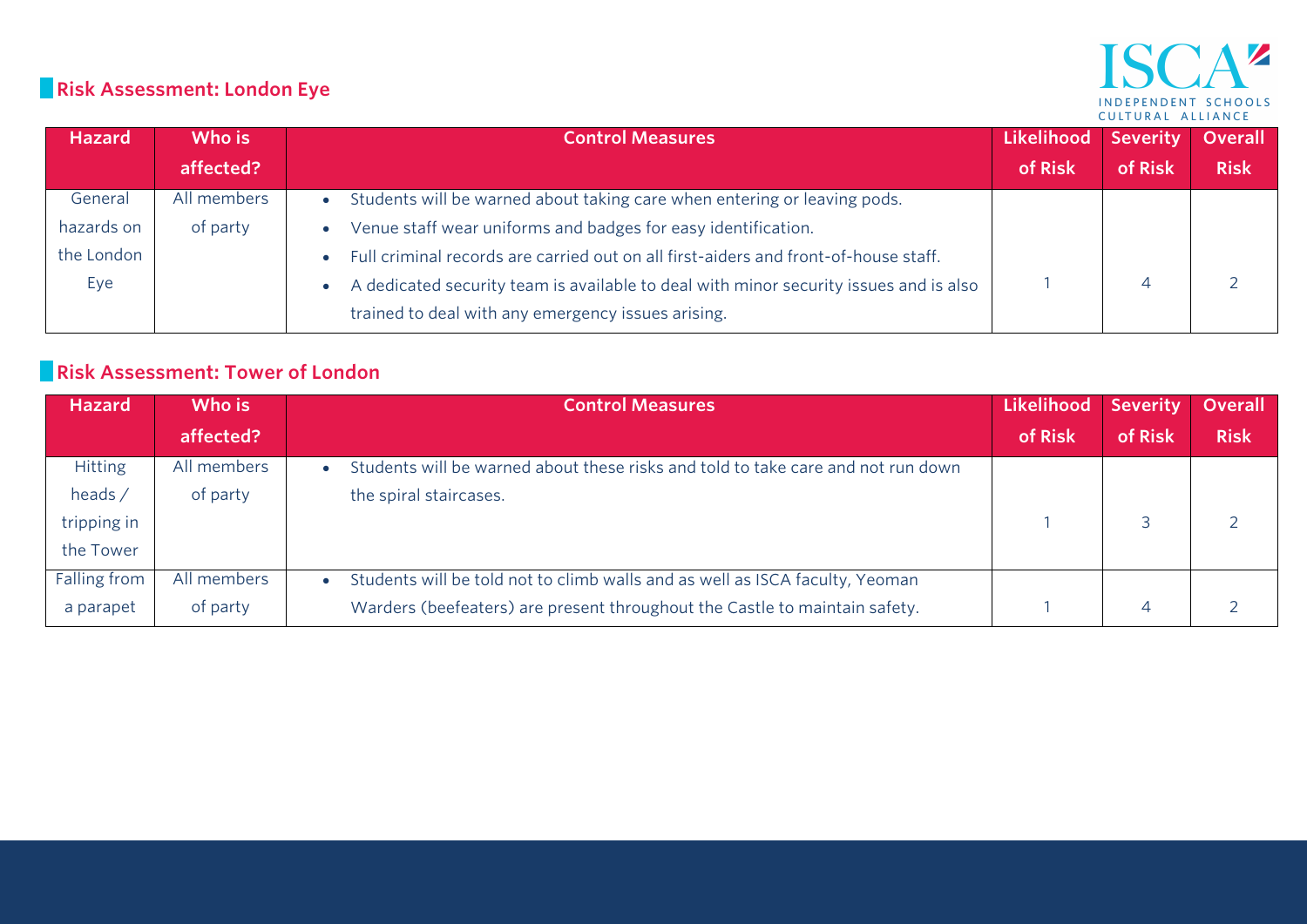#### **Risk Assessment: Restaurants and Food Venues**

| <b>Hazard</b> | Who is      | <b>Control Measures</b>                                                                         | <b>Likelihood</b> | <b>Severity</b> | <b>Overall</b> |
|---------------|-------------|-------------------------------------------------------------------------------------------------|-------------------|-----------------|----------------|
|               | affected?   |                                                                                                 | of Risk           | of Risk         | <b>Risk</b>    |
| Loss of       | All members | Group leaders will be responsible for small groups.<br>$\bullet$                                |                   |                 |                |
| student       | of party    | All will be informed of a designated meeting point (e.g. restaurant lobby).<br>$\bullet$        |                   |                 |                |
|               |             | On arrival in the UK, students will be given the ISCA booklet which states what we<br>$\bullet$ |                   |                 |                |
|               |             | will be doing on an hourly basis. They will be instructed that if they do get                   |                   |                 |                |
|               |             | separated, they are to check their booklet to ensure they know where they are                   |                   |                 |                |
|               |             | meant to be.                                                                                    | $\overline{1}$    | $\overline{4}$  | 2              |
|               |             | All students will carry an emergency card and an ISCA wristband to use in the event             |                   |                 |                |
|               |             | of becoming separated from the group. These contain an emergency contact                        |                   |                 |                |
|               |             | number. In the event of becoming separated from the group, students should ring                 |                   |                 |                |
|               |             | this number or approach a member of restaurant staff and request to use their                   |                   |                 |                |
|               |             | phone to ring the number on their card or wristband. The student will then remain               |                   |                 |                |
|               |             | in place awaiting collection by an ISCA faculty member.                                         |                   |                 |                |
| Injury        | All members | All chosen restaurants will be a safe, high-quality environment.                                |                   |                 |                |
|               | of party    | Students will not be permitted entry into the kitchen at any time.<br>$\bullet$                 |                   |                 |                |
|               |             | Students will be encouraged to watch out for wet floors and other areas which may<br>$\bullet$  |                   | 4               | $\mathcal{P}$  |
|               |             | be hazardous.                                                                                   |                   |                 |                |
|               |             | A first aid kit is carried by four members of ISCA staff at all times.<br>$\bullet$             |                   |                 |                |
| Food and      | All members | Only clean, hygienic restaurants will be chosen.<br>$\bullet$                                   |                   |                 |                |
| safety        | of party    | Students will be encouraged not to eat dishes which are too unfamiliar or may                   |                   |                 |                |
| hygiene       |             | cause problems.                                                                                 | $\overline{1}$    | 2               |                |
|               |             | Students will be encouraged to wash their hands prior to eating.                                |                   |                 |                |
| Illness       | All members | If students believe food is improperly cooked, request to change dish or location.<br>$\bullet$ |                   |                 |                |
|               | of party    | Avoid very unfamiliar, raw or spicy foods.                                                      | 2                 | 3               | $\overline{2}$ |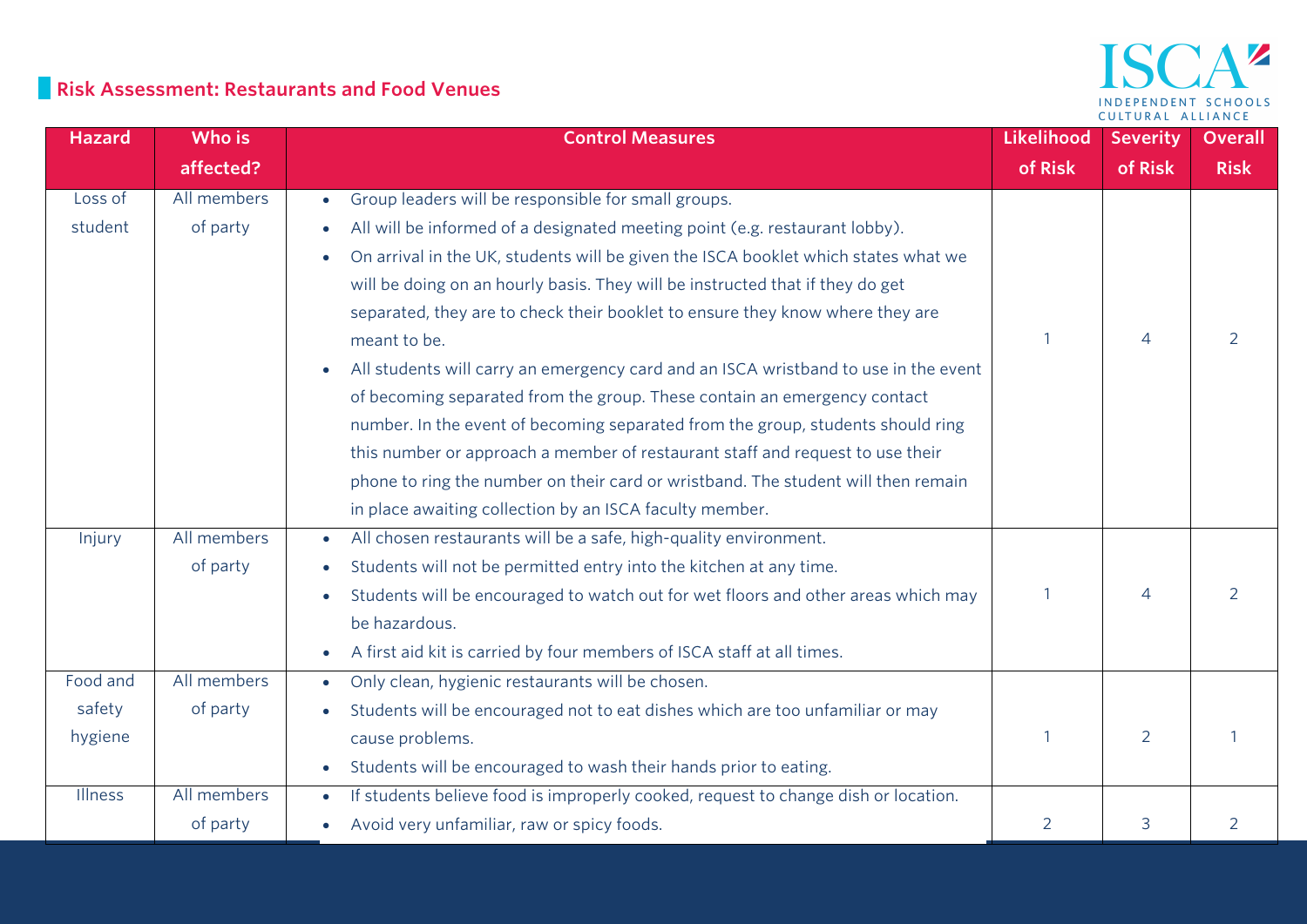

|          |             | In case of illness caused by food, consult local pharmacy or emergency services.    |   |  |
|----------|-------------|-------------------------------------------------------------------------------------|---|--|
| Allergic | All members | Prior to departure, ISCA will know of any allergies or dietary requirements.        |   |  |
| Reaction | of party    | Anyone with food allergies which needs an EpiPen will be required to carry one with |   |  |
|          |             | them at all times. ISCA staff or international chaperone will administer EpiPen in  |   |  |
|          |             | case of allergic reaction.                                                          |   |  |
|          |             | ISCA will seek advice from local medical centre after EpiPen has been administered. | 4 |  |
|          |             | If severe, go to local hospital.                                                    |   |  |
|          |             | Parents/guardians of student with allergic reaction will be informed as soon as     |   |  |
|          |             | possible.                                                                           |   |  |
|          |             | All medical emergencies will be written in an incident book, describing date, time, |   |  |
|          |             | who is involved, what happened and actions taken after event.                       |   |  |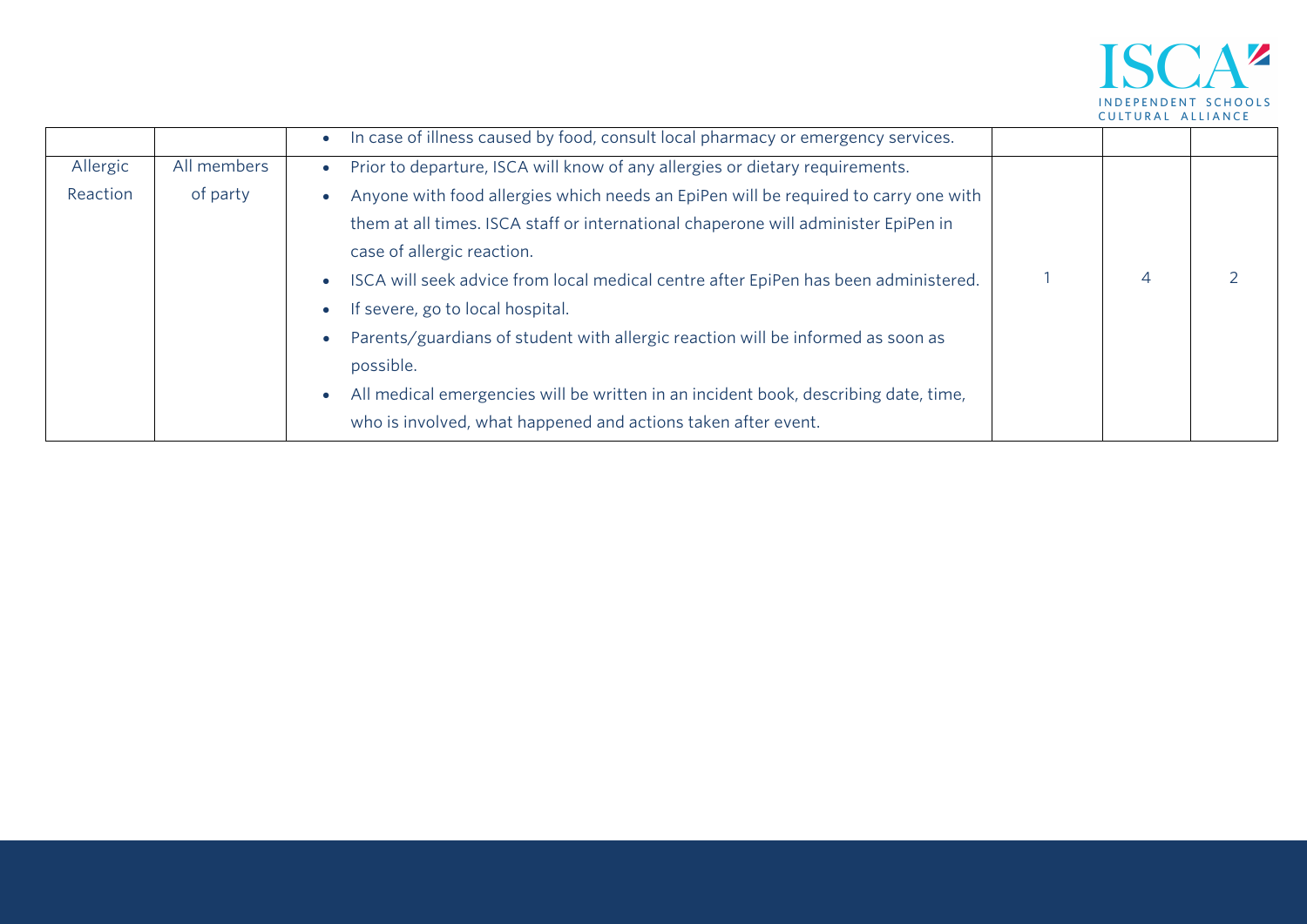# **Risk Assessment: Walking Journey/Trip**

#### $\Delta$   $\bar{z}$ ISC INDEPENDENT SCHOOLS CULTURAL ALLIANCE

| <b>Hazard</b> | Who is      | <b>Control Measures</b>                                                                         | Likelihood | <b>Severity</b> | <b>Overall</b> |
|---------------|-------------|-------------------------------------------------------------------------------------------------|------------|-----------------|----------------|
|               | affected?   |                                                                                                 | of Risk    | of Risk         | <b>Risk</b>    |
| Preparation   | All members | Have a register of all members of the group.<br>$\bullet$                                       |            |                 |                |
| on            | of party    | All members of the group will be issued with cards containing emergency contact                 |            |                 |                |
| gathering     |             | numbers and details.                                                                            |            |                 |                |
| before        |             | Ensure all students arrive accompanied by an adult (no one crosses roads alone).<br>$\bullet$   |            |                 |                |
| setting off   |             | Upon meeting as a whole group, split into smaller groups with designated group                  |            |                 |                |
| on walk       |             | leaders for each group.                                                                         |            |                 |                |
|               |             | Make sure group stays together whilst waiting for others to arrive.<br>$\bullet$                |            |                 |                |
|               |             | Assemble as a group away from platforms, parking bays and large crowds.<br>$\bullet$            |            | $\overline{2}$  | 2              |
|               |             | Ensure all group leaders are vigilant.<br>$\bullet$                                             |            |                 |                |
|               |             | Adults will warn students not to stray away from group and no lagging behind or                 |            |                 |                |
|               |             | wandering off unaccompanied.                                                                    |            |                 |                |
|               |             | Adults will check the register to make sure everyone is present.<br>$\bullet$                   |            |                 |                |
|               |             | Ensure all students are informed of expected behaviour.<br>$\bullet$                            |            |                 |                |
|               |             | Ensure all have adequate footwear and outdoor clothing for the weather and<br>$\bullet$         |            |                 |                |
|               |             | terrain.                                                                                        |            |                 |                |
|               |             | Ensure there is a group leader at the front and rear of each group.                             |            |                 |                |
| Theft         | All members | Areas visited (especially tourist sights and inner cities) can be very crowded and<br>$\bullet$ |            |                 |                |
|               | of party    | chaotic. Warn students to keep tight hold of belongings and keep bags zipped up.                |            |                 |                |
|               |             | Adults must remain vigilant and keep belongings close to person.                                |            | 4               | 2              |
|               |             | Adults will ensure students do not leave belongings unsupervised.<br>$\bullet$                  |            |                 |                |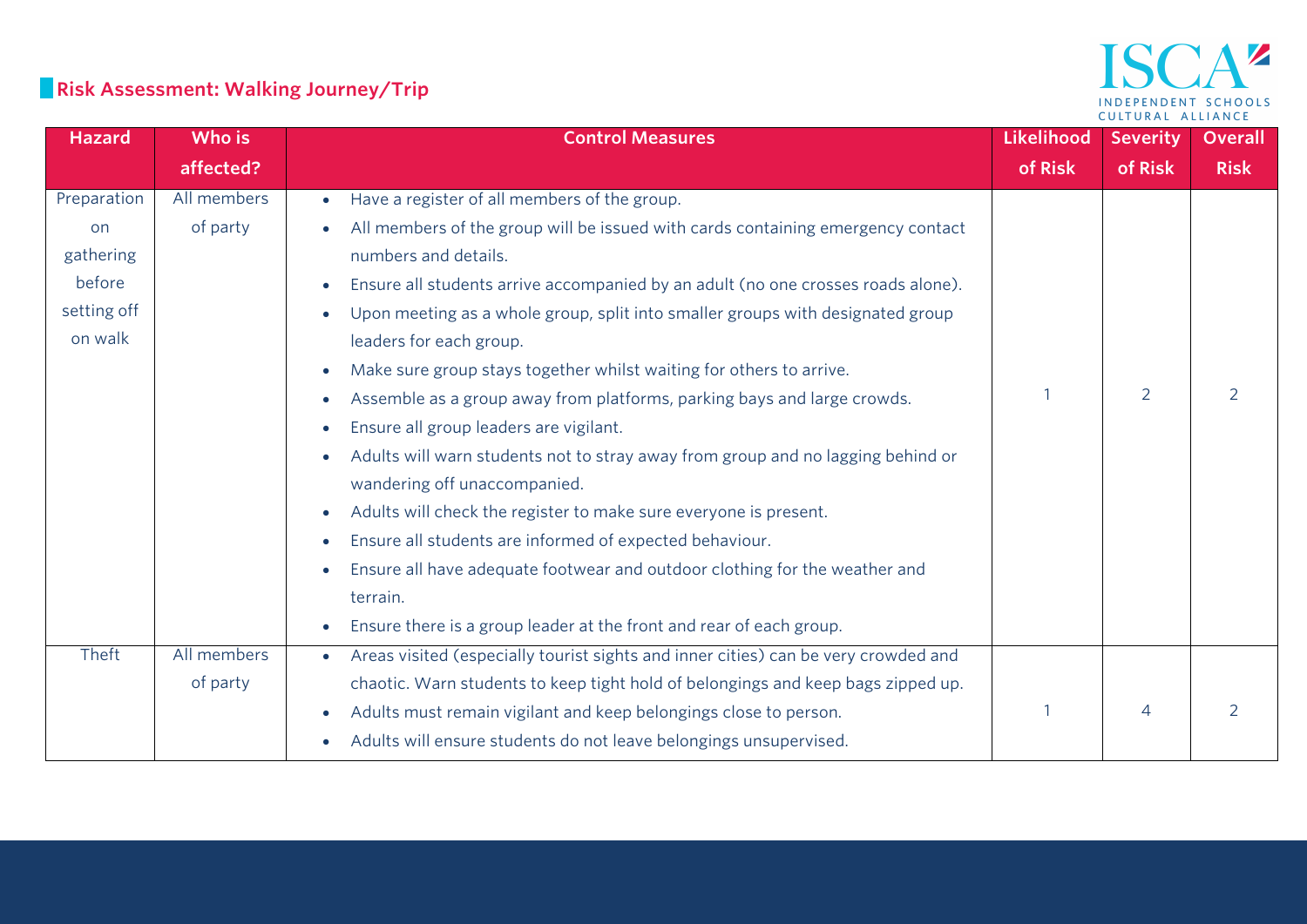

| <b>Hazard</b> | Who is      | <b>Control Measures</b>                                                                         | Likelihood | <b>Severity</b> | <b>Overall</b> |
|---------------|-------------|-------------------------------------------------------------------------------------------------|------------|-----------------|----------------|
|               | affected?   |                                                                                                 | of Risk    | of Risk         | <b>Risk</b>    |
| Loss of       | All members | Ensure all know designated meeting point in case of separation before moving.<br>$\bullet$      |            |                 |                |
| student       | of party    | Make sure all the party have their emergency contact card with them to be used to               |            |                 |                |
|               |             | find the group.                                                                                 |            |                 |                |
|               |             | Meeting point should be manned (for example, the customer help desk).                           |            |                 |                |
|               |             | Ensure each group leader does not have more than 6 in their group.                              |            |                 |                |
|               |             | Adults should have registers and check them at key points, i.e. arrival/departure.              |            |                 |                |
|               |             | Group leaders check with each other that all students are present before moving                 |            |                 |                |
|               |             | on.                                                                                             |            |                 |                |
|               |             | Queueing should be done as a whole group - adults at front and rear of queue.                   |            |                 |                |
|               |             | All adults have maps of route being taken and contact numbers for each other.                   |            | 4               | 2              |
|               |             | On arrival in the UK, students will be given the ISCA booklet which states what we<br>$\bullet$ |            |                 |                |
|               |             | will be doing on an hourly basis. They will be instructed that if they do get                   |            |                 |                |
|               |             | separated, they are to check their booklet to ensure they know where they are                   |            |                 |                |
|               |             | meant to be.                                                                                    |            |                 |                |
|               |             | All students will carry an emergency card and an ISCA wristband to use in the event             |            |                 |                |
|               |             | of becoming separated from the group. These contain an emergency contact                        |            |                 |                |
|               |             | number. In the event of becoming separated from the group, students should ring                 |            |                 |                |
|               |             | this number or approach a police officer or shop owner and request to use their                 |            |                 |                |
|               |             | phone to ring the number on their card or wristband. The student will then remain               |            |                 |                |
|               |             | in place awaiting collection by an ISCA faculty member.                                         |            |                 |                |
| In Transit    | All members | Students to be warned to keep group leader in sight at all times and informed on                |            |                 |                |
|               | of party    | expected behaviour e.g. no running etc.                                                         |            |                 |                |
|               |             |                                                                                                 |            | $\overline{2}$  |                |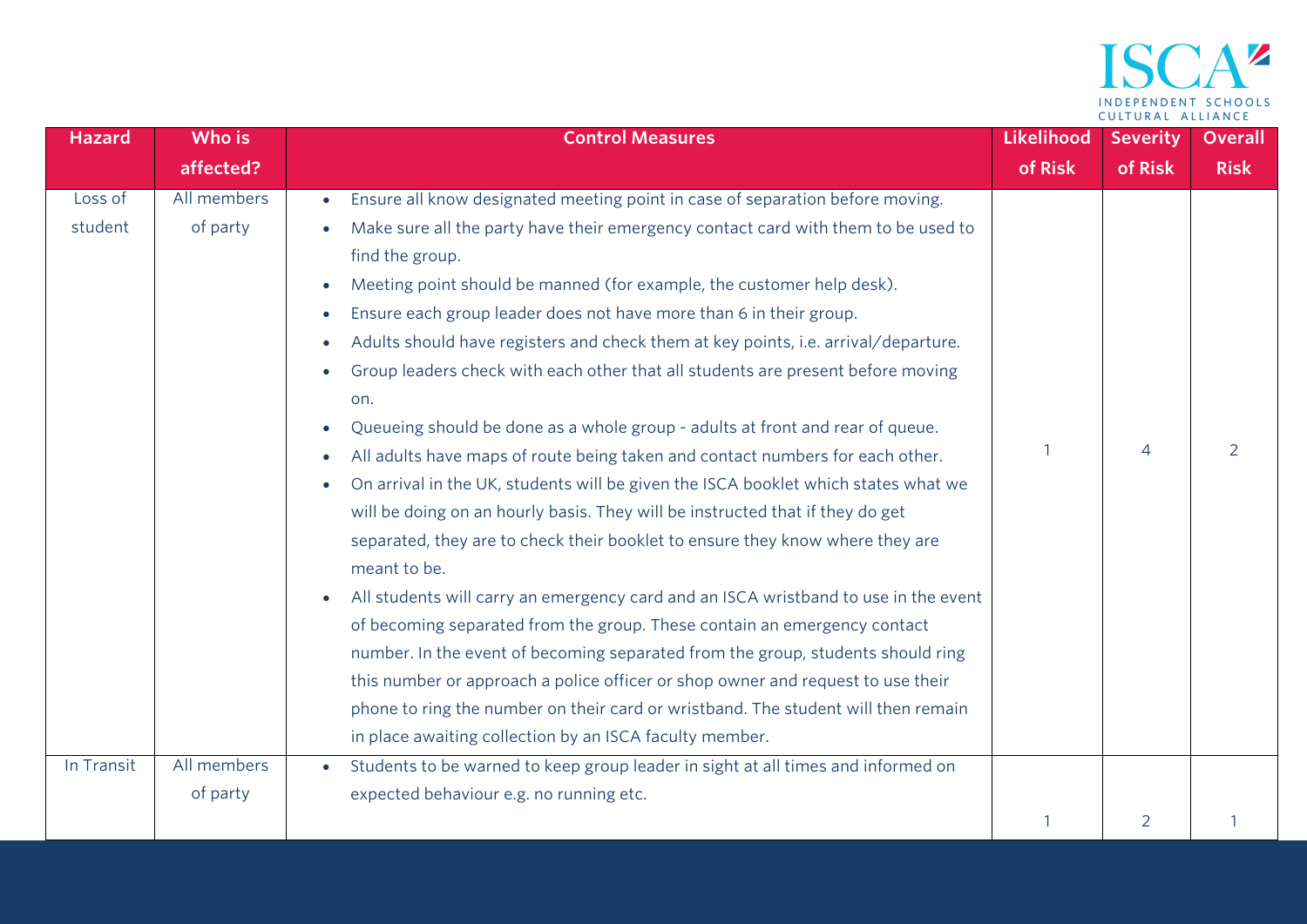

|                      |                         | When crossing roads - adults lead group, one waits in the middle of the road and<br>one brings up the rear of the group (all wait and regroup once over the road in case<br>separated). |  |  |
|----------------------|-------------------------|-----------------------------------------------------------------------------------------------------------------------------------------------------------------------------------------|--|--|
| Falling/<br>tripping | All members<br>of party | Be aware of terrain, kerbs, cobbled streets and watch footing.<br>No running, especially when crossing roads.                                                                           |  |  |
|                      |                         | Adult supervision at all times.                                                                                                                                                         |  |  |
|                      |                         | First aid kit carried by four designated adults at all times for scrapes and bruises.                                                                                                   |  |  |
|                      |                         | Abide by rules and expectations at venues visited.                                                                                                                                      |  |  |
| Behaviour            | All members             | Main group leader will brief ISCA staff on their roles and responsibilities.                                                                                                            |  |  |
|                      | of party                | Students will have been briefed on code of conduct and behaviour expectations for                                                                                                       |  |  |
|                      |                         | the journey.                                                                                                                                                                            |  |  |
|                      |                         | Photographs to be taken safely (do not stop in inappropriate places) and ensure                                                                                                         |  |  |
|                      |                         | students who have stopped to take photographs are not separated from the group.                                                                                                         |  |  |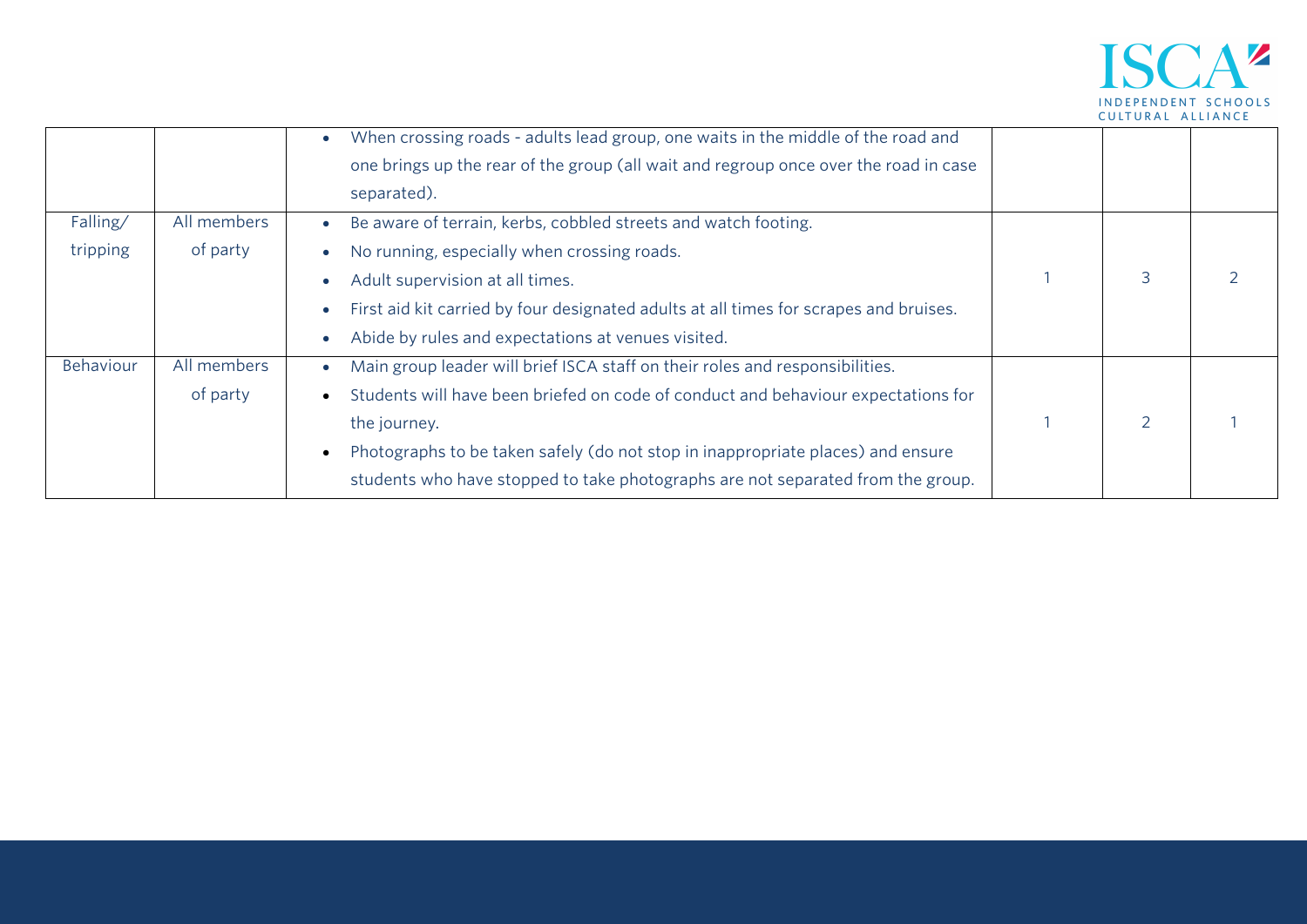# **Risk Assessment: Road Safety**

| <b>Hazard</b>     | Who is                  | <b>Control Measures</b>                                                                                                                                                                                                                                                                                                                                                                                                                                                                                                                                                                                                                                                                                          | Likelihood | <b>Severity</b> | <b>Overall</b> |
|-------------------|-------------------------|------------------------------------------------------------------------------------------------------------------------------------------------------------------------------------------------------------------------------------------------------------------------------------------------------------------------------------------------------------------------------------------------------------------------------------------------------------------------------------------------------------------------------------------------------------------------------------------------------------------------------------------------------------------------------------------------------------------|------------|-----------------|----------------|
|                   | affected?               |                                                                                                                                                                                                                                                                                                                                                                                                                                                                                                                                                                                                                                                                                                                  | of Risk    | of Risk         | <b>Risk</b>    |
| Crossing<br>roads | All members<br>of party | Students will be walking around in either coach groups or small groups with at least<br>one member of ISCA staff.<br>Students will be regularly reminded of the importance of watching for traffic and<br>remembering that vehicles drive on the left in the UK.<br>There are plenty of pedestrian crossings where pedestrians have right of way. ISCA<br>staff will always accompany the students when crossing roads.<br>When crossing roads - at least one adult leads the group, one waits in the middle of<br>the road and one brings up the rear of the group (all wait and regroup once over the<br>road in case separated).<br>Students will be warned to also watch for cyclists who they may not hear. |            | 3               |                |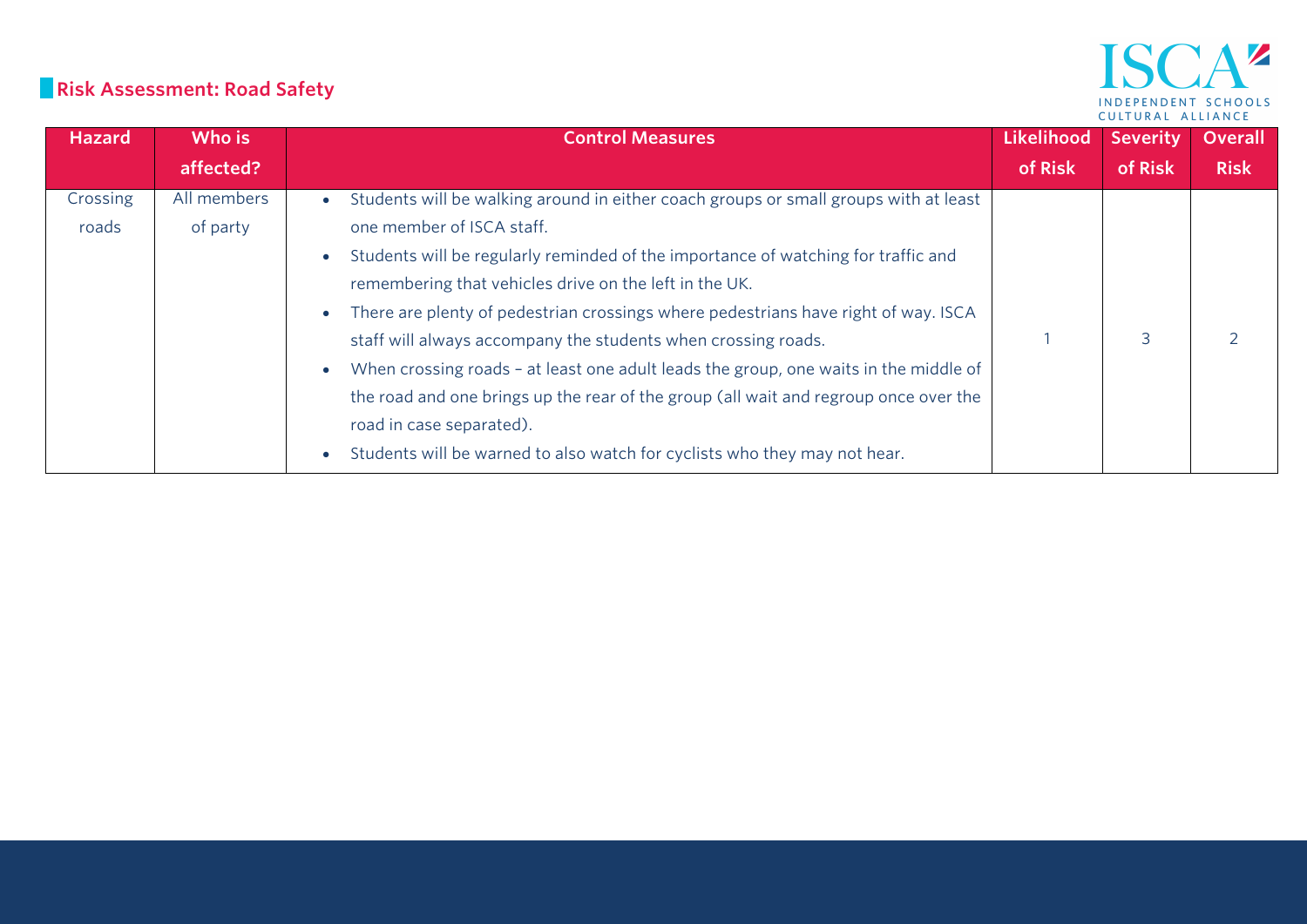## **Risk Assessment: Natural disaster / Terrorist attack**

#### $\mathbf{A}^{\mathbf{z}}$ ISC INDEPENDENT SCHOOLS CULTURAL ALLIANCE

| <b>Hazard</b>       | Who is      | <b>Control Measures</b>                                                                         | Likelihood | <b>Severity</b> | <b>Overall</b> |
|---------------------|-------------|-------------------------------------------------------------------------------------------------|------------|-----------------|----------------|
|                     | affected?   |                                                                                                 | of Risk    | of Risk         | <b>Risk</b>    |
| Emergency           | All members | Have a set procedure agreed by all ISCA staff (ISCA Terrorism Policy).<br>$\bullet$             |            |                 |                |
| <b>or</b>           | of party    | Be aware of official contact numbers for emergency for the Consulate or Embassy in              |            |                 |                |
| catastrophe         |             | the city/area that we are visiting.                                                             |            |                 |                |
| i.e. natural        |             | Have a map to show location of Embassy or Consulate.                                            |            | $\overline{4}$  | 3              |
| disaster or         |             | Have adequate insurance cover and policy for emergencies - from ISCA and                        |            |                 |                |
| terrorist           |             | individuals on trip.                                                                            |            |                 |                |
| attack              |             | Change itinerary if London is affected and follow our Peace of Mind programme.<br>$\bullet$     |            |                 |                |
| <b>Getting lost</b> | All members | Agree upon a suitable meeting place for regrouping.                                             |            |                 |                |
| or                  | of party    | Ensure all know the location of the designated meeting place.<br>$\bullet$                      |            |                 |                |
| separated           |             | Group leaders should take registers before any activities.<br>$\bullet$                         |            |                 |                |
| from the            |             | On arrival in the UK, students will be given the ISCA booklet which states what we<br>$\bullet$ |            |                 |                |
| group               |             | will be doing on an hourly basis. They will be instructed that if they do get                   |            |                 |                |
|                     |             | separated, they are to check their booklet to ensure they know where they are                   |            |                 |                |
|                     |             | meant to be.                                                                                    |            |                 |                |
|                     |             | All students will carry an emergency card and an ISCA wristband to use in the event             |            | 3               |                |
|                     |             | of becoming separated from the group. These contain an emergency contact                        |            |                 |                |
|                     |             | number. In the event of becoming separated from the group, students should ring                 |            |                 |                |
|                     |             | this number or approach a police officer or shop owner and request to use their                 |            |                 |                |
|                     |             | phone to ring the number on their card or wristband. The student will then remain               |            |                 |                |
|                     |             | in place awaiting collection by an ISCA faculty member.                                         |            |                 |                |
|                     |             | Ensure all students have contact details of the ISCA staff, the campus address and              |            |                 |                |
|                     |             | other contact details with them at all times.                                                   |            |                 |                |